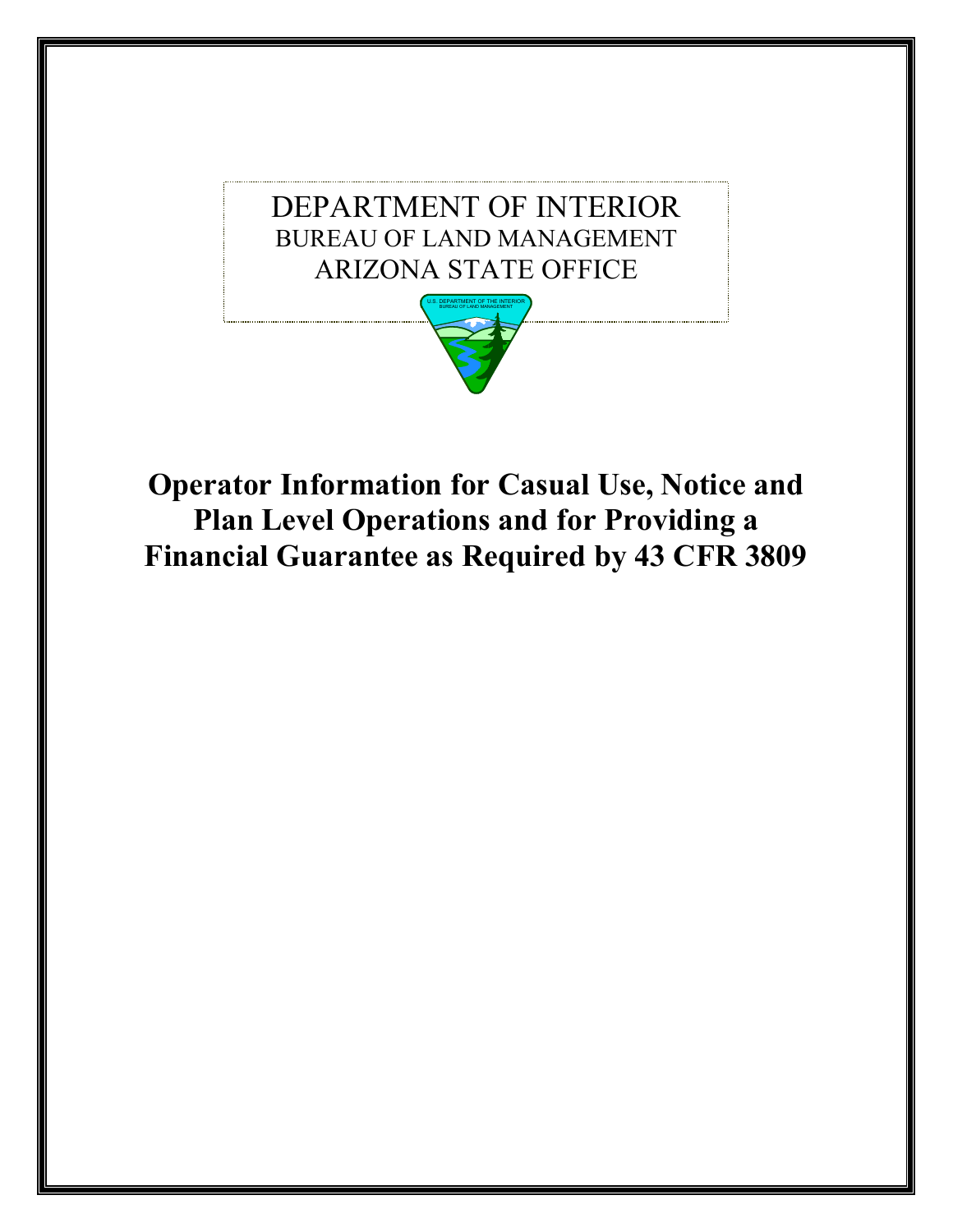### **Operator Information for Casual Use, Notice and Plan Level Operations and for Providing a Financial Guarantee as Required by 43 CFR 3809**

This document provides interim guidance for Operators/Claimants to submit Notices and Plans of Operation under 43 CFR 3809 for mining activities on lands administered by the Bureau of Land Management (BLM) in Arizona. It is subject to change pending subsequent guidance and policies now under review at the BLM national level.

### **PROCESSING CASUAL USE ACTIVITES**

The BLM does not process applications for Casual Use activities under 43 CFR 3809 and you are not required to contact BLM before beginning Casual Use activities. You are however required to have a working knowledge of all applicable laws and regulations pertaining to mining in Arizona before you begin your Casual Use activities. A simple example of a Casual Use activity common in Arizona is the operation of prospecting or rock collecting using a metal detector and/or other hand tools while camping on public lands. Your camping must be in compliance with all camping regulations and you must not occupy the public lands, within a radius of 25 miles for more than 14 days in a 90 day period.

#### **PROCESSING NOTICE LEVEL OPERATIONS**

When submitting a Notice, your Notice must contain all of the information listed under 43 CFR 3809.301. If you propose an occupancy, as defined by 43 CFR 3715, your Notice must also include the information required under 43 CFR 3715.3-2.

Processing Notice level operations involves a 15-day time frame (See 43 CFR 3809.311). During this time frame the Bureau of Land Management (BLM) Field Office must analyze the Notice to determine:

- 1. If the Notice is complete and contains all of the information required under 43 CFR 3809.301;
- 2. If the operations proposed will not cause Unnecessary or Undue degradation. ; and
- 3. Establish the amount of the financial guarantee required under 43 CFR 3809.500.

Note that the collection and adjudication of the financial guarantee amount falls outside of the 15-day timeframe and further processing of the Notice is dependant upon your furnishing the appropriate financial guarantee. Also, pursuant to 43 CFR 3809.312(c) you cannot begin operations until a financial guarantee is posted.

When your Notice is filed with a FO, that office must respond to you within 15 days. Within that time frame, the office must formally acknowledge the Notice as provided by 43 CFR 3809.312(a) and state the amount of the financial guarantee you must provide before you begin operations. Or, the FO may require additional review time as provided for under 43 CFR 3809.313.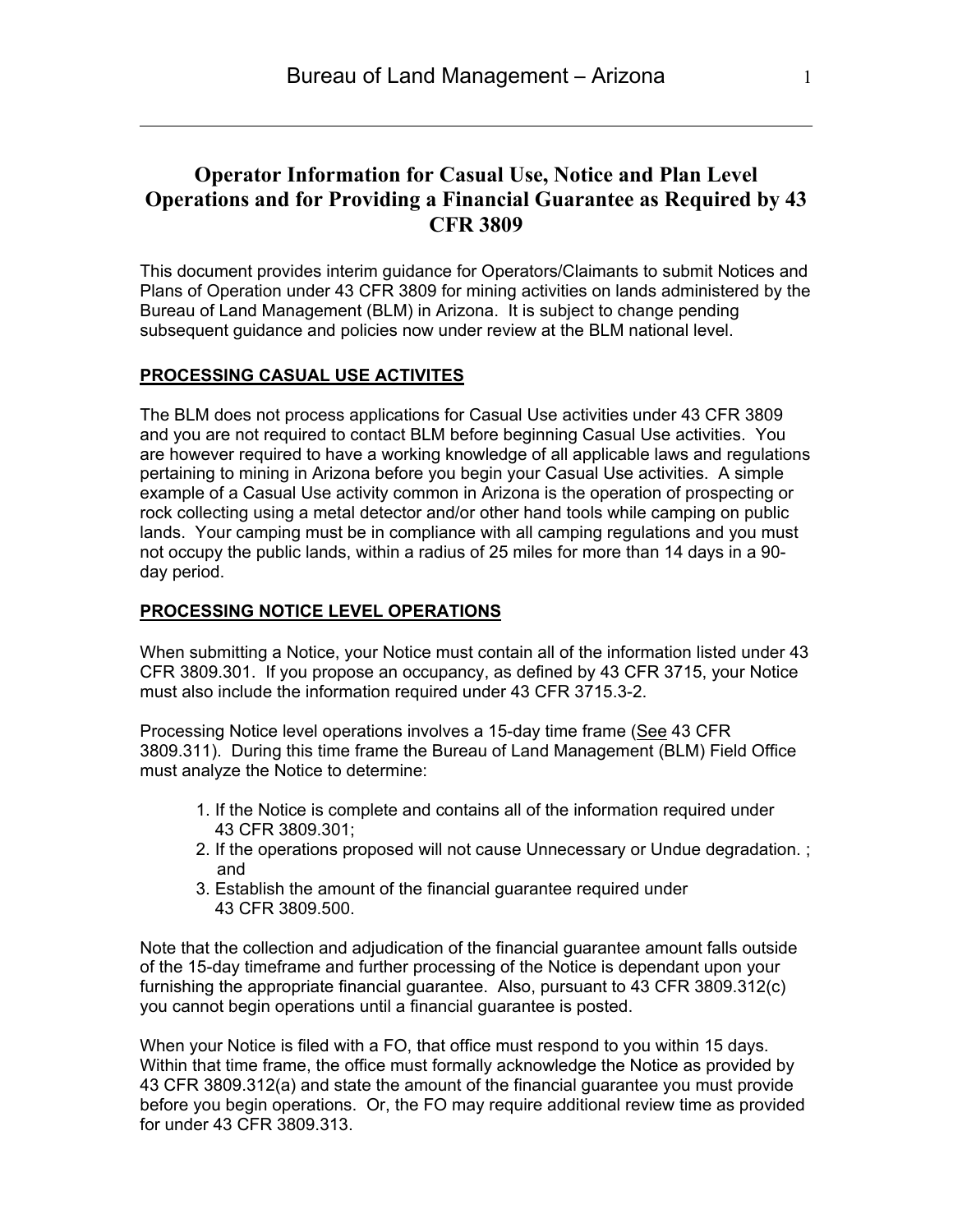If you do not supply a financial guarantee within 60 days from your receipt of the acknowledgement of the Notice and you have not maintained **written** contact with the FO during that period, the FO will consider the Notice withdrawn. This may require you to re-submit your Notice.

#### **PROCESSING PLAN LEVEL OPERATIONS**

Processing Plan level operations involves a review under the National Environmental Policy Act (NEPA). When this review is completed, the Plan will be approved, modified or disapproved. When the Plan is approved or modified, BLM will give you a decision stating the amount of the financial guarantee required.

#### **FINANCIAL GUARANTEES**

In accordance with the revised 43 CFR 3809 regulations, reclamation bonds are now required for both plans of operations and Notices. The regulations provide for three types of operations on public lands: Casual Use, Notice level and Plan of Operation level operations.

Casual Use means activities ordinarily resulting in no or negligible disturbance of the public lands or resources. Casual Use does not include the use of mechanized earth moving equipment, truck mounted drilling equipment or motorized vehicles in areas closed to "off-road vehicles", explosives, chemicals, or occupancy as defined by 43 CFR 3715. Operators conducting operations at the Casual Use level are **not required to post a financial guarantee for their operations**.

Casual Use operations involve simple prospecting with hand tools such a picks, shovels, metal detectors and camping for less than 14 days in a 90-day period. It does not involve any type of explosives, chemical usage or mechanized earth moving equipment. Small scale mining devices such as dry washers having engines with less than 10 brakehorsepower are allowed, provided they are fed using only hand tools.

Notice level operations include only exploration activities in which five or less acres of disturbance are proposed. If a Notice was submitted to the BLM prior to January 20, 2001, and included mining activities, it was possible, until January 20, 2003, to extend that Notice for an additional 2 years and then further extended in 2-year increments thereafter. After January 20, 2003, operations conducted under Notices that were not extended must cease, except for reclamation activities, or operators may file a new Plan or Notice for their operation. 43 CFR 3809.503(a) requires operators who modify or extend a Notice to post a financial guarantee. Presently, all Notices and Plans must be bonded for all activities other than reclamation.

Plans of Operations include all mining and processing activities (regardless of the size of proposed disturbance), plus all other activities exceeding five acres of proposed public land disturbance. A Plan of Operations is also needed for any bulk sampling in which 1,000 tons or more of presumed ore for testing is proposed for removal. All operators conducting operations at the Plan of Operations level must post a financial guarantee for their operation.

Operators must submit a Reclamation Cost Estimate when submitting their Notice or Plan of Operations with the appropriate BLM Field Office (See §3809.301(4) or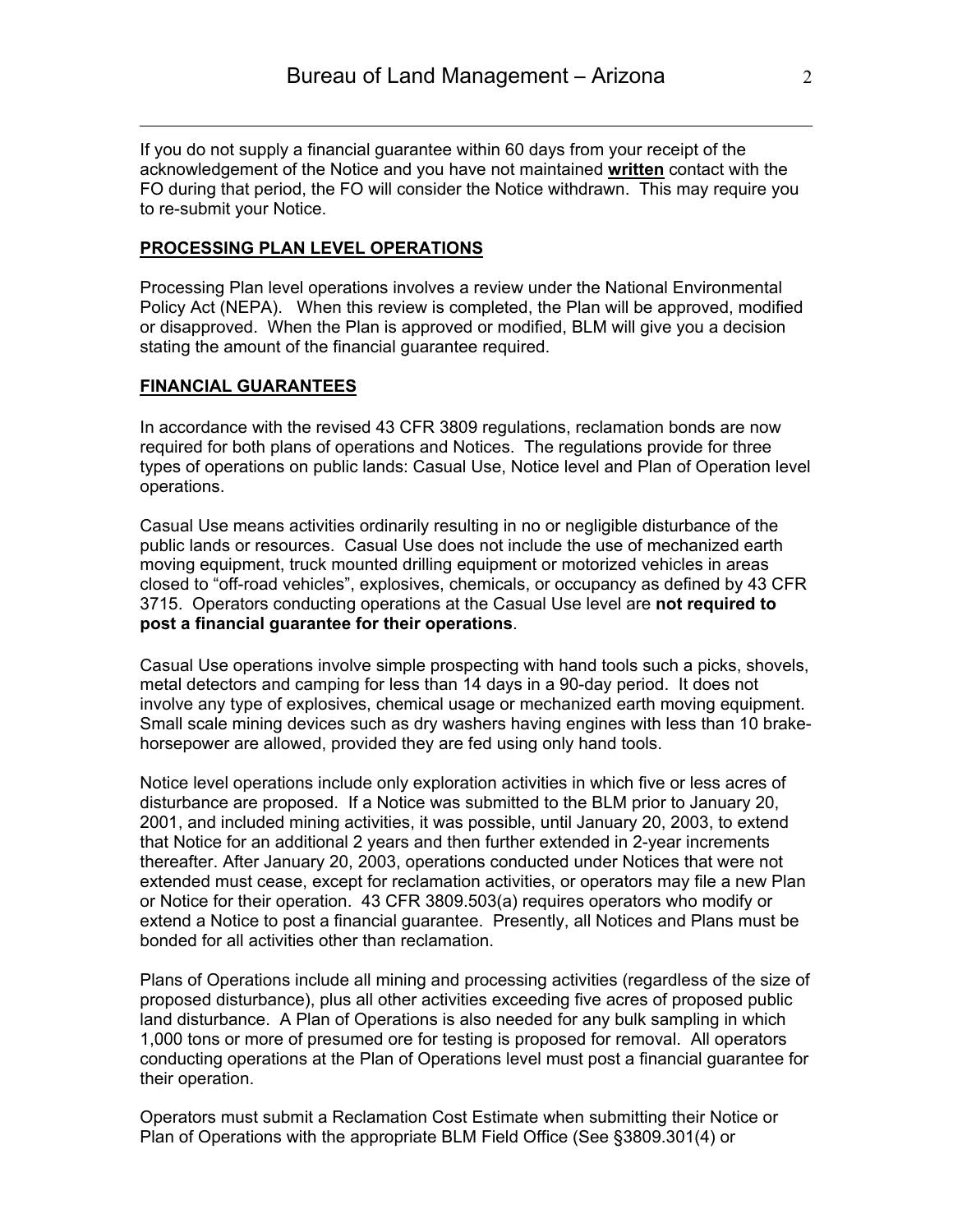§3809.401(2)(d)). Reclamation Cost Estimates for both Notices and Plans of Operations must be sufficient to cover all aspects of the operation that are planned by the operator. All reclamation costs are to be calculated as if third party contractors were performing the reclamation after the site has been vacated by the operator. A Notice is not considered complete, as defined under 43 CFR 3809.301, until an acceptable Reclamation Cost Estimate has been provided to the BLM.

The BLM Field Office reviews the Reclamation Cost Estimate and determines the amount of the financial guarantee needed for each submitted Notice or plan. The Field Manager notifies the operator of the needed amount. For Arizona, financial guarantees along with the appropriate bond form are submitted to the BLM Field Office that administers the area of concern. Financial guarantees submitted to the BLM Arizona Field Offices are to be accompanied by the proper bond contract forms (See Attachments 2 and 3). The Field Offices will then forward the financial guarantees and bond forms to the BLM Arizona State Office for adjudication and acceptance. All financial guarantee instruments will be held at the BLM Arizona State Office.

The amount of the financial guarantee is dependant on, and restricted to, the anticipated cost to reclaim the impact of the mining operation. Occasionally, small mining operations may be combined with recreational activities involving hiking and camping. When it is determined that these activities are solely attributable to recreation (or other non-mineral related activities), and are not authorized under the Mining Law of 1872, the impacts of such activities are not to be included when calculating the amount of the financial guarantee for the mining operation itself. If you are engaged in recreational activities, you must clearly show BLM where these activities will be conducted and restrict your recreational activities to those areas. Any impacts associated with recreational activities would be managed under the appropriate regulations governing these activities.

Financial guarantees must cover all aspects of the operation that are planned by the operator but do not necessarily cover any pre-existing disturbance. An operator's responsibility for pre-existing disturbance is tied directly to his use or exploitation of that disturbance. For example, if an excavation is on a mining claim and it predates the current operator, that operator is not responsible for the remediation or reclamation of the excavation if the excavation is not used *in any way* by the operator. If however, the operator uses the excavation or would object to BLM reclaiming or remediating the excavation, then the cost for reclamation or remediation must be included in the financial guarantee. Operators are encouraged to conduct a thorough inventory of the claim or claims to determine the full extent of any existing disturbance and to meet with Field Office personnel at the site before developing a Reclamation Cost Estimate to establish clearly what must be included in the cost estimate. Generally, when an operator involves pre-existing disturbance in his/her present operation, BLM Arizona would consider the reclamation of pre-existing disturbance to consist of those steps that would be required if the operator had created that disturbance.

The reclamation of mining claim access also presents another example of pre-existing disturbance that may or may not be included in the financial guarantee. If the access clearly predates the existence of the operation and the operator does not or would not object to BLM blocking, removing or reclaiming the access, then the operator would not be responsible for reclaiming the access and it should not be included in the determination of the financial guarantee. If the operator constructs access to the operation, and BLM determines that this access is important to maintain, BLM may elect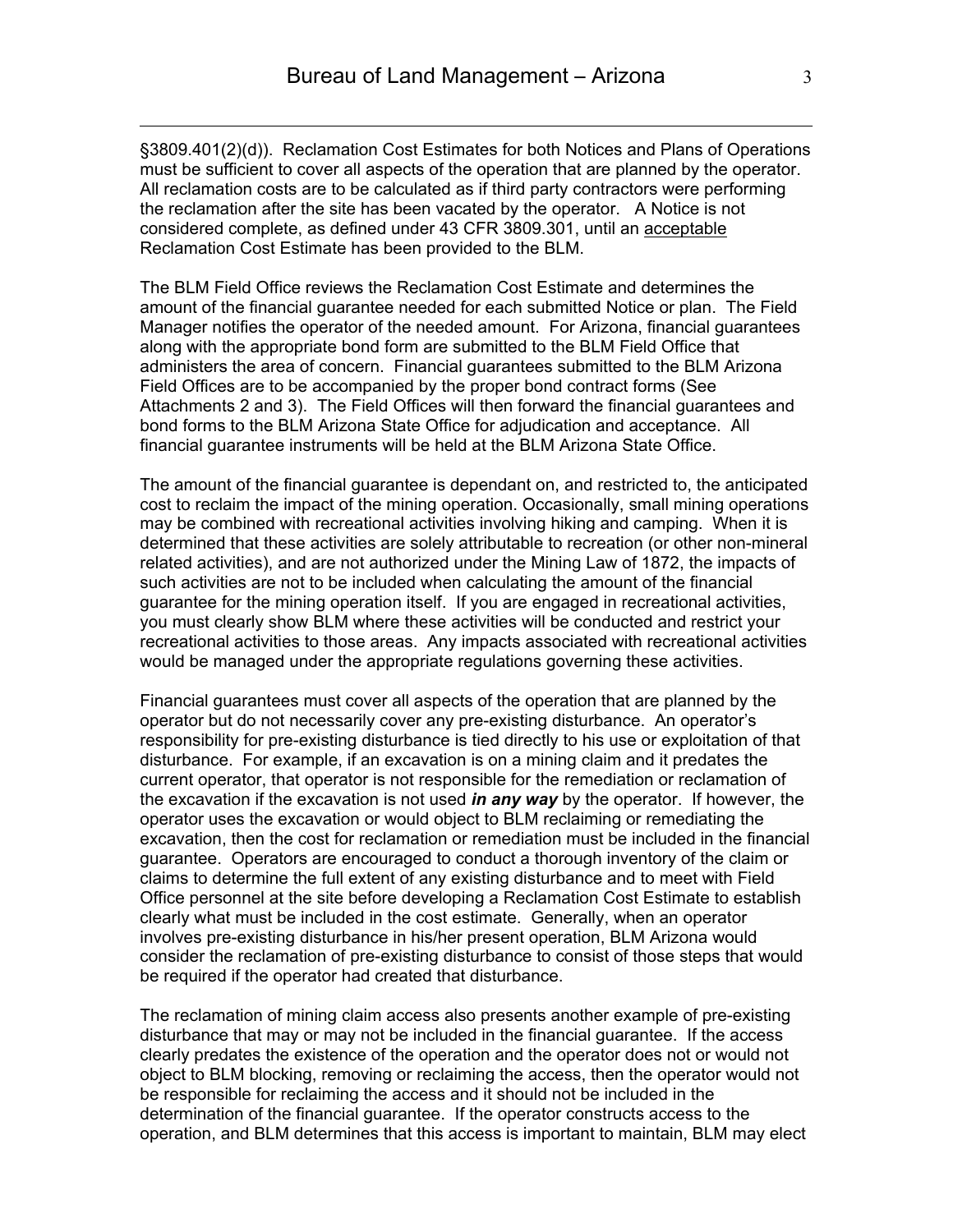to retain this access after the mining operation ends. In this case, the reclamation of the access would not be included in the financial guarantee, but the decision to retain the road by BLM would have to be documented and must be consistent with the approved land-use plan. If an operator constructs access or uses existing access for an operation and would object to BLM blocking, removing or reclaiming that access, then the operator must post a financial guarantee that covers the reclamation of the access.

Operators are encouraged to conduct a thorough inventory of the proposed operations area to determine the full extent of any pre-existing disturbance. This could include pictures taken "before" and "after" the operation, demonstrating the level and nature of any pre-existing disturbance.

#### **RECLAMATION COST MODEL**

The surface management regulations at 43 CFR 3809.401(d) require operators to submit a Reclamation Cost Estimate. The financial guarantee must be sufficient to cover 100% of the cost to stabilize and reclaim the site as if BLM were to contract with a third party. This includes the cost of any action needed to prevent Unnecessary or Undue degradation of the Federal lands should premature cessation or abandonment of the operation occur. An operator's cost for reclamation cannot be used to develop a Reclamation Cost Estimate. Instead, the work must be estimated as if an independent party were hired to do this work, using equipment that he/she provides and paying wages in accordance with the Davis-Bacon Act.

The BLM Arizona has developed an automated financial guarantee estimator which is available for download at the BLM website or is available at any BLM Arizona office to assist those in preparing a reclamation cost estimate. If an operator should elect to use this estimator to prepare a financial guarantee, BLM Arizona will generally accept the calculated result, unless BLM determines that the area or operation requires some special reclamation measures. If an operator elects not to use the estimator, the operator must demonstrate to the BLM's satisfaction that his/her estimate is more accurate than the estimate derived from the estimator. Generally BLM will accept the results of the estimator (pending verification of inputs) for all Notice and plan level activities that do not require an Aquifer Protection Permit (APP). If an APP is required then the financial guarantee must be based on the reclamation bond estimate required in the APP application.

Attachment 1 contains information on the use of the reclamation estimator, a Reclamation Cost Estimate Summary Worksheet and a Reclamation Cost Estimate Checklist. Attachment 8 provides a Checklist supplied by the Arizona Department of Environmental Quality that will help you determine if your operation requires an Aquifer Protection Permit.

#### **FINANCIAL GUARANTEE INSTRUMENTS**

BLM Arizona accepts the following instruments as financial guarantees for reclamation bonds, as defined by 43 CFR 3809.555 and 3809.556:

1. **Surety bonds** – when the surety company is authorized to do business with the United States as approved by the U.S. Treasury Department. A current list of authorized companies is available by calling 202-874-6850 or through the Internet at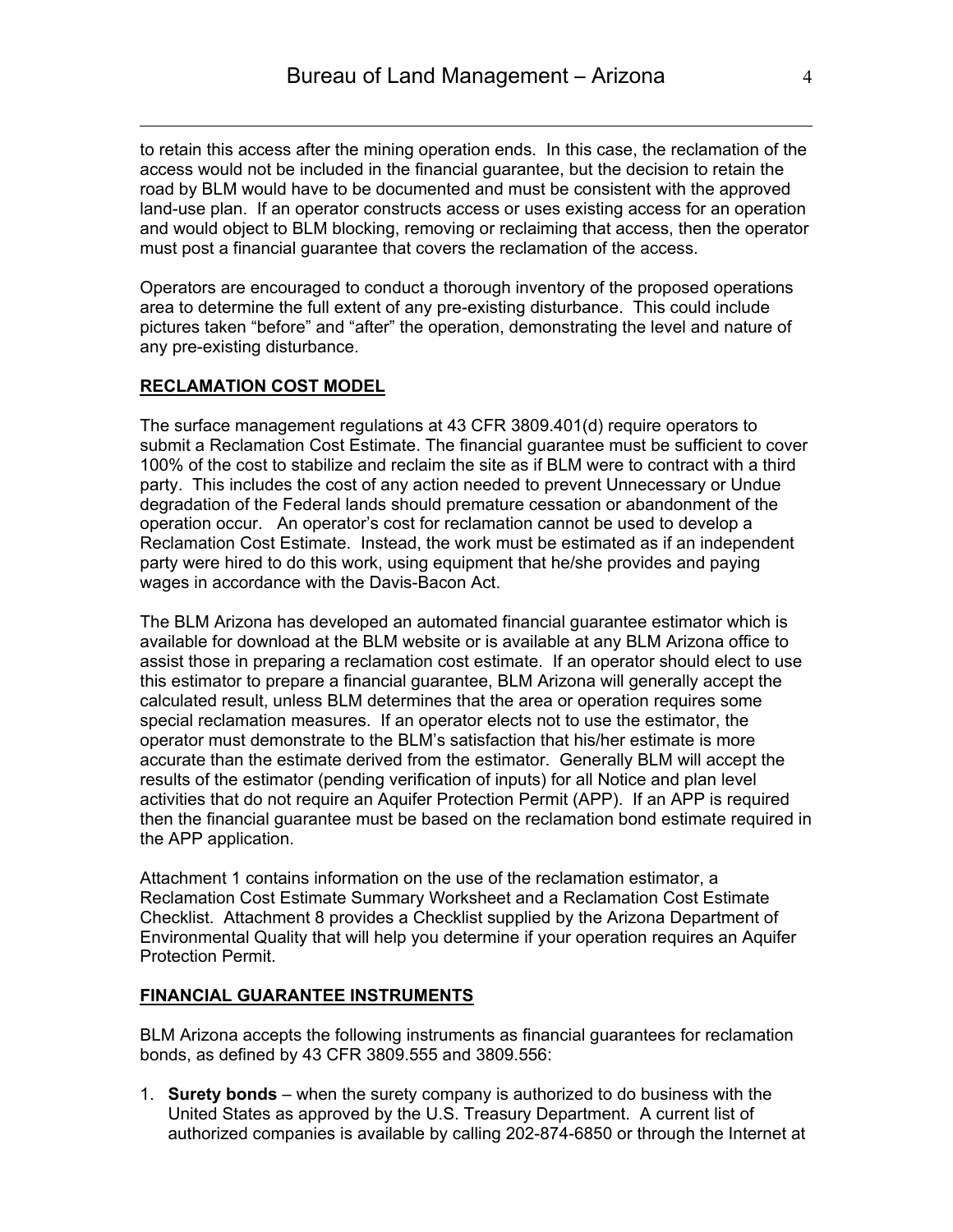http://www.fms.treas.gov/c570/c570.html. Surface Management Surety Bond Form No. 3809-1 (see Attachment 2) must accompany this type of financial guarantee.

#### *The following financial guarantees must be accompanied by Surface Management Personal Bond Form No. 3809-2. (See Attachment 3)*

- 2. **Cash, certified check, or bank draft (Guaranteed Remittance)** in an amount equal to the required dollar amount of the financial guarantee, to be deposited and maintained in a Federal depository account of the United States Treasury by the BLM payable to the Department of the Interior, Bureau of Land Management. Personal and foreign checks are not accepted.
- 3. **Irrevocable Letter of Credit** from a bank or financial institution located in the United States. (See Attachment 4 for further information)
- 4. **Certificates of Deposit (Time Deposits)** when placed through a bank whose deposits are insured by the Federal Deposit Insurance Corporation (FDIC), or a bank that is a Federal Reserve Branch Bank, and the deposit is not in excess of the maximum insurable amount. (See Attachment 4 for further information)
- 5. **Negotiable securities of the United States** having a market value at the time of deposit of no less than the dollar amount required for bonding. (See Attachment 5 for further information)
- 6. **Investment-grade rated securities** having a Standard and Poor's rating of AAA or AA or an equivalent rating from a nationally recognized securities rating service.
- 7. **Insurance** when the form and function of the insurance is such that the funding or enforceable pledges of funding are used to guarantee performance of regulatory obligations in the event of default on such obligations. Insurance must have an A.M. Best rating of "superior" or an equivalent rating from a nationally recognized insurance rating service.

BLM Arizona accepts any of the bonding instruments listed in numbers 1 through 5 above from a third party with the use of appropriate bond and rider forms.

### **SOURCES THAT CAN PROVIDE FINANCIAL GUARANTEES**

While the BLM will work directly with an operator and/or a financial institution of their choosing to insure that the form of the financial guarantee provided meets the requirements of §3809.555, the BLM will not intervene on behalf of any operator to secure a financial guarantee or advise an operator concerning the availability of sources that can provide financial guarantees. The availability of sources that can provide financial guarantees varies with the credit rating and financial status of the operator. BLM cannot predict or advise an operator on who would likely assist the operator in providing a financial guarantee.

### **STATEWIDE AND NATIONWIDE BONDS**

The surface management regulations at 43 CFR 3809 provide for statewide and nationwide bonds (Blanket Financial Guarantee, See 43 CFR 3809.560). These bonds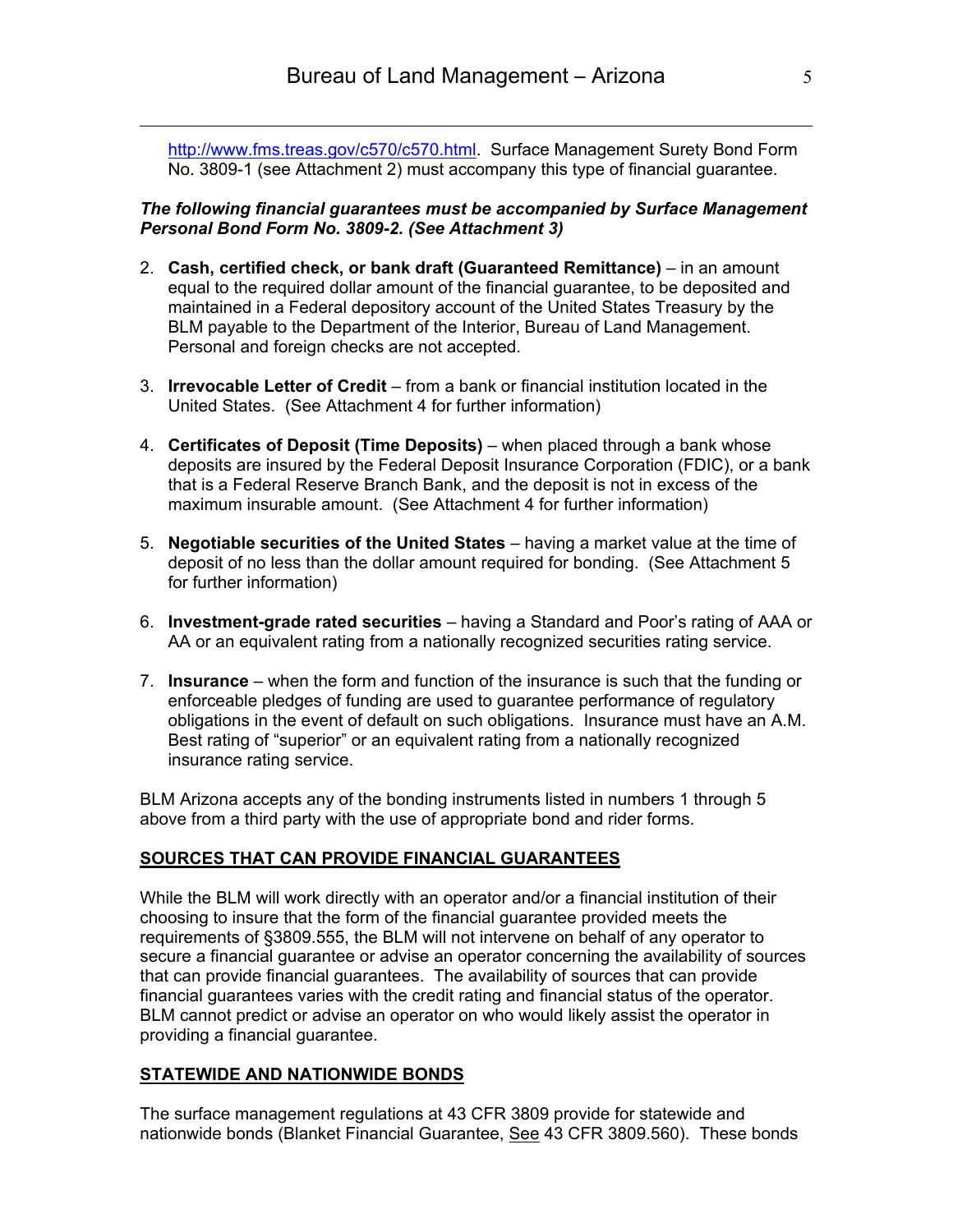can be used to cover all of an operator's Notices and plans of operations in one state or in all states in which the BLM administers lands that are open to the General Mining Laws.

When Notices and plans of operations are to be covered by the same statewide or nationwide bond, an operator must submit the bond and financial instrument to the BLM for processing and acceptance. In Arizona, the BLM Field Office will receive blanket financial guarantees. The Field Office will forward the blanket financial guarantee to the BLM Arizona State Office where the bond will be adjudicated and maintained. The BLM State Office to which a nationwide bond is originally submitted will be the management office for operations conducted in other states.

#### **BONDS HELD BY THE STATE OF ARIZONA OR OTHER FEDERAL AGENCIES**

§3809.570 allows BLM to accept bonds held by a state agency. In order to accept such financial guarantees, they must provide at least the same amount of financial guarantee as required by 43 CFR 3809 and must be redeemable by the Secretary of the Interior. (See §3809.570(a)(c). Currently, bonds presently held by the state of Arizona or other federal agencies working with BLM Arizona **do not** meet these requirements and as such are not acceptable as substitutes for the financial guarantees required by 43 CFR 3809. This means that aspects of operations regulated by such things as an Aquifer Protection Permit may require a separate financial guarantee under §3809.500, in addition to any bond posted with the Arizona Department of Environmental Quality (ADEQ).

#### **PHASED OR INCREMENTAL FINANCIAL GUARANTEES**

§3809.553 provides for the phased or incremental establishment of a financial guarantee. At any time however, the financial guarantee must be sufficient to cover 100% of the cost to completely reclaim the surface disturbance that has actually occurred. Generally BLM will allow the operator to post bonds in not less than yearly increments, that is, at the start of each operating year, the bond may be phased to cover 100% of the current disturbance plus 100% of the projected disturbance for the upcoming year.

A phased release of a financial guarantee is also allowed. When an operator completes a portion of the reclamation of his operations in accordance with his Notice or Plan of Operations, BLM, pending the results of an inspection, will release that portion of the financial guarantee for the reclamation completed in accordance with §3809.590 to §3809.594.

From the above discussion it is clear that a financial guarantee may be adjusted up or down during the course of phased or incremental bonding based on actions taken by the operator on the ground. Operators are encouraged to develop Notices and Plans with specific schedules for reclamation that may allow them to manage their total outlay for a financial guarantee for their operation.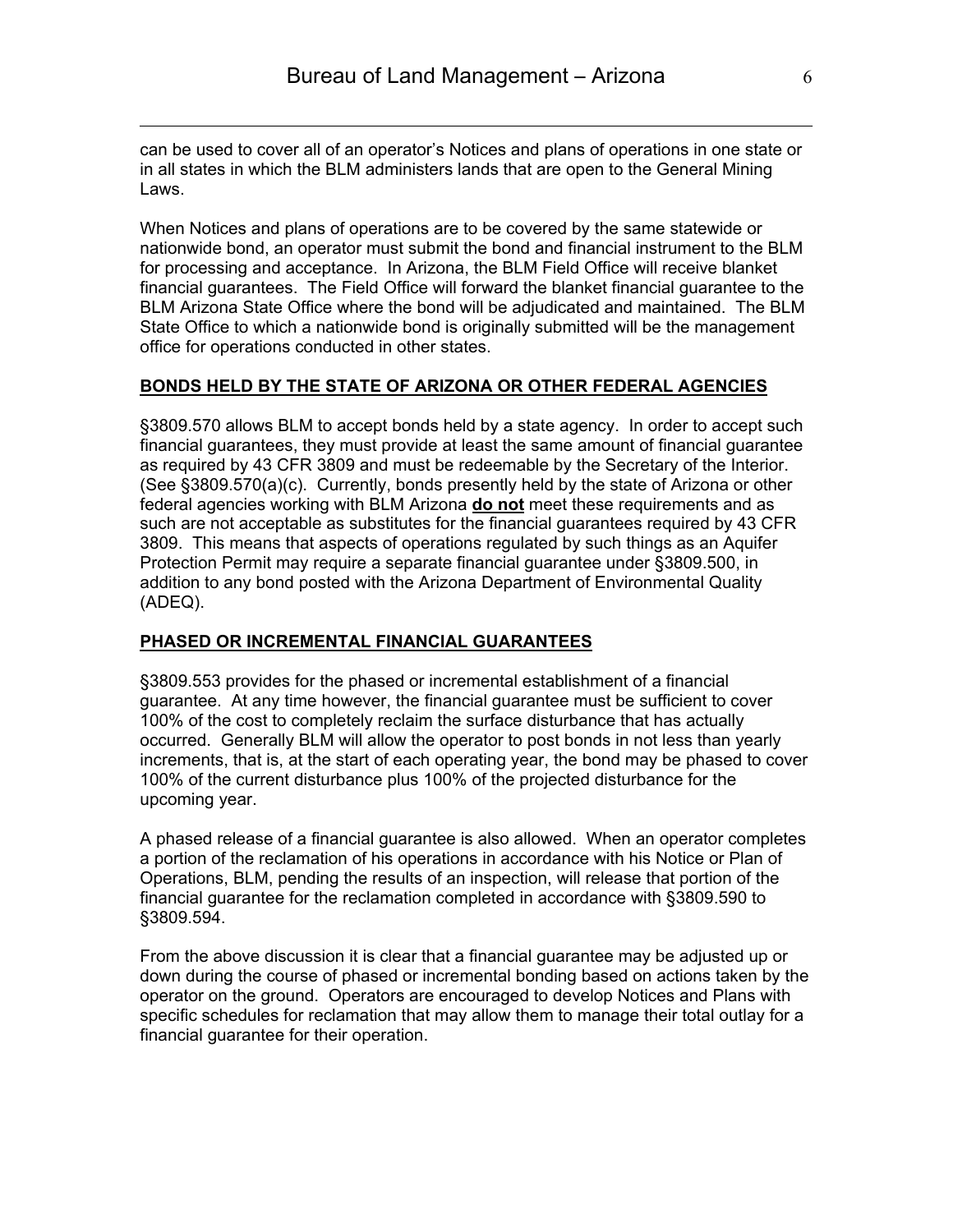### **FINANCIAL GUARANTEE REDUCTION AND RELEASE**

The release of financial guarantees is regulated by 43 CFR 3809.590. The following guidelines provide for the reduction and final release of financial guarantees held for Plan of Operations and Notice level activities:

- Up to 60% of the financial guarantee for a project area may be released when BLM determines that the operator has successfully completed backfilling, regrading, establishment of drainage control, and stabilization and detoxification of leaching solutions, heaps, tailings, and similar facilities on that portion of the project area. (43 CFR 3809.591(b))
- The remaining 40% of the bond will be released by BLM Arizona when those areas of the reclaimed lands slated for revegetation are meeting or making significant progress toward meeting the Standards for Rangeland Health and the reclaimed operation conforms with the requirements of 43 CFR 3809.591(c). To successfully make this determination, this portion of the financial guarantee may be held for one or more growing seasons until sufficient data is collected to make this determination. The already established procedures for establishing rangeland health will be employed for cases involving mining reclamation. Consult the BLM Field Office for more information. The Standards for Rangeland Health are available at the BLM website www.az.blm.gov .

For Plans of Operations, final release of a financial guarantee cannot be completed until BLM posts the final release proposal in the appropriate BLM Field Office or publishes a Notice of the final financial guarantee release in a local newspaper of general circulation and accepts comments for 30 calendar days. (43 CFR 3809.590(c)) The Arizona State Office (AZ-933) will also be notified in writing by the Field Office.

#### **TRANSFER OR CHANGE OF OPERATOR**

Any change of operator must be reported to the appropriate BLM Field Office within 30 days. (See 43 CFR 3809.301(d) and 43 CFR 3809.401(b)(1)) In the event of a change of operator involving an existing Notice or approved Plan of Operations, the BLM will not transfer reclamation responsibility to the new operator until (1) BLM receives documentation that a transferee accepts responsibility for the transferor's previously accrued obligations, and (2) BLM accepts a replacement financial guarantee adequate to cover such previously accrued obligations and the transferee's new obligations. (43 CFR 3809.116 and 3809.593) To expedite approval of operator transfer or change, the form contained in Attachment 7 may be submitted to the appropriate BLM Field Office.

#### **ATTACHMENTS:**

- 1. Reclamation Cost Estimation Summary Sheet and Reclamation Cost Checklist
- 2. Surface Management Surety Bond Form 3809-1
- 3. Surface Management Personal Bond Form 3809-2
- 4. Information on Time Deposits and Letters of Credit
- 5. Information on Negotiable Securities of the United States
- 6. Personal Bond Rider Form 3809-4
- 7. Notification of Change of Operator
- 8. Checklist for the Aquifer Protection Permit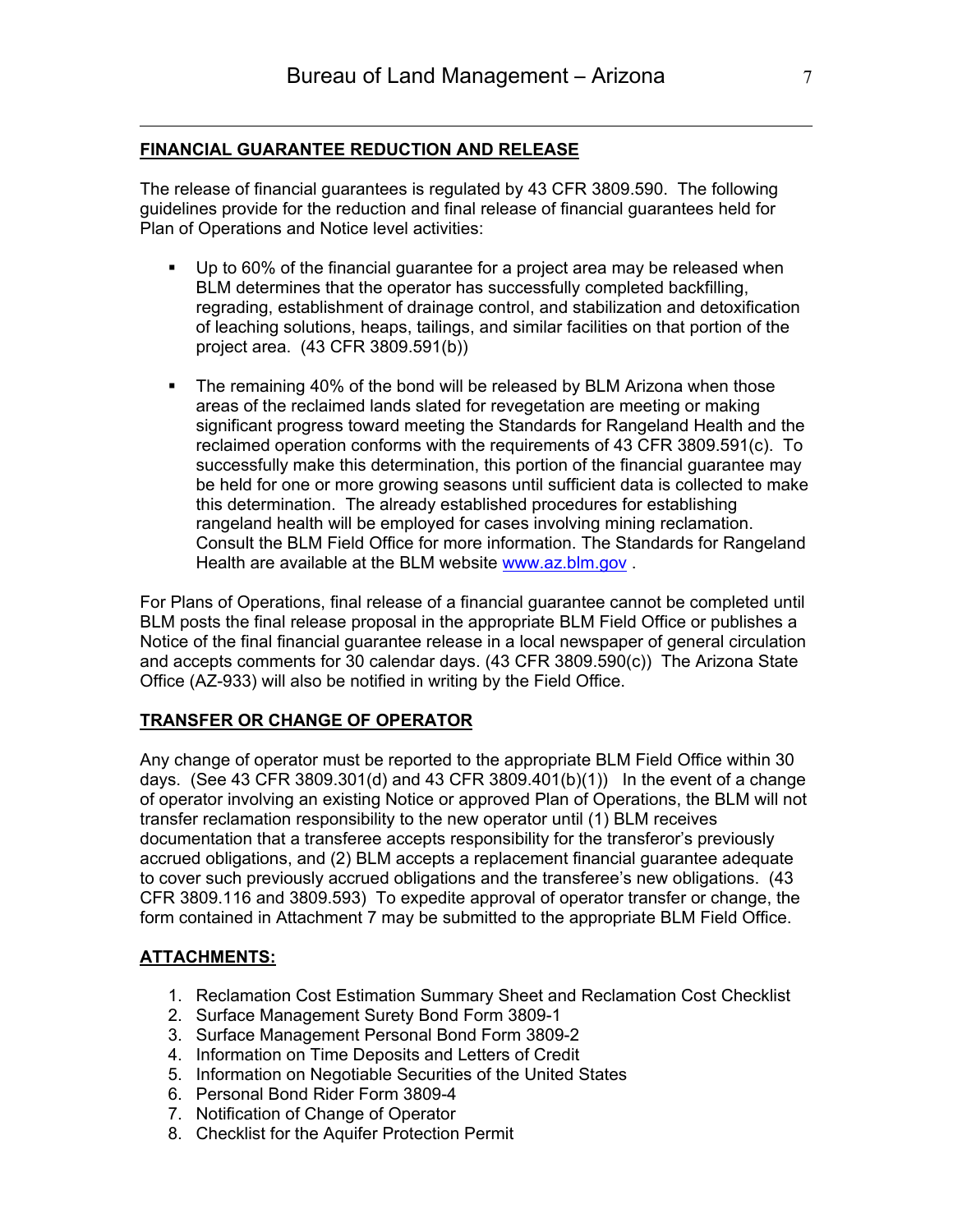RECLAMATION COST ESTIMATION SUMMARY SHEET And RECLAMATION COST CHECKLIST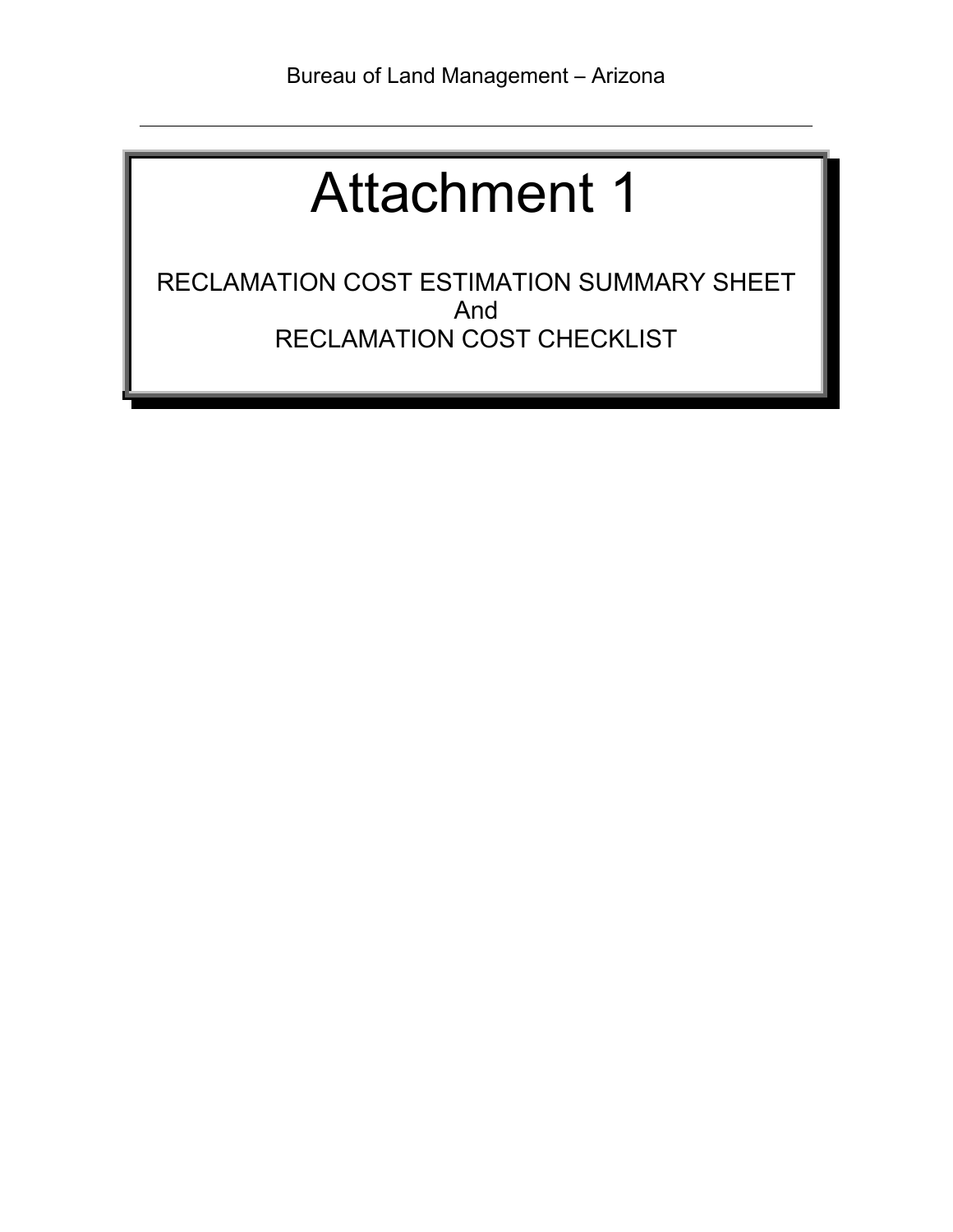#### i

### **RECLAMATION FINANCIAL GUARANTEE ESTIMATOR**

#### **GENERAL**

The use of the reclamation financial guarantee estimator (estimator) is optional. You are not required to use this estimator. Should you elect to use the estimator, BLM, pending review and verification of your input data, will accept this Reclamation Cost Estimate for your proposed operations. The estimator can be used for all Notice and Plan of Operations level activities that are not included in an Aquifer Protection Permit. The estimator is offered by BLM Arizona and its use is restricted to operations conducted under 43 CFR 3809 in Arizona or on lands in New Mexico and California managed under the authority of BLM Arizona.

BLM Arizona agrees to accept the results of the reclamation financial guarantee estimator without further documentation or support from operators upon verification of inputs. If you do not elect to use this estimator, you must present to BLM a detailed Reclamation Cost Estimate. Your Reclamation Cost Estimate will be reviewed by BLM, and you may be asked to provide additional information during the review process.

You will need access to a personal computer running Microsoft Excel or other compatible worksheet to use the estimator. If you do not have access to the required equipment, contact your local BLM office.

#### **OBTAINING A COPY OF THE ESTIMATOR**

The estimator is available at the BLM website www.az.blm.gov or at any BLM office in the State of Arizona.

#### **USING THE ESTIMATOR: INPUTS AND THE FINANCIAL GUARANTEE TOTAL**

The spreadsheet requires you to enter certain physical parameters for your mining operations. These parameters are referred to in column A of the spreadsheet as "User Inputs" (See Figure 1). User input values are entered in the cells in the spreadsheet highlighted in yellow. The units of measure of each user input are given on the spreadsheet as well. Make certain that the correct units are used in order to obtain a valid estimate. Note that some of the user inputs may not apply to your operation. Leave these fields blank. Row headings highlighted in blue must have values entered for all operations.

To enter a user input, select the cell in which you wish to enter information and type in the number, then press enter. To remove a value, select the cell and then press delete. Only cells highlighted in yellow can be accessed.

When estimating, the following definitions will assist you:

Trailers – Structures or equipment mounted on wheels, roadworthy and readily transportable.

Structures and non-mobile equipment – Structures and equipment that are not mounted on wheels or have wheels but are not roadworthy.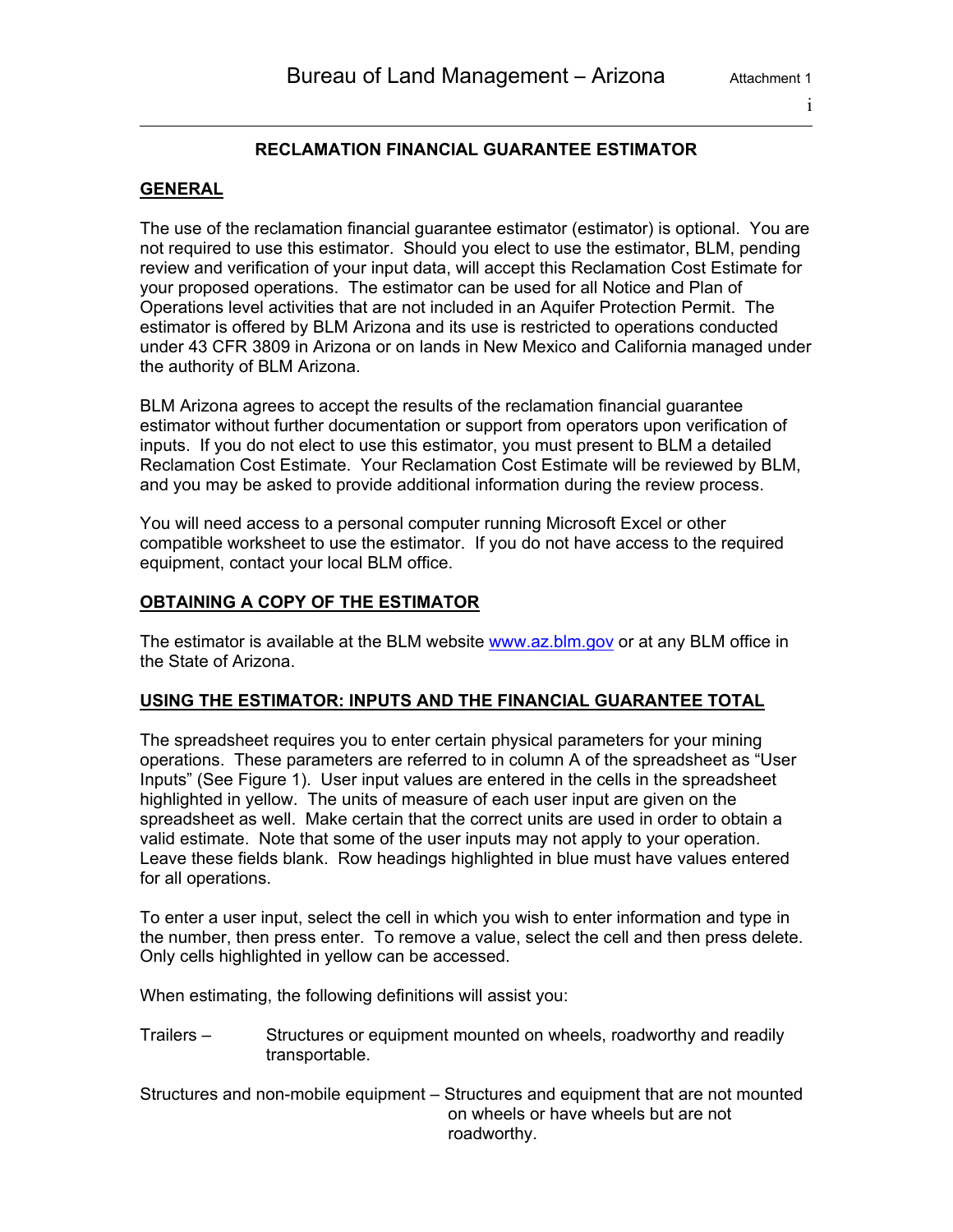Debris - Demolished structures, non-functioning or disassembled equipment and trash or debris

#### **Mandatory values:**

- Distance to public landfill This value is the distance in miles to the nearest public landfill.
- Distance to equipment rental This value is the distance in miles to the nearest community where construction equipment can be rented.

Once all of the user inputs for your operations are entered, the total reclamation cost is shown in the green cell at the bottom of the sheet. This value includes contractor overhead, profit, administrative costs, bond, insurance, contingency costs and the BLM management fee. This amount represents the total amount of your financial guarantee due BLM if you have chosen the estimator as the method for calculations your financial guarantee. Present a copy of this page to the applicable BLM Field Office for review. This page becomes your Reclamation Cost Estimate as required by §3809.301(b)(4) or §3809.401(d).

#### **WHAT TO SUBMIT WHEN USING THE RECLAMATION COST MODEL**

To fulfill your requirement to provide a reclamation cost estimate, please submit a printed copy of the input page from the reclamation cost model. This printout should show clearly all of your inputs and the final amount of the financial guarantee. **DO NOT** provide BLM disks containing this information. For security purposes, BLM cannot load software, read files or load disks that you bring in or send via e-mail.

### **ESTIMATOR DATA**

The data which the estimator uses to develop a financial guarantee is located on the second sheet of the workbook. The following is a summary of that data:

#### Scope of Work.

A description of the work on which the estimate is based. The scope generally follows BLM Solid Mineral Reclamation Handbook H-3042-1, where applicable.

#### Equipment Rental Rates.

The equipment selected for inclusion in this table includes equipment commonly available in most parts of the state. This equipment is adequate for most jobs, although it may not be the optimum size for the job in question. The size of the job and local availability of equipment may dictate the use of other equipment types or models.

Equipment rental rates are based on Empire Equipment Rental (Phoenix) on-line rental brochure (downloaded 2/4/03) and phone quote from HNE Equipment Rental (Phoenix). Daily, weekly and monthly rates are included to permit the spreadsheet to use the appropriate rate in calculating rental cost. Quoted rates are given in columns D, E, and F. Columns G, H, and I are total costs including taxes, equipment protection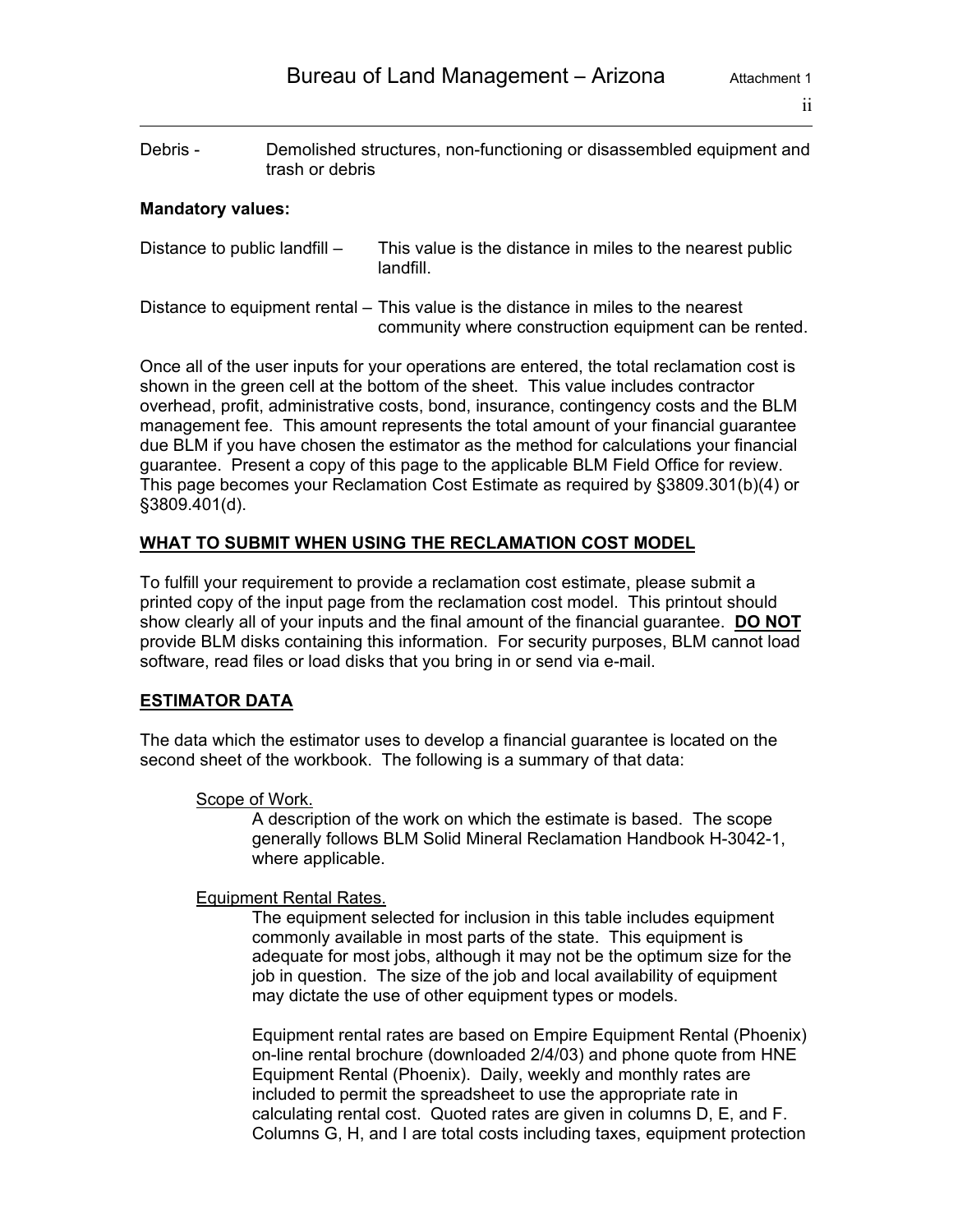plan, tire wear and environmental fee, as appropriate. Columns G, H and I are used to calculate equipment rental costs.

#### Equipment Operating Costs.

Operating costs are estimated from the Caterpillar Performance Handbook, Edition 31, where applicable. Costs for other equipment (crane, manlift, compressor & pneumatic hammer, etc.) were estimated from manufacturer's, renter's or users' data.

The fuel cost was obtained from Western Petroleum (Phoenix) on 2/13/03 for product delivered within a 50-mile radius of their depot. Lube, filter and tire wear costs (where applicable) are based on fuel cost.

Changes should be made only to the fuel cost column, column E (light yellow cells). Changing the fuel cost in the uppermost cell will change the fuel cost in all cells in the column.

#### Davis-Bacon Rates and Fringes.

The crafts and trades included are appropriate for the equipment and jobs, but do not include all crafts and trades. The source for these rates and fringes are Decisions AZ0220014 and 20016, for Maricopa County. Rates and fringes for other counties may vary. Column E is used to calculate labor costs. While the information used in the model was developed for Maricopa County, it should be used for all counties in Arizona.

#### Miscellaneous Input Factors.

This table includes cost factors obtained from contractors or estimated based on past experience.

#### Operating Hours, Costs and Fees.

This table uses information from Sheet 1 (User Input) and the Sheet 2 input tables above, along with production factors from the Production Factors Sheets (separate from the spreadsheet), to calculate total operating hours, labor costs, materials costs and fees for reclamation of each facility/feature indicated on Sheet 1.

#### Total Cost Calculations.

This sheet gathers and totals production cost information from the Production Factors, etc. table above. It then applies various overhead factors to the totals to arrive at the Total Reclamation Cost, which is also posted on Sheet 1.

#### **PREPARING A RECLAMATION COST ESTIMATE WITHOUT THE ESTIMATOR**

If you elect not to use the estimator, a reclamation cost checklist and cost form are provided following Figure 1 to assist you. These forms are only provided for your assistance and may not represent all of the costs associated with a specific operation. Remember, these forms are for use when the estimator is not used.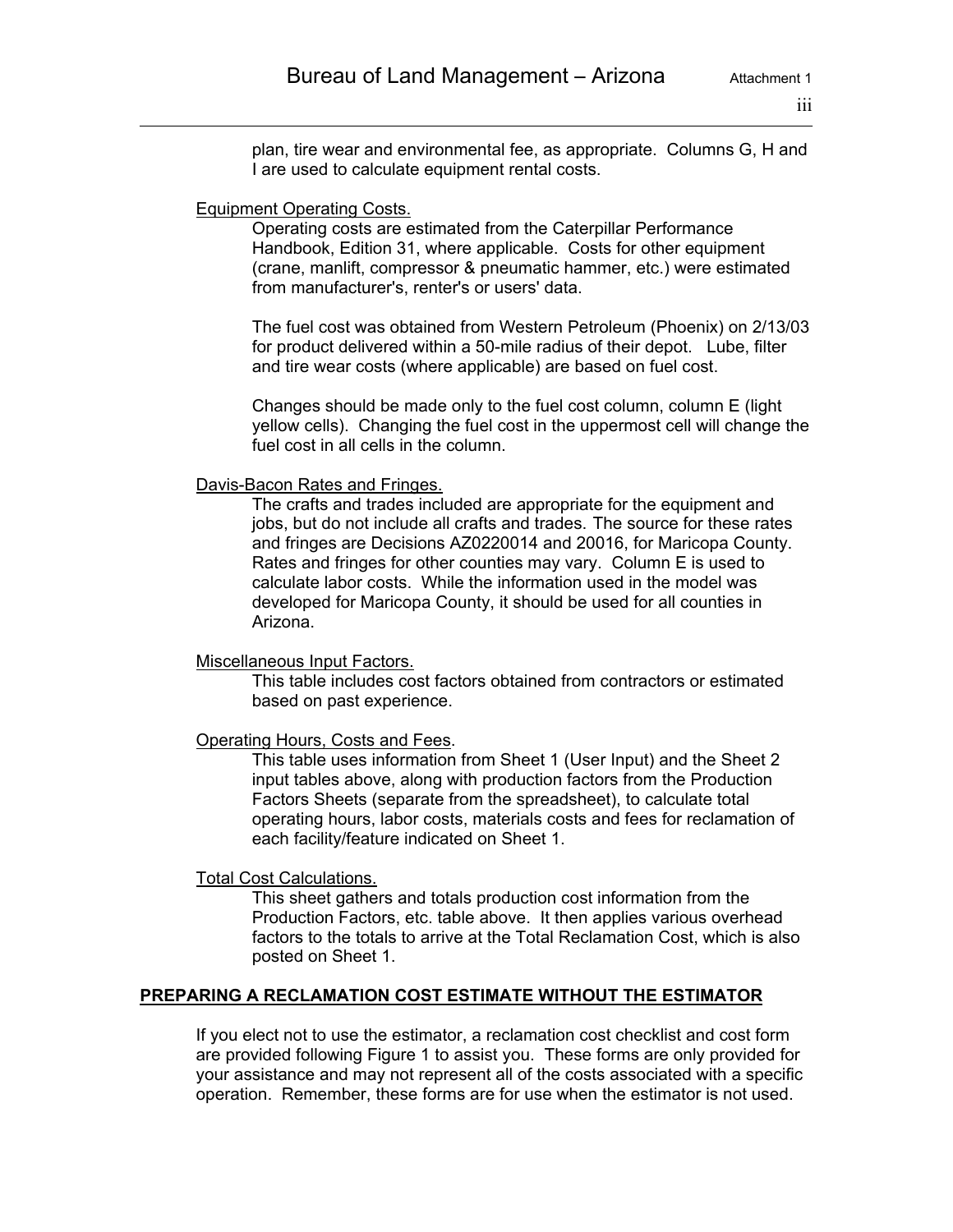## Bureau of Land Management - Arizona **Attachment 1**

iv

| Revised 4/23/03<br>NOTE: USE THIS SPREADSHEET ONLY IF YOUR TOTAL DISTURBANCE IS LESS THAN 20 ACRES AND                                                                         |          |                                   |                                |                                        |
|--------------------------------------------------------------------------------------------------------------------------------------------------------------------------------|----------|-----------------------------------|--------------------------------|----------------------------------------|
| AN AQUIFER PROTECTION PERMIT IS NOT REQUIRED.                                                                                                                                  |          |                                   |                                |                                        |
| USER INPUT AND RECLAMATION COST TOTAL                                                                                                                                          |          |                                   |                                |                                        |
| Please fill in the yellow cells relating to the areas to be disturbed during the operation.                                                                                    |          |                                   |                                |                                        |
| Use the units indicated - feet (ft), square feet (sf), inches (in), cubic yards (cu yd), etc.<br>Identify structure construction type by placing an X in the appropriate cell. |          |                                   |                                |                                        |
| Leave boxes that do not apply to your operation blank.                                                                                                                         |          |                                   |                                |                                        |
| Roads                                                                                                                                                                          | #1       | Length (ft)                       | Width (ft)                     |                                        |
| (average lengths and widths) #2                                                                                                                                                |          | Length (ft)                       | Width (ft)                     |                                        |
|                                                                                                                                                                                | #3       | Length (ft)                       | Width (ft)                     |                                        |
| Road cuts                                                                                                                                                                      | #1       | Length (ft)                       | Width (ft)                     | Depth of cut (ft)                      |
|                                                                                                                                                                                | #2<br>#3 | Length (ft)<br>Length (ft)        | Width (ft)<br>Width (ft)       | Depth of cut (ft)<br>Depth of cut (ft) |
| (enter add'l cuts on sheet 3)                                                                                                                                                  |          |                                   |                                |                                        |
|                                                                                                                                                                                |          |                                   |                                |                                        |
| Cleared areas<br>(average lengths & widths)                                                                                                                                    | #1<br>#2 | Length (ft)<br>Length (ft)        | Width (ft)<br>Width (ft)       |                                        |
|                                                                                                                                                                                | #3       | Length (ft)                       | Width (ft)                     |                                        |
| (enter add'l areas on sheet 3)                                                                                                                                                 |          |                                   |                                |                                        |
| <b>Drill pads</b>                                                                                                                                                              | #1       | Length (ft)                       | Width (ft)                     | Depth of cut (ft)                      |
| (average lengths, widths and #2<br>depth of cut)                                                                                                                               | #3       | Length (ft)<br>Length (ft)        | Width (ft)<br>Width (ft)       | Depth of cut (ft)<br>Depth of cut (ft) |
| (enter add'l pads on sheet 3)                                                                                                                                                  |          |                                   |                                |                                        |
|                                                                                                                                                                                |          |                                   |                                |                                        |
| Culverts<br>(average lengths and depths                                                                                                                                        | #1<br>#2 | Length (ft)<br>Length (ft)        | Diameter (ft)<br>Diameter (ft) | Ave. depth (ft)<br>Ave. depth (ft)     |
| of burial)                                                                                                                                                                     | #3       | Length (ft)                       | Diameter (ft)                  | Ave. depth (ft)                        |
| Waste dumps/spoil piles                                                                                                                                                        | #1       | Length (ft)                       | Width (ft)                     | Face height (ft)                       |
| (average lengths, widths and #2                                                                                                                                                |          | Length (ft)                       | Width (ft)                     | Face height (ft)                       |
| of top surfaces of dumps)                                                                                                                                                      | #3       | Length (ft)                       | Width (ft)                     | Face height (ft)                       |
| <b>Shafts</b>                                                                                                                                                                  | #1       | Length (ft)                       | Width (ft)                     | Depth (ft)                             |
| (lengths and widths of shafts                                                                                                                                                  |          | Depth of water(ft)                |                                |                                        |
| at collar)                                                                                                                                                                     | #2       | Length (ft)<br>Depth of water(ft) | Width (ft)                     | Depth (ft)                             |
|                                                                                                                                                                                | #3       | Length (ft)                       | Width (ft)                     | Depth (ft)                             |
|                                                                                                                                                                                |          | Depth of water(ft)                |                                |                                        |
| Pits                                                                                                                                                                           | #1       | Length (ft)                       | Width (ft)                     | Depth (ft)                             |
| (average lengths and widths                                                                                                                                                    | #2       | Length (ft)                       | Width (ft)                     | Depth (ft)                             |
| at surface)                                                                                                                                                                    | #3       | Length (ft)                       | Width (ft)                     | Depth (ft)                             |
| <b>Trenches</b>                                                                                                                                                                | #1       | Length (ft)                       | Width (ft)                     | Depth (ft)                             |
| (average lengths and widths<br>at surface)                                                                                                                                     | #2<br>#3 | Length (ft)<br>Length (ft)        | Width (ft)<br>Width (ft)       | Depth (ft)<br>Depth (ft)               |
|                                                                                                                                                                                |          |                                   |                                |                                        |
| Adits                                                                                                                                                                          |          | How many?                         |                                |                                        |
| Water or silt ponds                                                                                                                                                            | #1       | Length (ft)                       | Width (ft)                     | Depth (ft)                             |
| (average lengths and widths                                                                                                                                                    | #2       | Length (ft)                       | Width (ft)                     | Depth (ft)                             |
| at surface)<br>Tailings impoundment                                                                                                                                            |          | Length (ft)                       | Width (ft)                     | Face height (ft)                       |
| (average length and width)                                                                                                                                                     |          |                                   |                                |                                        |
| Water wells                                                                                                                                                                    |          | How many?                         |                                |                                        |
| Drill holes                                                                                                                                                                    |          | How many dry?                     | How many wet?                  |                                        |
|                                                                                                                                                                                |          |                                   |                                |                                        |
| <b>Concrete slabs</b>                                                                                                                                                          |          | Total (cu. yd.)                   |                                |                                        |
| <b>Concrete foundations</b>                                                                                                                                                    |          | Total (cu. yd.)                   |                                |                                        |
| Asohalt                                                                                                                                                                        |          | Total area (sf)                   | Thickness (in)                 |                                        |
|                                                                                                                                                                                |          |                                   |                                |                                        |
| Structures & Immobile Eq.                                                                                                                                                      | #1       | Length (ft)<br>Metal              | Width (ft)                     | Eave height (ft)                       |
| Construction:                                                                                                                                                                  | #2       | Length (ft)                       | Block<br>Width (ft)            | Wood<br>Eave height (ft)               |
| Construction:                                                                                                                                                                  |          | Metal                             | Block                          | Wood                                   |
| Construction:                                                                                                                                                                  | #3       | Length (ft)<br>Metal              | Width (ft)<br>Block            | Eave height (ft)<br>Wood               |
|                                                                                                                                                                                |          |                                   |                                |                                        |
| Septic tanks                                                                                                                                                                   |          | How many?                         |                                |                                        |
| <b>Trailers</b>                                                                                                                                                                |          | How many?                         |                                |                                        |
|                                                                                                                                                                                |          |                                   |                                |                                        |
| Tanks (list no. of each type)                                                                                                                                                  |          | Contents:<br>Water or fuel        | (Greater than 55 gal)          |                                        |
|                                                                                                                                                                                |          | Chemicals                         | (Greater than 55 gal)          |                                        |
| <b>Tires</b>                                                                                                                                                                   |          |                                   |                                |                                        |
| Off road                                                                                                                                                                       |          | How many?                         |                                |                                        |
| Highway                                                                                                                                                                        |          | How many?                         |                                |                                        |
| <b>Chemical drums</b>                                                                                                                                                          |          | How many?                         |                                |                                        |
|                                                                                                                                                                                |          |                                   |                                |                                        |
| Fuel/oil/lube_drums                                                                                                                                                            |          | How many?                         |                                |                                        |
|                                                                                                                                                                                |          | Lbs.                              |                                |                                        |
| <b>Explosives</b>                                                                                                                                                              |          |                                   |                                |                                        |
|                                                                                                                                                                                |          |                                   |                                |                                        |
| Debris, trash, scrap                                                                                                                                                           |          | Cubic yards                       |                                |                                        |
| <b>Distance to public landfill</b>                                                                                                                                             |          | Miles                             | (Entry required)               |                                        |
| <b>Distance to equipment rental</b>                                                                                                                                            |          | Miles                             | (Entry required)               |                                        |

## Figure 1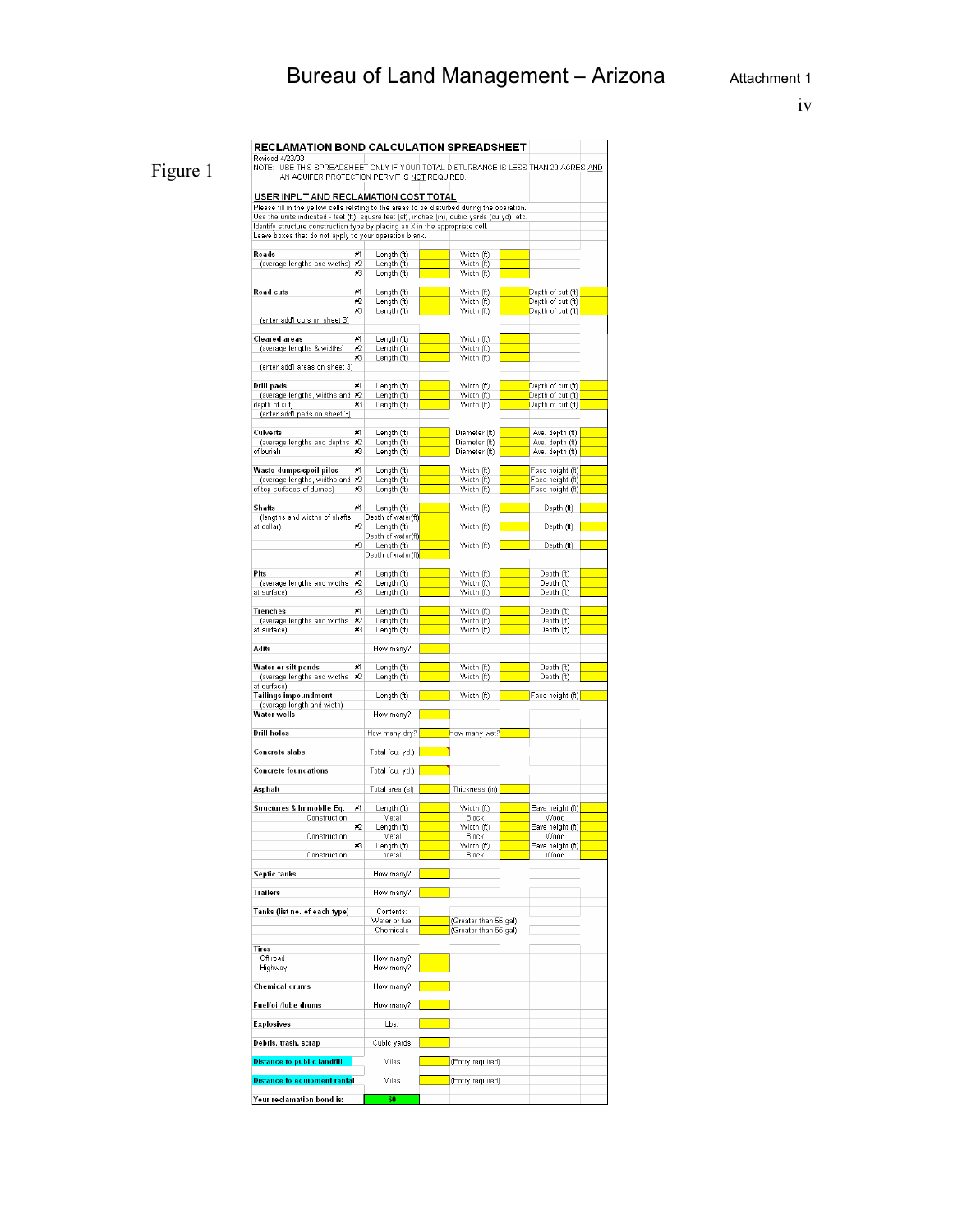### Reclamation Cost Estimate Checklist

This checklist is provided to assist the operator in calculating the engineering and environmental costs required to properly stabilize and reclaim the area disturbed by mineral exploration and/or mining operations. The checklist is designed to accompany the Reclamation Cost Estimate Summary Sheet (see last page of this section). It is not all-inclusive, but is intended to serve as a reminder of issues that should be considered.

- Access roads and drill pads.
	- 1. Mobilization and demobilization.
	- 2. Recontouring or regrading to approximate the original topography as closely as possible.
	- 3. Removing culverts.
	- 4. Ripping or scarifying the surface.
	- 5. Water diversion construction.
	- 6. Restoring or stabilizing drainage areas or streambeds.
	- 7. Revegetation.
- Drill hole abandonment.
	- 1. The cost of plugging, capping, and segregation of the hole from the ground water system is to be considered. Specifically care needs to be taken in determining plugging costs based upon whether the hold encounters water, water under artesian pressure, or is dry.
	- 2. Drill holes that will be immediately plugged, before drilling equipment is moved off-site, may not need to be covered by a financial guarantee.
	- 3. Drill holes that will not be immediately plugged must base the reclamation cost estimate as if the site were abandoned.
	- 4. Drill holes that will be "mined through" within six months of drilling completion by the proposed operation do not have to be covered by a financial guarantee, if the location is already covered by a financial assurance for reclamation of the mining activity.
- Trenches, pits, and adits
	- 1. Mobilization and demobilization.
	- 2. Recontouring or regrading to approximate the original topography as closely as possible.
	- 3. Revegetation.
	- 4. Securing portals from public entry.
- Waste rock dumps, overburden, and interburden storage areas.
	- 1. Encapsulating, mixing, or other engineered placement method in controlling acid rock drainage migration.
	- 2. Recontouring and regrading to approximate the surrounding topography as closely as possible to enhance stability, reduce susceptibility to erosion, facilitate efforts to establish vegetation.
	- 3. Diverting run-on
	- 4. Covering with rock, clay, topsoil, other growth medium or other cover material.
	- 5. Revegetation.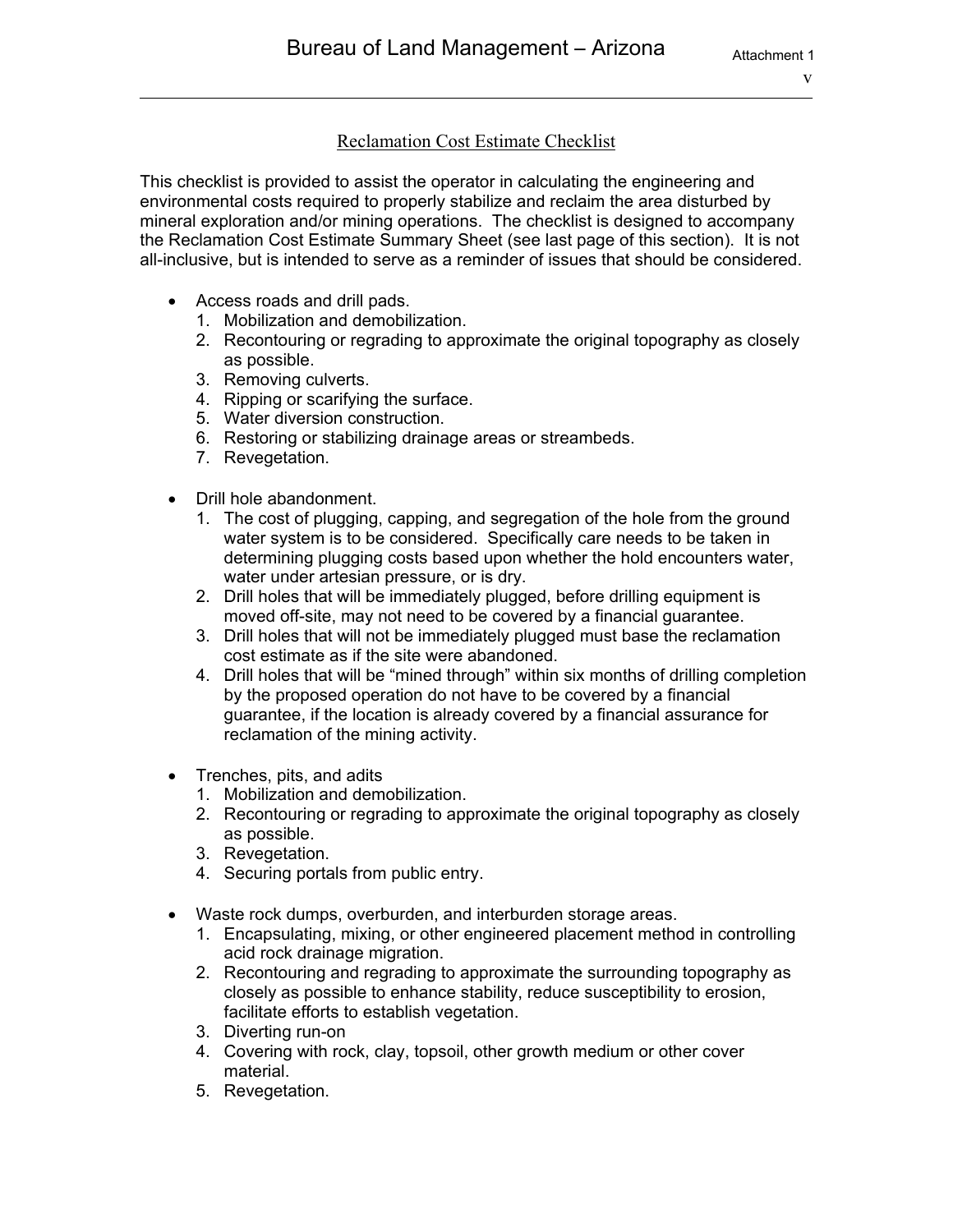- Dams for tailings ponds.
	- 1. Covering with rock, clay, topsoil, other growth medium or other cover material.
	- 2. Revegetation.
	- 3. Rendering the dam incapable of storing any mobile fluid in a quantity that could pose a threat to the stability of the dam, or to the public safety.
	- 4. Containment basins and water treatment facilities for leakage or outflow of effluent.
- Impoundment for tailings.
	- 1. Regrading to promote run-off and reduce infiltration.
	- 2. Covering with waste rock, clay, topsoil, other growth medium or other cover material.
	- 3. Revegetation.
	- 4. Diverting run-off.
	- 5. Containment basins and water treatment facilities for leakage or outflow of effluent.
- Heaps from leaching.
	- 1. Cost of maintaining proper fluid management to prevent overflow of solution ponds through premature cessation or abandonment of the operation, including the cost of a Process Fluid Inventory.
	- 2. Rinsing, detoxification and neutralization procedures as approved in the Plan of Operations.
	- 3. Containment and treatment of outflows of residual chemicals or fluids from the heaps, including any disposal of surplus or drain down water. Include all engineering, development and reclamation costs.
	- 4. Diverting run-off.
	- 5. Regrading to enhance structural stability, promote run-off, reduce infiltration, and control erosion.
	- 6. Covering with waste rock, clay, topsoil, other growth medium or other cover material.
	- 7. Stabilization and revegetation.
- Solution ponds, settling ponds, and other non-tailings impoundments.
	- 1. Backfilling and grading as approved in the Plan of Operations.
	- 2. Restoring the pre-disturbance surface water regime, if appropriate.
	- 3. Properly dispose of process pond sludge.
- Building foundations, facilities, structures and other equipment.
	- 1. Demolishing costs to the level of the foundation and burying costs of the demolished items on site, in conformance with applicable solid waste and HazMat disposal requirements.
	- 2. Salvaging and sale costs. No provision for salvage value or credit is permitted.
	- 3. Off-site disposal costs of "1" above, in conformance with applicable solid waste disposal and HazMat requirements.
	- 4. Costs of continued use in a manner that is consistent with the proposed post mining land use.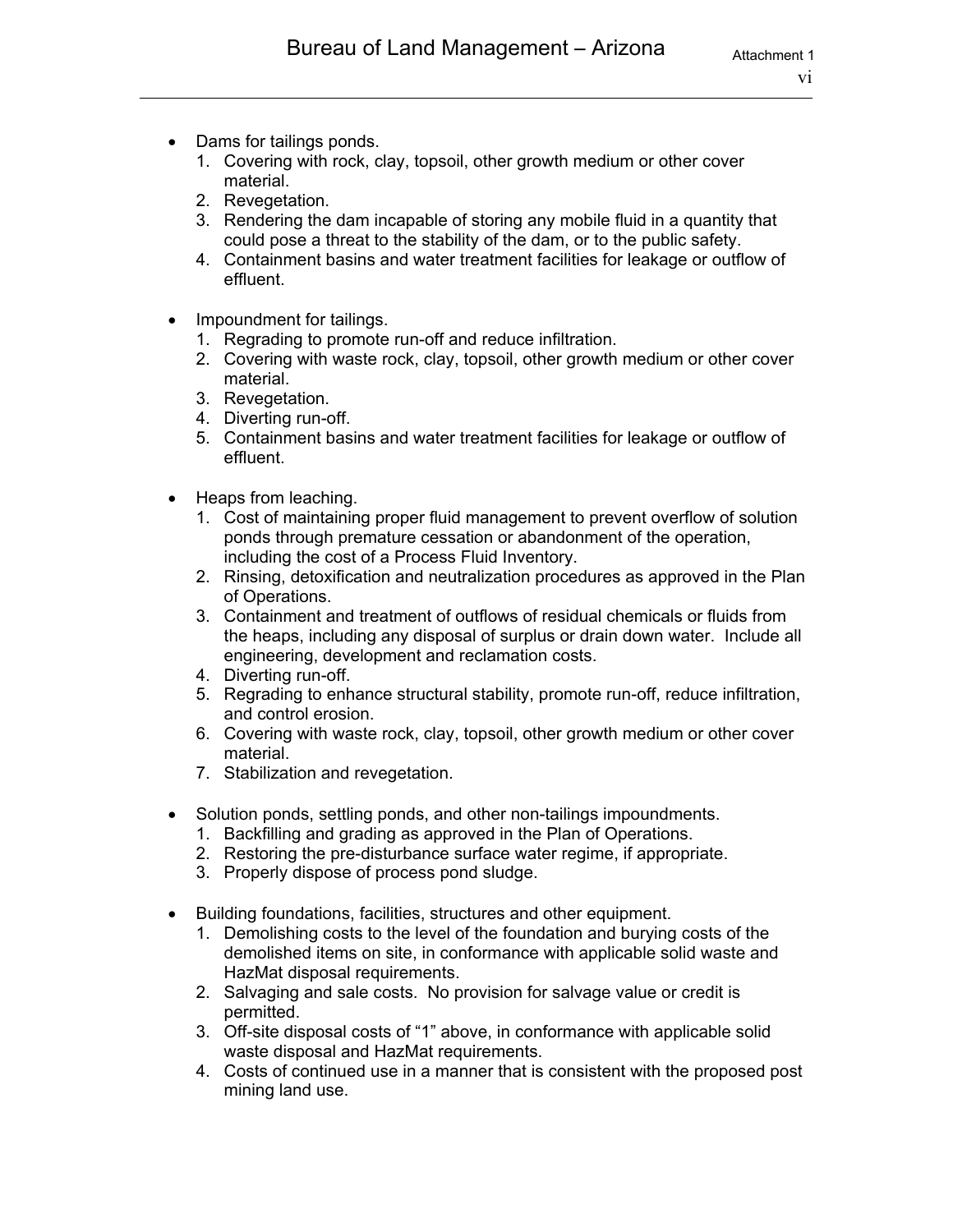- Open pit mines
	- 1. Providing for the public safety.
	- 2. Stabilizing pit walls or rock faces where required for public safety.
	- 3. Constructing and maintaining berm, fences, or other means of restricting public access.
	- 4. Backfilling, if required or being considered as a requirement.
	- 5. Costs of creating and maintaining a lake for recreational, wildlife enhancement, or other beneficial use.
	- 6. Revegetation.
- Underground mines.
	- 1. Sealing shafts, adits, portals, and tunnels to prevent access.
	- 2. Constructing and maintaining berms, fences, or other means of restricting access.
- Revegetation
	- 1. Application of topsoil or other growth medium.
	- 2. Seed bed preparation.
	- 3. Selection of appropriate species of seeds or plants (consult BLM staff specialist).
	- 4. Soil amendments such as fertilizers, mulches, or other compounds to assist in plant growth.
	- 5. Planting or seeding (equipment, personnel, cost of seeds/plants).
- Site Maintenance and Site Monitoring
	- 1. Any site monitoring costs as required by the BLM.
	- 2. Monitoring well costs for heaps, leach fields, bioreactors and tailings pond.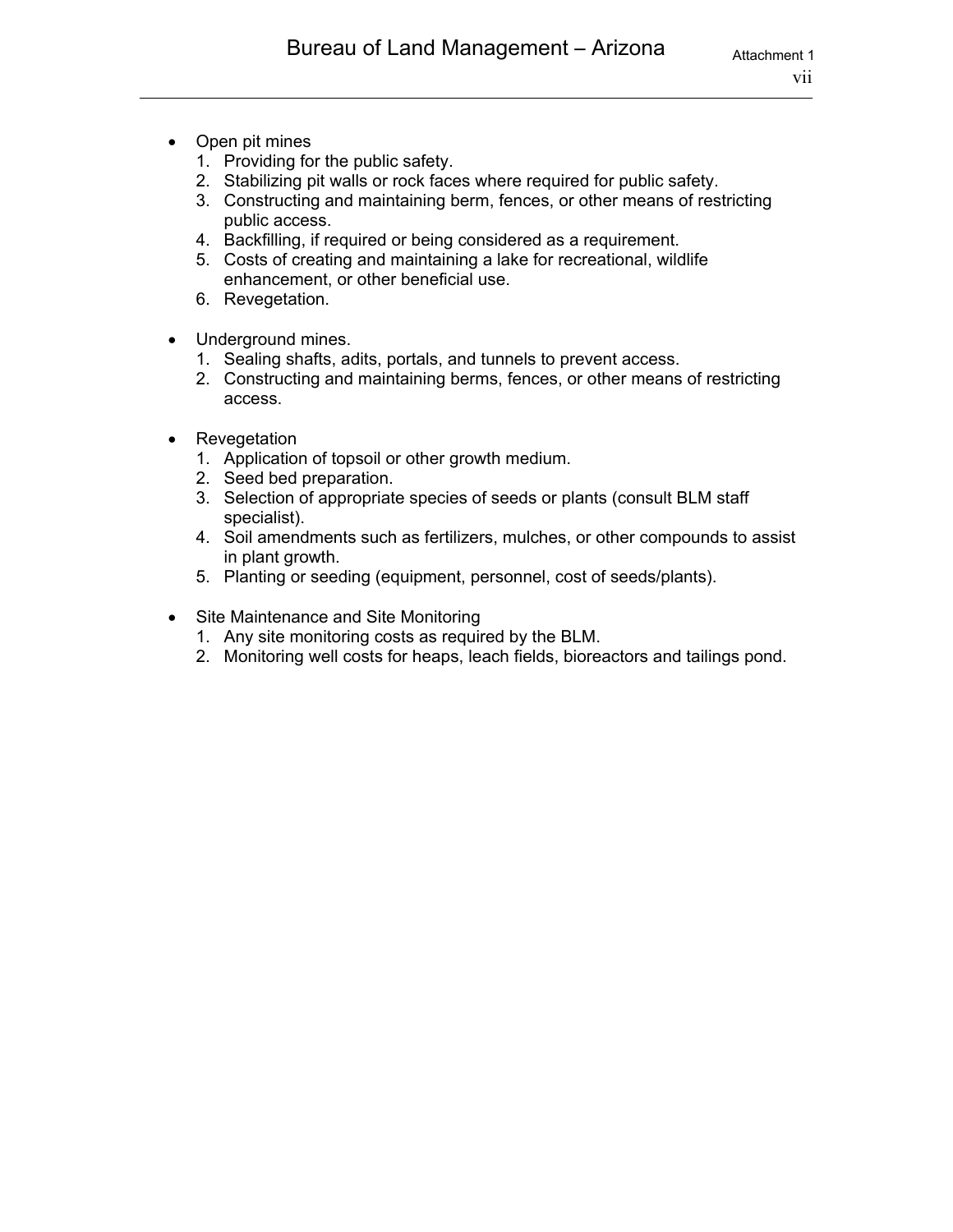| <u>NECLAMATION COST ESTIMATE SUMMANT SHEET</u><br>Earthwork/Recontouring | Labor | Equipment | <b>Material</b> | Total        |
|--------------------------------------------------------------------------|-------|-----------|-----------------|--------------|
| Roads                                                                    |       |           |                 |              |
| Drill Sites(s)                                                           |       |           |                 |              |
| Drill Hole Abandonment                                                   |       |           |                 |              |
| Pits/Adits/Trenches                                                      |       |           |                 |              |
| Process Ponds                                                            |       |           |                 |              |
| Heaps                                                                    |       |           |                 |              |
| Dumps (Waste & Landfill)                                                 |       |           |                 |              |
| Tailings                                                                 |       |           |                 |              |
| Structure & Building Areas                                               |       |           |                 |              |
| Storage & Equipment Areas                                                |       |           |                 |              |
| Drainage Control                                                         |       |           |                 |              |
| Mobilization/Demobilization                                              |       |           |                 |              |
| Miscellaneous                                                            |       |           |                 |              |
| <b>SUBTOTAL</b>                                                          |       |           |                 |              |
| <b>Revegation/Stabilization</b>                                          | Labor | Equipment | <b>Material</b> | <b>Total</b> |
| Roads                                                                    |       |           |                 |              |
| Drill Site(s)                                                            |       |           |                 |              |
| Pits/Adits/Trenches                                                      |       |           |                 |              |
| Process Ponds                                                            |       |           |                 |              |
| Heaps                                                                    |       |           |                 |              |
| Dumps (Waste & Landfill)                                                 |       |           |                 |              |
| Tailings                                                                 |       |           |                 |              |
| Structure & Building Areas                                               |       |           |                 |              |
| Storage & Equipment Areas                                                |       |           |                 |              |
| Drainage Control                                                         |       |           |                 |              |
| Monitoring                                                               |       |           |                 |              |
| Miscellaneous                                                            |       |           |                 |              |
| <b>SUBTOTAL</b>                                                          |       |           |                 |              |
| <b>Detoxification/Water Treatment/Waste Disposal</b>                     | Labor | Equipment | <b>Material</b> | <b>Total</b> |
| Process Ponds/Sludge                                                     |       |           |                 |              |
| Heaps                                                                    |       |           |                 |              |
| Dumps(Waste & Landfill)                                                  |       |           |                 |              |
| Tailings                                                                 |       |           |                 |              |
| Surplus Water Disposal                                                   |       |           |                 |              |
| <b>Fluid Management</b>                                                  |       |           |                 |              |
| Monitoring                                                               |       |           |                 |              |
| Miscellaneous                                                            |       |           |                 |              |
| <b>SUBTOTAL</b>                                                          |       |           |                 |              |
| Structure, Equipment & Facility Removal                                  |       |           |                 |              |
| Operation & Maintenance TOTAL                                            |       |           |                 |              |
| <b>Administrative Costs</b>                                              |       |           |                 |              |
| Contingency                                                              |       |           |                 |              |
| Insurance (On site Liability)                                            |       |           |                 |              |
| Bond (Performance & Payment)                                             |       |           |                 |              |
| Profit                                                                   |       |           |                 |              |
| <b>Contract Administration</b>                                           |       |           |                 |              |
| Administrative TOTAL                                                     |       |           |                 |              |
| <b>GRAND TOTAL</b>                                                       |       |           |                 |              |

### RECLAMATION COST ESTIMATE SUMMARY SHEET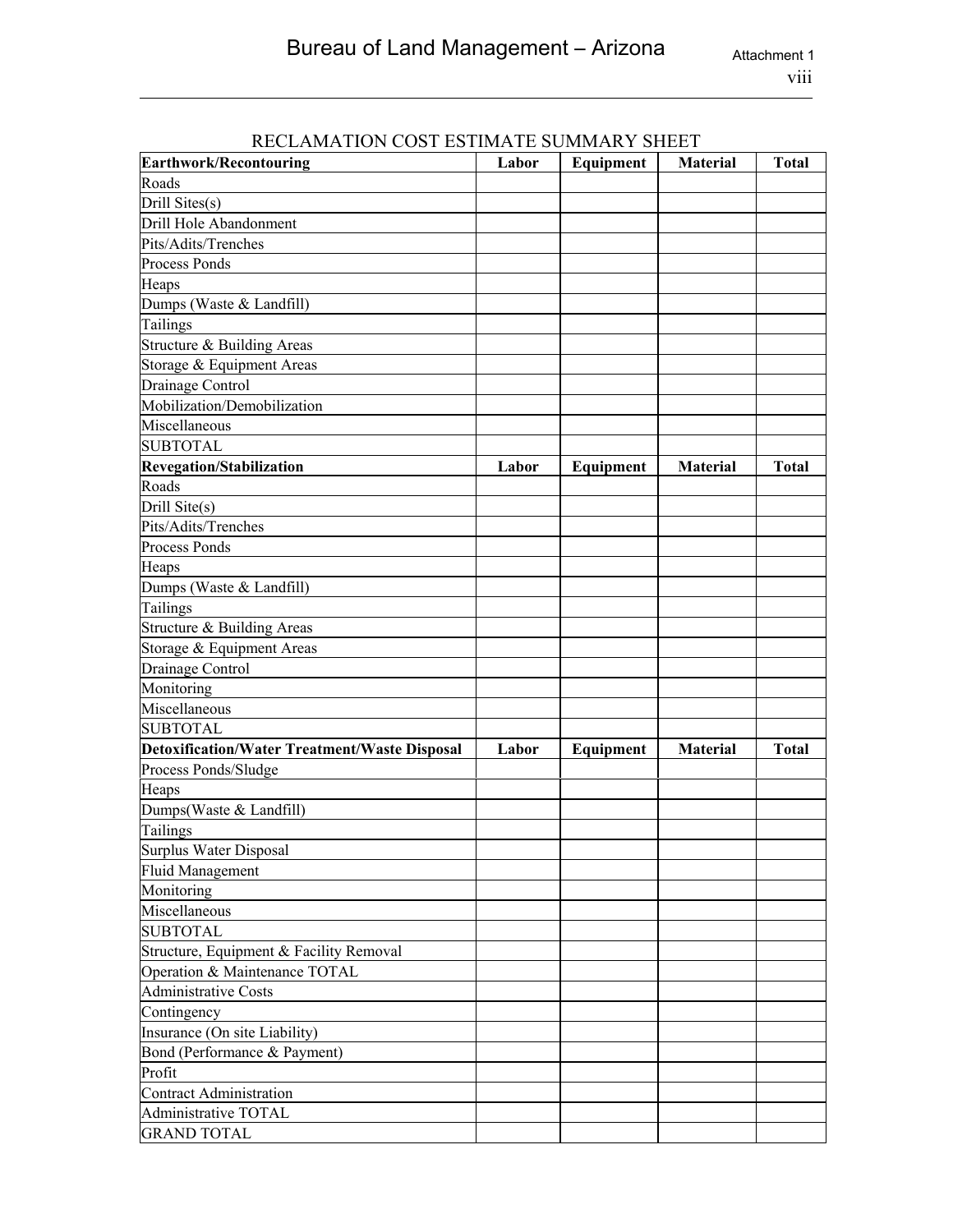CONTRACT FORM FOR SURETY BOND FORM 3809-1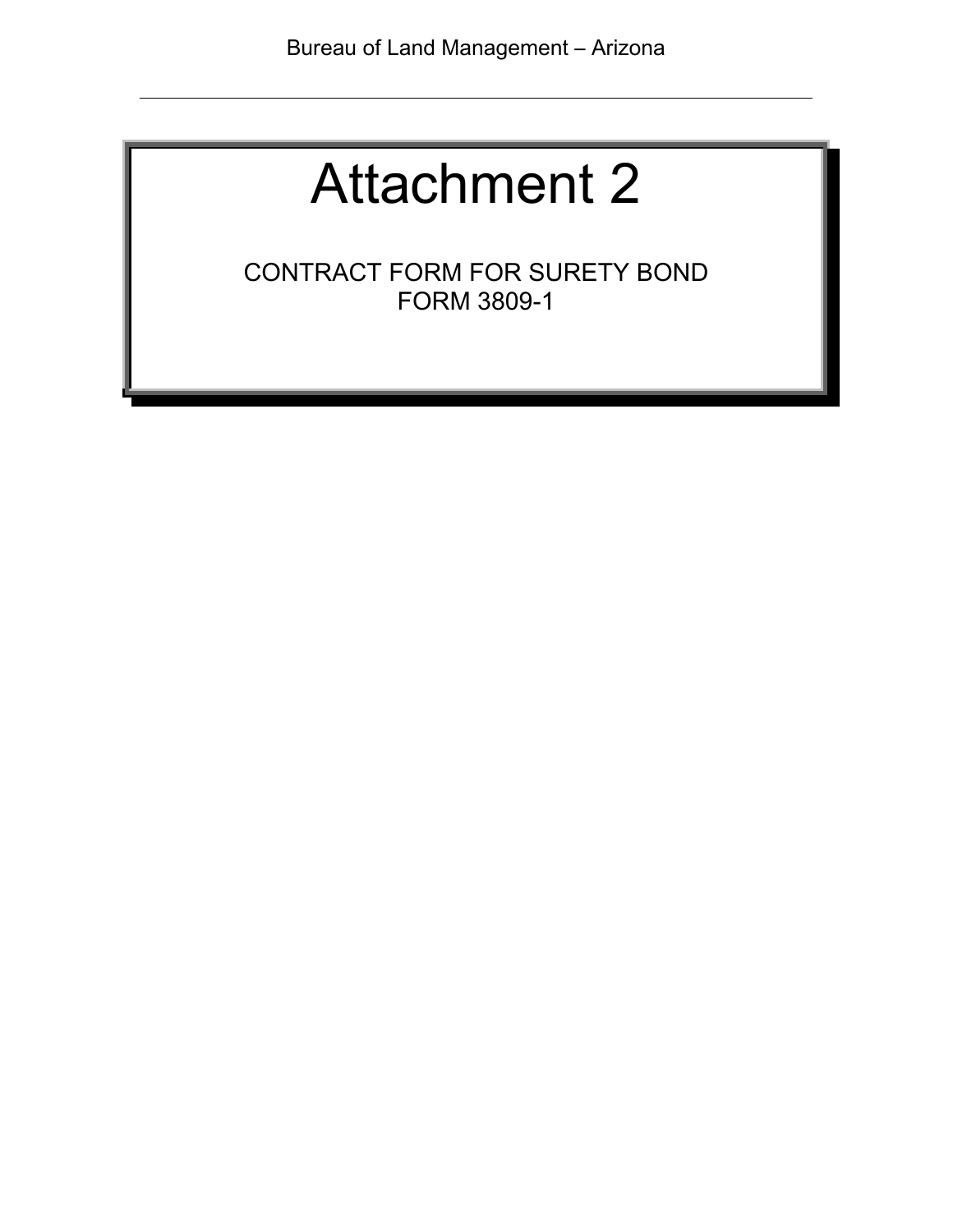| (August 2002)<br>DEPARTMENT OF THE INTERIOR<br><b>BUREAU OF LAND MANAGEMENT</b><br><b>SURFACE MANAGEMENT SURETY BOND</b><br>Act of May 10, 1872, as amended (30 U.S.C. 22-54)<br>Act of October 21, 1976, as amended (43 U.S.C.1732-35, 1782)<br>Act of September, 13, 1982 (31 U.S.C. 9301 et seq.)<br>Act of September 27, 1988 (102 Stat. 1776)<br>(Act of April 16, 1993), 43 U.S.C. 299) |                           |           |                                |             | <b>FORM APPROVED</b><br>OMB NO. 1004-0194<br>Expires: November 30, 2003<br><b>Surety Bond Number</b> |
|-----------------------------------------------------------------------------------------------------------------------------------------------------------------------------------------------------------------------------------------------------------------------------------------------------------------------------------------------------------------------------------------------|---------------------------|-----------|--------------------------------|-------------|------------------------------------------------------------------------------------------------------|
|                                                                                                                                                                                                                                                                                                                                                                                               | Plan of Operations/Notice | Statewide | (Name of State, if applicable) | Nationwide  | ("Yes" - if applicable)                                                                              |
| KNOW ALL BY THESE PRESENTS, THAT:                                                                                                                                                                                                                                                                                                                                                             |                           |           |                                |             |                                                                                                      |
| οf                                                                                                                                                                                                                                                                                                                                                                                            |                           |           | (name)                         |             |                                                                                                      |
|                                                                                                                                                                                                                                                                                                                                                                                               |                           |           | (address)                      |             |                                                                                                      |
|                                                                                                                                                                                                                                                                                                                                                                                               |                           |           |                                | οf          |                                                                                                      |
|                                                                                                                                                                                                                                                                                                                                                                                               |                           | (name)    | $\sim$                         |             | (address)                                                                                            |
|                                                                                                                                                                                                                                                                                                                                                                                               |                           |           |                                |             | as surety; are held firmly bound unto the United States of America in the                            |
| sum of                                                                                                                                                                                                                                                                                                                                                                                        |                           |           |                                | dollars (\$ |                                                                                                      |

 $\mathbf{I}$ 

**IBUTED CTATES** 

lawful money of the United States, which may be increased or decreased by a rider hereto executed in the same manner as this bond, for the payment of which sum the principal and surety bind themselves successors, and assigns, jointly and severally, by these presents.

The principal/surety will apply this bond for the faithful performance of any and all of the conditions and stipulations as set forth in this bond, the plan of operations/notice cited above, and the regulations cited at 43

#### **BOND CONDITIONS**

- 1. WHEREAS the principal has an interest in a mining claim(s), millsite(s), or tunnel site(s) and/or responsibility for operations on those mining claim(s), millsite(s), tunnel site(s) or public lands under the Acts cited in this bond; and
- 2. WHEREAS the principal has filed an acceptable notice with the United States Department of Interior and/or received approval from the United States Department of the Interior of the plan of operations cited above, and said plan of operations/notice contains certain stipulations and conditions; and
- 3. WHEREAS the principal has promised to deliver to the United States a bond substantially in the form hereof upon the approval and/or acceptance of the above referenced plan of operations and/or notice by the United States Department of the Interior, Bureau of Land Management to secure the performance of the terms and conditions contained in said plan of operations/notice and/or associated reclamation plan.
- 4. WHEREAS the principal and surety agree that, with notice to the surety, the coverage of this bond, in addition to the present holdings of and/or authorization(s) granted to the principal, shall extend to and include:
	- a. Any transfer of operating rights under the plan of operations and/or notice hereafter entered into or acquired by the principal affecting mining claim(s), millsite(s), tunnel site(s), or public lands; and
	- b. Any activity subsequent hereto of the principal as operator under a plan of operations and/or notice issued pursuant to the Acts cited in this bond;

Provided, that for Statewide and Nationwide bonds only, the surety may elect to terminate the additional coverage authorized under this paragraph. Such termination will become effective 30 days after the Bureau of Land Management receives notice of the election to terminate. After the termination becomes effective, the additional interests identified in this paragraph will not be covered by this bond; and

- 5. WHEREAS the principal and surety agree that with notice to the surety this bond shall remain in full force and effect notwithstanding: Any assignment(s) of an undivided interest in any part or all of the mining claim(s) millsite(s), tunnel site(s), or public lands covered by the the plan of operations/notice in which event the assignee(s) shall be considered to be coprincipal(s) on this bond as fully and to the same extent as though their duly authenticated signatures appeared thereon; and
- 6. WHEREAS the principal/surety hereby waives any right to notice of, and agrees that this bond will remain in full force and effect notwithstanding:
	- a. Any transfer(s) in whole or in part, of any or all of the land covered by the plan of operations and/or notice and further agrees to remain bound under this bond as to the interests in the plan of operations and/or notice retained by the principal; and
	- b. Any modification of the plan of operations/notice or obligations thereunder as provided in paragraph 4 herein; and
- 7. WHEREAS the principal and surety hereby agree that notwithstanding the cancellation or relinquishment of any mining claim(s) millsite(s), or tunnelsite(s) covered by this plan of operations and/or notice, whether by operation of law or otherwise, the bond will remain in full force and effect as to the terms and conditions of the plan of operations and/or notice and obligations covered by this bond; and

Title 18 U.S.C. Section 1001 and Title 43 U.S.C. Section 1212 make it a crime for any person knowingly and willfully to make to any department or agency of the United States any false fictitious, or fraudulent statements or representations as to any matter within its jurisdiction.

(Continued on reverse)

 $E_{\text{num}}$  2900 1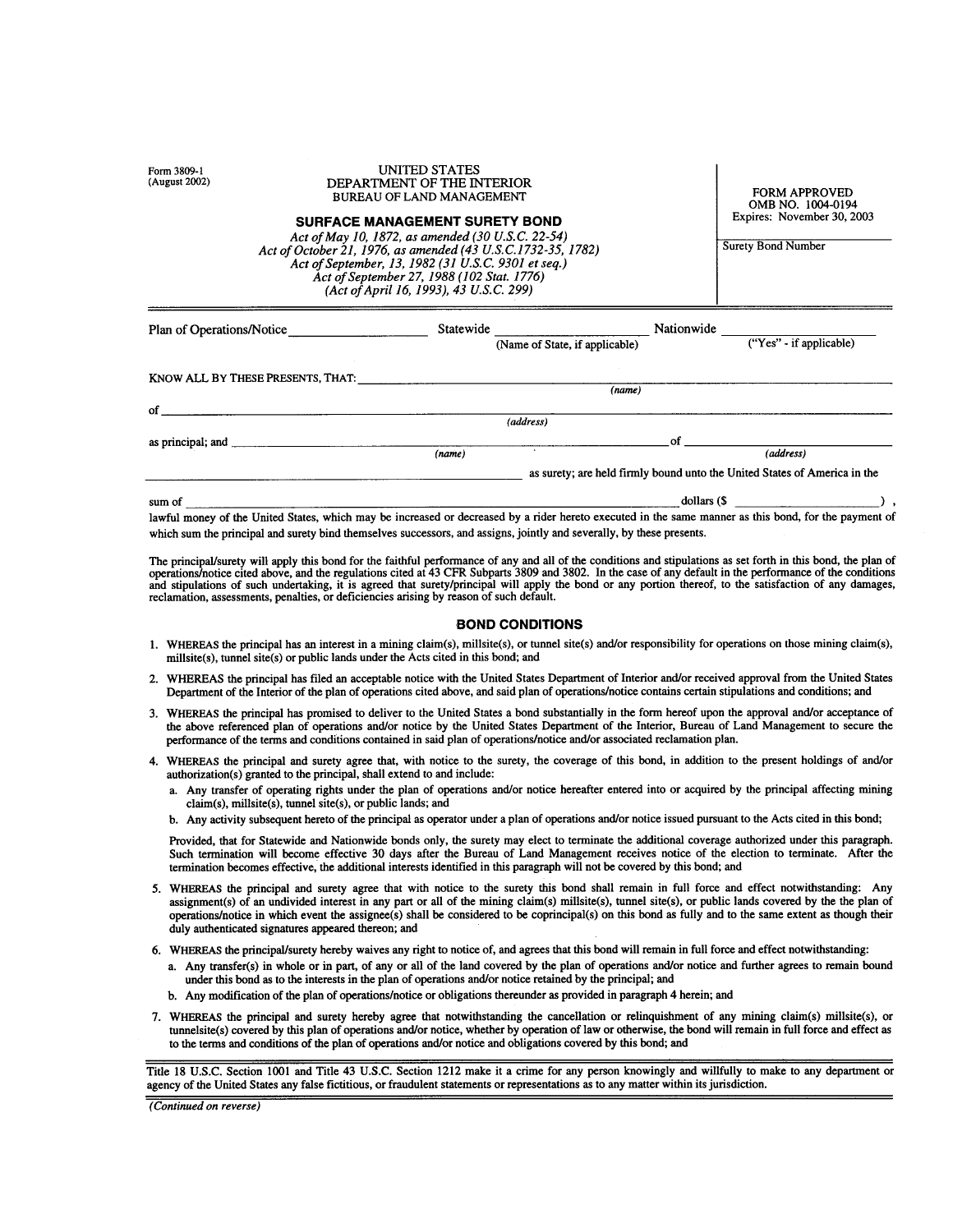#### **BOND CONDITIONS (Continued)**

8. WHEREAS should the surety elect to cancel this bond, the surety agrees to give the principal and the Bureau of Land Management 90 days written notice by certified mail, return receipt requested, at their respective addresses as stated herein. The address for service to BLM concerning this bond

is RLM State Office located at The surety further agrees that in the event of such cancellation this bond will remain in full force and effect as to all areas within the plan of operations/notice disturbed prior to the effective date of such cancellation, unless and until the principal should file a substitute bond or other acceptable instrument to protect the interests of the Bureau of Land Management and such bond or instrument is accepted by the Bureau of Land Management; and

- 9. WHEREAS the principal and surety agree that in the event of any default under the plan of operations and/or notice, the bond may be forfeited and, the United States, through the Bureau of Land Management, may commence and prosecute any claim, suit, or other proceeding against the surety and principal, or either of them, without the necessity of joining the owner(s) of the mining claim(s), millsite(s), or tunnelsite(s) covered by the plan of operations and/or notice; and
- 10. WHEREAS if the principal fails to comply with the provisions of 43 CFR 3809.595, the principal will be subject to the applicable provisions and penalties of Sections 303 and 305 of the Federal Land Policy and Management Act of 1976, as amended, (43 U.S.C. 1733 and 1735). This provision should not be construed to prevent the exercise by the United States of any other legal and equitable remedy, including waiver of the default; and
- 11. WHEREAS, on the faith of the foregoing promises, representations, and appointments and in consideration of this bond, the United States has received a notice or approved the plan of operations referenced herein.
- 12. NOW, THEREFORE, the condition of this obligation is that if said principal, heirs, executors, administrators, successors, or assignees will, in all respects, faithfully comply with all of the provisions of the plan of operations and/or notice, and any amendments thereto, and the rules and regulations contained in 43 CFR Subpart 3809 or Subpart 3802, then this obligation will be null and void; otherwise it will remain in full force and effect.

| day of<br>Signed this<br>$, 20$ : |                     |
|-----------------------------------|---------------------|
| (Principal)                       | By<br>(Surety)      |
|                                   |                     |
| <b>Business Address</b>           |                     |
| $\sim$ 100 $\mu$                  |                     |
|                                   |                     |
| (Principal EIN or SSN)<br>$\sim$  | (Surety EIN or SSN) |
| [Seal]                            | [Seal]              |

#### This bond must bear the seal of the surety company.

#### **NOTICE**

The Privacy Act of 1974 and the regulation in 43 CFR 2.48(d) provide that you be furnished the following information in connection with information required by this application.

AUTHORITY: 30 U.S.C. 22 et seq.; 43 U.S.C. 1732[b] and 1782[c]; 31 U.S.C. 9301 et seq.; 43 CFR 3802 and 3809.

PRINCIPAL PURPOSE: Information is being used to establish financial responsibility for surface disturbance on public lands.

ROUTINE USES: BLM will only disclose the information according to the regulations at 43 CFR 2.56 (d).

EFFECT OF NOT PROVIDING INFORMATION: Disclosure of the information is necessary to receive a benefit. Failure to disclose this information may result in BLM's rejection of your application.

The Paperwork Reduction Act of 1995 requires us to inform you that:

BLM collects this information to grant the right to conduct exploration and mining activities on public lands.

Response to this request is required to obtain a benefit.

BLM would like you to know that you do not have to respond to this or any other Federal agency-sponsored information collection unless it displays a currently valid OMB control number.

**BURDEN HOURS STATEMENT** 

Public reporting burden for this form is estimated to average 8 minutes per response, including the time for reviewing instructions, gathering and maintaining data, and completing and reviewing the form. Direct comments regarding the burden estimate or any other aspect of this form to U.S. Department of the Interior, Bureau of Land Management (1004-0194), Bureau Information Collection Clearance Officer (WO-630), 1849 C Street, N.W., Washington, D.C. 20240.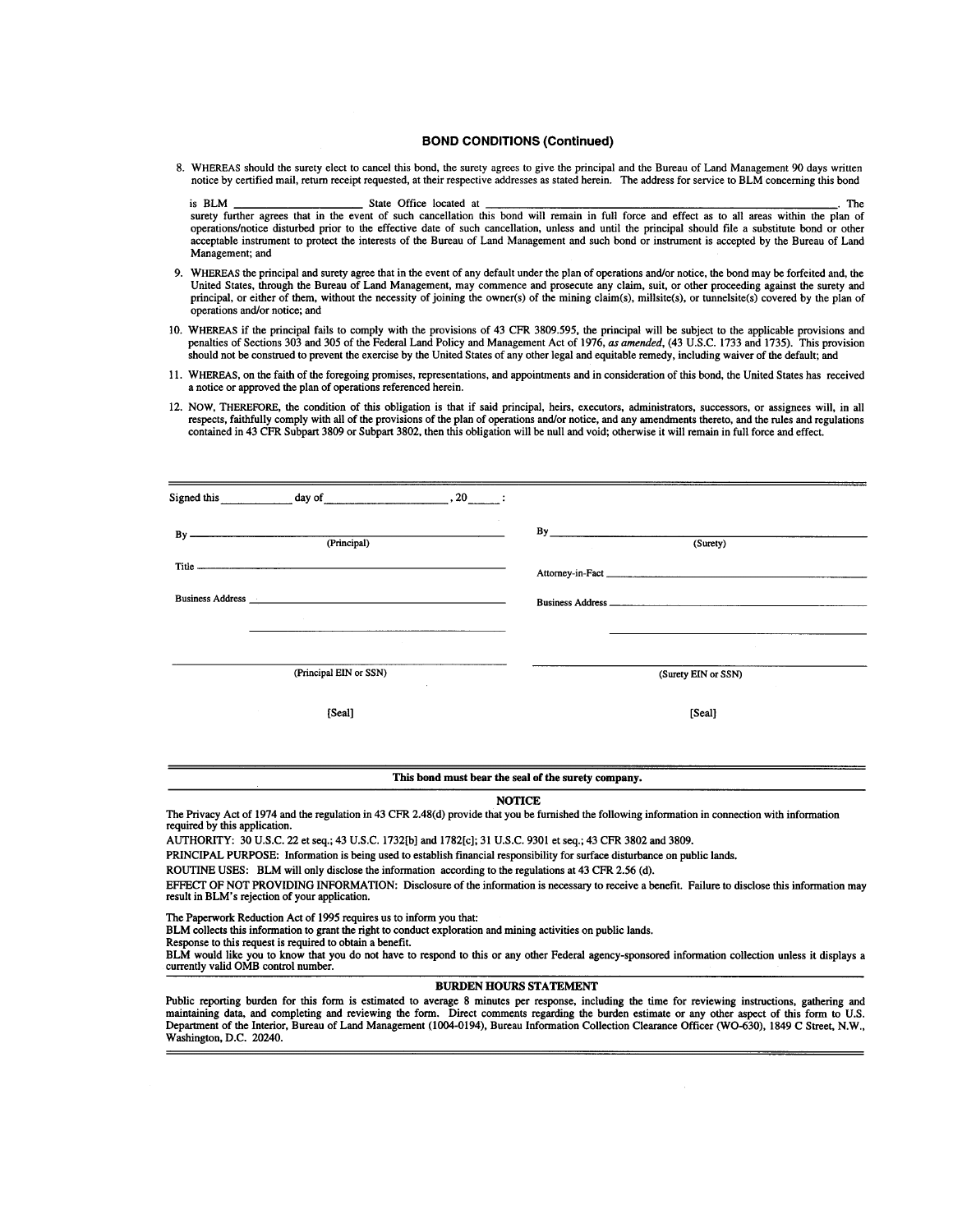CONTRACT FORM FOR PERSONAL BOND FORM 3809-2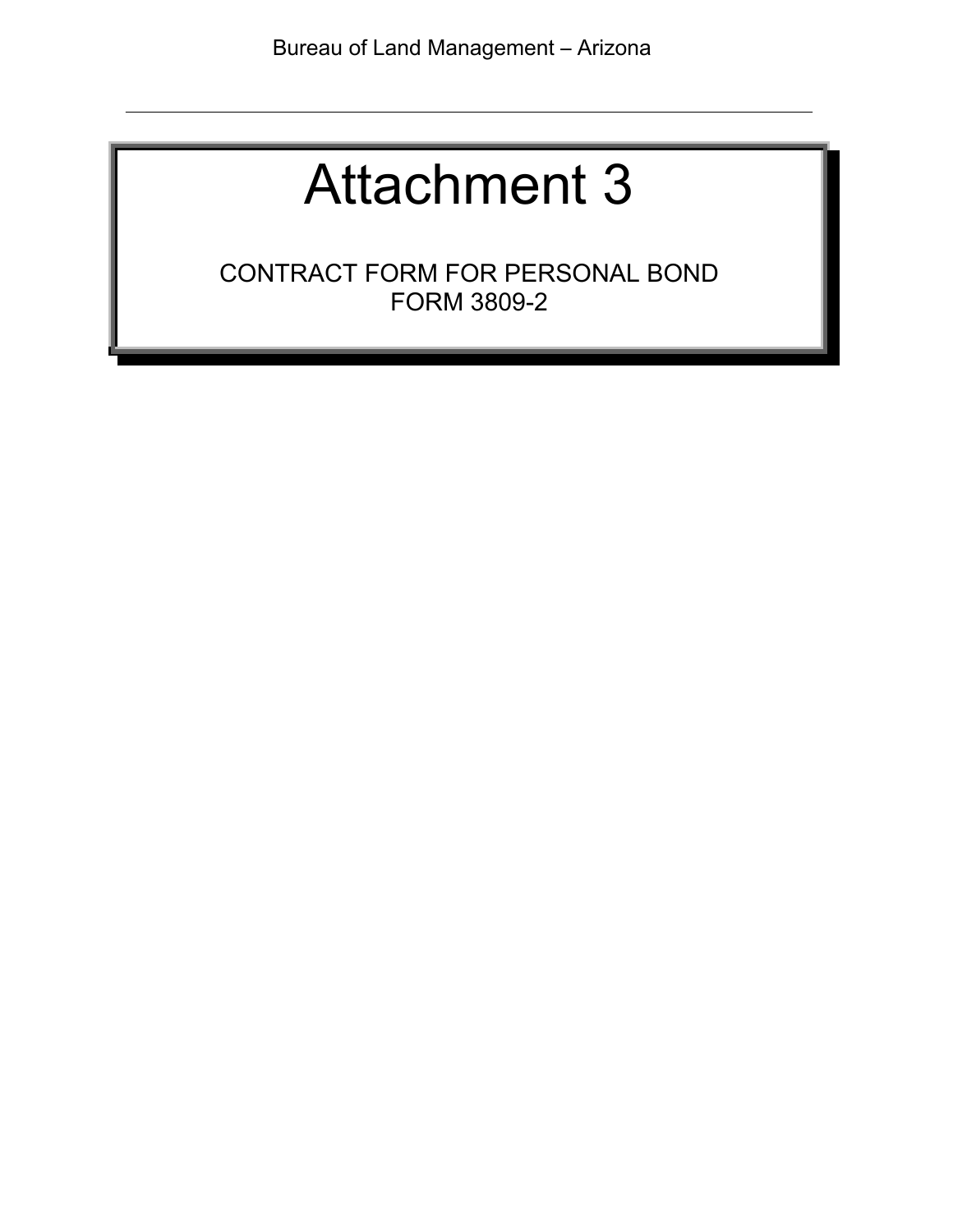| UNITED STATES<br>Form 3809-2<br>(August 2002)<br>DEPARTMENT OF THE INTERIOR<br><b>BUREAU OF LAND MANAGEMENT</b><br><b>SURFACE MANAGEMENT PERSONAL BOND</b><br>Act of May 10, 1872, as amended (30 U.S.C. 22-54)<br>Act of October 21, 1976, as amended (43 U.S.C.1732-35, 1782)<br>Act of September, 13, 1982 (31 U.S.C. 9301 et seq.)<br>Act of September 27, 1988 (102 Stat. 1776)<br>(Act of April 16, 1993, 43 U.S.C. 299) |                                      | <b>FORM APPROVED</b><br>OMB NO. 1004-0194<br>Expires: November 30, 2003                                                     |                         |
|--------------------------------------------------------------------------------------------------------------------------------------------------------------------------------------------------------------------------------------------------------------------------------------------------------------------------------------------------------------------------------------------------------------------------------|--------------------------------------|-----------------------------------------------------------------------------------------------------------------------------|-------------------------|
|                                                                                                                                                                                                                                                                                                                                                                                                                                | Plan of Operations/Notice            | Statewide Nationwide<br>(Name of State, if applicable)                                                                      | ("Yes" - if applicable) |
|                                                                                                                                                                                                                                                                                                                                                                                                                                | KNOW ALL MEN BY THESE PRESENTS, THAT | (name)                                                                                                                      |                         |
| Ωf                                                                                                                                                                                                                                                                                                                                                                                                                             |                                      |                                                                                                                             |                         |
|                                                                                                                                                                                                                                                                                                                                                                                                                                |                                      | (address)<br>as principal; is held firmly bound unto the United States of America in the sum of ___________________________ |                         |
|                                                                                                                                                                                                                                                                                                                                                                                                                                |                                      |                                                                                                                             | dollars (\$             |

lawful money of the United States, which may be increased or decreased by a rider hereto executed in the same manner as this bond.

The principal, pursuant to the authority conferred by Section 1 of the Act of September 13, 1982 (31 U.S.C. 9303), does hereby constitute and appoint the Secretary of the Interior to act as his attorney-in-fact for the purpose of negotiating the cash, letters of credit, savings accounts, certificates of deposit, or securities. The interest accruing on the United States securities, cash, or other instruments given above, in the absence of any default in the performance of any of the conditions, or stipulations set forth in this bond, the plan of operations/notice, must be paid to the principal. The principal hereby, for any heirs, executors, administrators, successors, and assignees, jointly and severally, ratifies and confirms whatever the Secretary will do by virtue of these presents.

The Secretary will transfer this deposit for the faithful performance of any and all of the conditions and stipulations as set forth in this bond, the plan of operations/notice cited above, and the regulations at 43 CFR Su

#### **BOND CONDITIONS**

- 1. WHEREAS the principal has an interest in a mining claim(s), millsite(s), or tunnel site(s) and/or responsibility for operations and/or reclamation on the mining claim(s), millsite(s), tunnel site(s) or public lands under the Acts cited in the bond; and
- 2. WHEREAS the principal has filed an acceptable notice with the United States Department of the Interior and/or received approval from the United States Department of the Interior of the plan of operations cited above and said plan of operations/notice contains certain stipulations and conditions; and

3. WHEREAS the principal hereby waives any right to notice of, and agrees that this bond will remain in full force and effect notwithstanding:

- a. Any transfer(s) in whole or in part, of any or all of the land covered by the plan of operations/notice further agrees to remain bound under this bond as to the interests in the plan of operations/notice retained by the principal; and
- b. Any modification of the plan of operations/notice or obligations thereunder; and
- 4. WHEREAS the principal hereby agrees that notwithstanding the cancellation or relinquishment of any mining claim(s), millsite(s), or tunnelsite(s) covered by this plan of operations/notice, whether by operation of law or otherwise, the bond will remain in full force and effect as to the terms and conditions of the plan of operations/notice, and obligations covered by this bond; and
- 5. WHEREAS the principal agrees that in the event of any default under the plan of operations/notice and/or reclamation plan the bond may be forfeited and, the United States, through the Bureau of Land Management, may commence and prosecute any claim, suit, or other proceeding against the principal without the necessity of joining the owner(s) of the mining claim(s), millsite(s), or tunnelsite(s) covered by the plan of operations/notice; and
- 6. WHEREAS if the principal fails to comply with the provisions of 43 CFR 3809.595, the principal will also be subject to the applicable provisions and penalties of Sections 303 and 305 of the Federal Land Policy and Management Act of 1976, as amended (43 U.S.C. 1733 and 1735). This provision will not be construed to prevent the exercise by the United States of any other legal and equitable remedy, including waiver of the default; and

Title 18 U.S.C. Section 1001 and Title 43 U.S.C. Section 1212 make it a crime for any person knowingly and willfully to make to any department or agency of the United States any false fictitious, or fraudulent statements or representations as to any matter within its jurisdiction.

(Continued on reverse)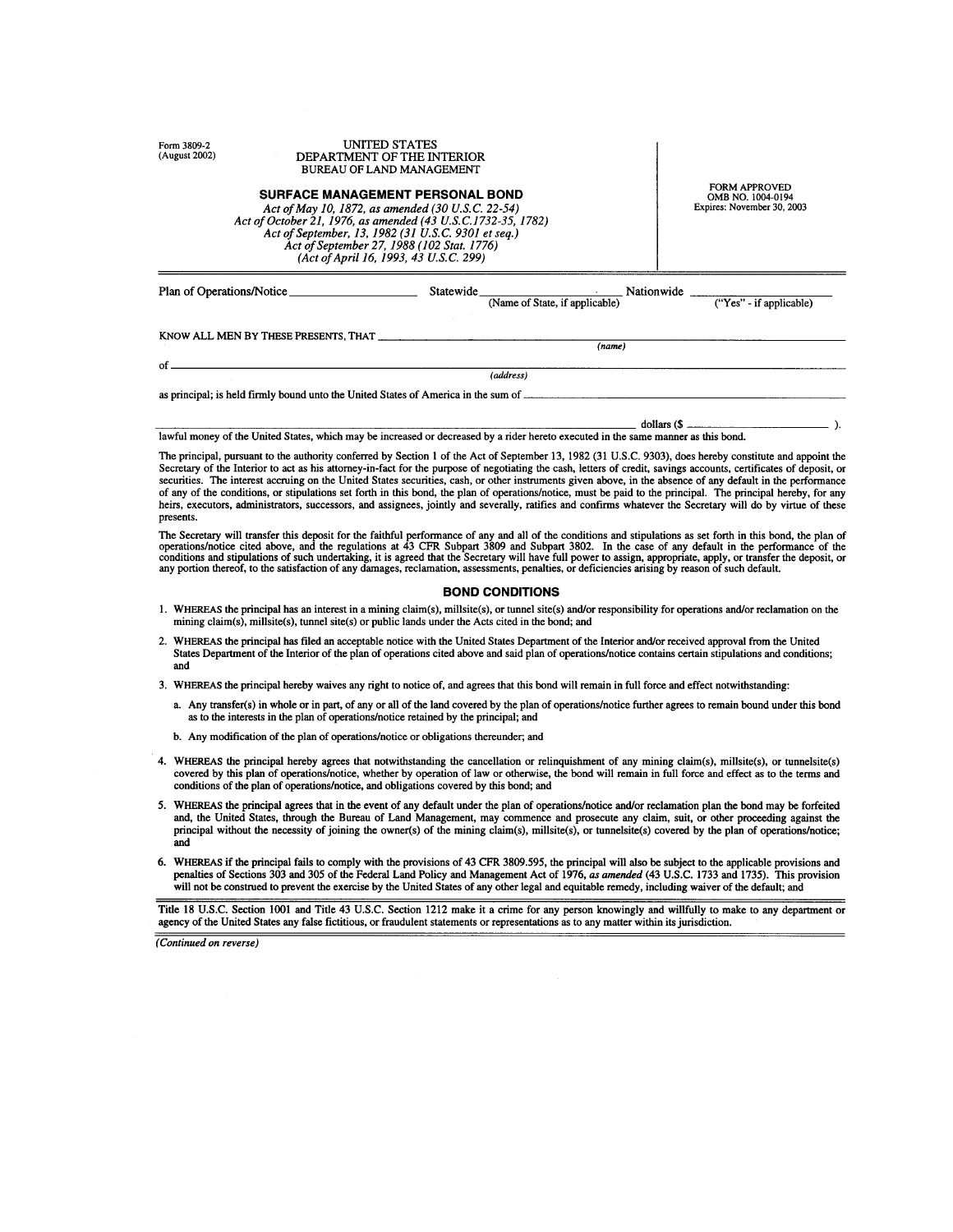#### **BOND CONDITIONS (Continued)**

- 7. WHEREAS, on the faith of the foregoing promises, representations, and appointments, and in consideration of this bond, the United States has accepted the plan of operations/notice referenced herein.
- 8. NOW, THEREFORE, the condition of this obligation is such that if said principal(s), heirs, executors, administrators, successors, or assignees will, in all respects, faithfully comply with all of the provisions of the plan of operations/notice referenced herein, any amendments thereto, and the rules and regulations contained in 43 CFR Subpart 3809 or Subpart 3802, as applicable, then this obligation will be null and void; otherwise it will remain in full force and effect.

| Signed this $\qquad \qquad \text{day of} \qquad \qquad .20 \qquad .$ |                                                                                                                                                                                                                                |
|----------------------------------------------------------------------|--------------------------------------------------------------------------------------------------------------------------------------------------------------------------------------------------------------------------------|
| <b>ACKNOWLEDGEMENT:</b>                                              | By the contract of the contract of the contract of the contract of the contract of the contract of the contract of the contract of the contract of the contract of the contract of the contract of the contract of the contrac |
|                                                                      |                                                                                                                                                                                                                                |
| of $\qquad \qquad \qquad .20$                                        |                                                                                                                                                                                                                                |
|                                                                      |                                                                                                                                                                                                                                |
| (Notary Public)                                                      |                                                                                                                                                                                                                                |
| (Date Commission Expires)                                            | (Principal EIN or SSN No.)                                                                                                                                                                                                     |
| [SEAL]                                                               | [SEAL]                                                                                                                                                                                                                         |
|                                                                      |                                                                                                                                                                                                                                |

#### If this bond is signed by a corporation, it must bear the seal of the corporation

The Privacy Act of 1974 and the regulation in 43 CFR 2.48(d) provide that you be furnished the following information in connection with information required by this application.

AUTHORITY: 30 U.S.C. 22 et seq.; 43 U.S.C. 1732[b] and 1782[c]; 31 U.S.C. 9301 et seq.; 43 CFR 3802 and 3809.

PRINCIPAL PURPOSE: Information is being used to establish financial responsibility for surface disturbance on public lands.

ROUTINE USES: BLM will only disclose the information according to the regulations at 43 CFR 2.56 (d).

EFFECT OF NOT PROVIDING INFORMATION: Disclosure of the information is necessary to receive a benefit. Failure to disclose this information may result in BLM's rejection of your application.

The Paperwork Reduction Act of 1995 requires us to inform you that:

BLM collects this information to grant the right to conduct exploration and mining activities on public lands. Response to this request is required to obtain a benefit.

BLM would like you to know that you do not have to respond to this or any other Federal agency-sponsored information collection unless it displays a currently valid OMB control number.

#### **BURDEN HOURS STATEMENT**

Public reporting burden for this form is estimated to average 8 minutes per response, including the time for reviewing instructions, gathering and maintaining data, and completing and reviewing the form. Direct comments re Washington, D.C. 20240.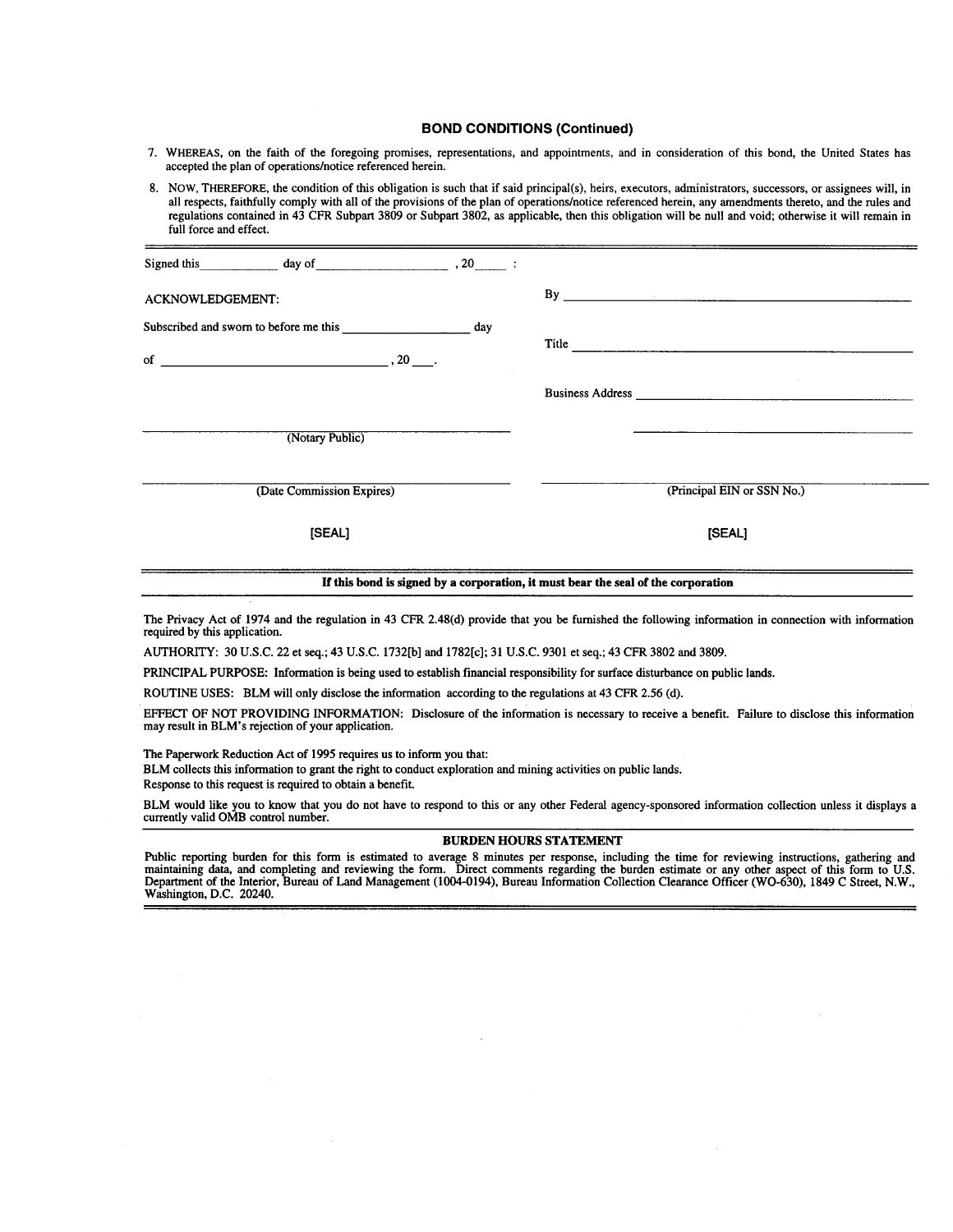INFORMATION ON **TIME DEPOSITS** AND **IRREVOCABLE LETTERS OF CREDIT** FOR RECLAMATION BONDING OF PLANS OF OPERATIONS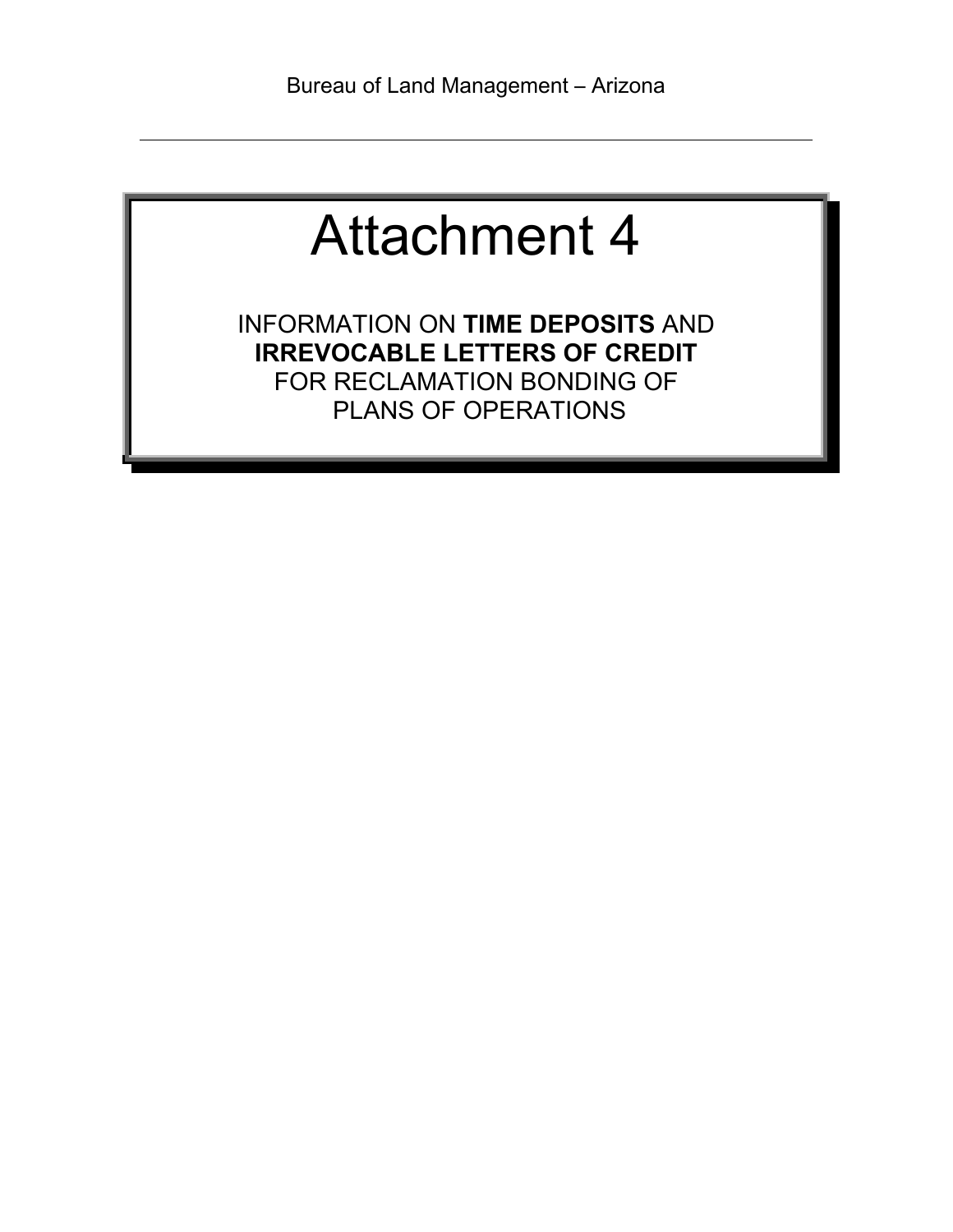#### INFORMATION ON TIME DEPOSITS AND LETTERS OF CREDIT FOR RECLAMATION BONDING OF PLANS OF OPERATIONS

The following information is provided to assist the operator, claimant, principal, or obligor in obtaining a Time Deposit or an Irrevocable Letter of Credit to be used as security for Bureau of Land Management (BLM) Surface Reclamation Bonds.

#### **TIME DEPOSITS**

A Time Deposit (TD) must be presented to the BLM Arizona Field Office according to the following items:

1. The financial institution issuing the TD must be insured by the Federal Government (FDIC) or the bank must be a Federal Reserve Branch Bank.

2. A TD cannot exceed \$100,000 from any one financial institution.

3. The BLM must hold sole right to redeem the TD. Bank records must reflect that only the BLM may collect the amount of the TD. The TD should be made in the name of the U.S. Department of the Interior, Bureau of Land Management. If the TD is not directly issued in the name of the Department of the Interior, then the TD must explicitly state on its face that "the Secretary of the Interior must approve the redemption of the TD by any party." Any earned interest will be paid to the obligor—not to BLM.

4. The TD should be provided in the amount required for surface reclamation and include an additional amount sufficient to cover any penalties for early withdrawal. If the TD is submitted for only the amount determined for surface reclamation, the obligor must also submit a statement that any penalties for early redemption will be paid from the obligor's interest earned and not from the principal amount of the TD.

#### **IRREVOCABLE LETTERS OF CREDIT**

An irrevocable Letter of Credit (LOC) must be presented to the local BLM Arizona Field Office as follows:

1. The LOC must be payable to the Department of the Interior – Bureau of Land Management.

2. The initial expiration date must not be less than one year from the effective date and must contain an automatic renewal provision in at least one-year increments.

3. The LOC must contain provisions allowing collection by BLM for failure of the obligor to replace the bond if 90-day Notice is given by the bank that the LOC will not be renewed.

4. The LOC must be available by demand payment(s). The LOC should allow partial drafts by BLM.

The following page is sample language to be used when securing an Irrevocable Letter of Credit.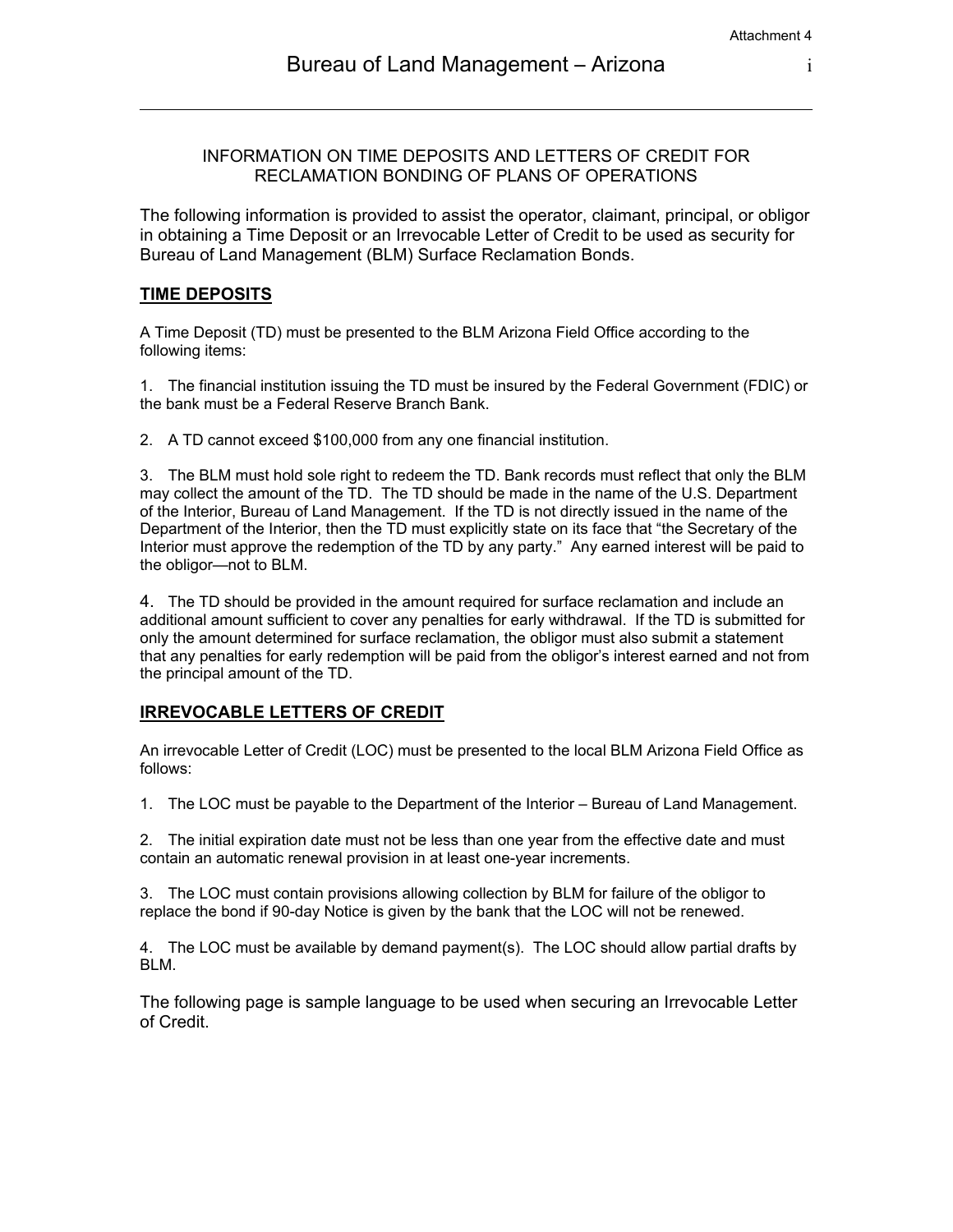#### **S A M P L E**

Irrevocable Letter of Credit No. \_\_\_\_\_\_\_\_\_\_\_\_\_\_\_\_\_\_\_\_\_\_\_\_\_\_ Date Issued \_\_\_\_\_\_\_\_\_

Beneficiary: DOI, Bureau of Land Management Arizona State Office 222 N. Central Avenue Phoenix, Arizona 85004

On behalf of (operator, claimant, other entity) of (address) and as obligor, we (bank, financial institution) of (address) hereby establish an Irrevocable Letter of Credit in favor of the U.S. Department of Interior, Bureau of Land Management (BLM) and agree to pay upon demand by BLM, up to an aggregate amount of U.S. \$ \_\_\_\_\_\_\_\_\_\_\_\_\_\_\_\_\_upon receipt of your draft(s) at sight on us and your written notification signed by a purported authorized officer of BLM to the effect the obligor has been determined to be in default and the amount drawn represents the reasonable amount, as determined by BLM, of such default.

This Letter of Credit is available with (bank or financial institution) at (address) by sight payment. Partial drawings are permitted.

This Letter of Credit is effective (date), and will expire at our offices in (city and state) on (minimum of 1 year from effective date), and shall thereafter be automatically renewed for a one year period upon such date and upon each anniversary of such date, unless at least ninety (90) days prior to the then current expiration date we notify you at the above address by certified mail, return receipt requested, that we elect not to renew this Letter of Credit for such additional period.

Upon receipt by the BLM of such a Notice from us not to renew this Letter of Credit, BLM may draw on us at sight for up to the amount of the Letter of Credit, prior to the expiration thereof, provided that such a draft is accompanied by a statement signed by a purported authorized officer of the BLM that no satisfactory replacement bond has been provided by the obligor prior to 30 days before this Letter of Credit expires, pursuant to 43 CFR 3809.

It shall not be required for the BLM, in order to draw on this Letter of Credit, to furnish the original Letter of Credit; however, it is understood, as a condition of any payment thereunder, that the face amount of the Letter of Credit shall automatically be reduced by any payment made by the bank and that the BLM will promptly surrender the original Letter of Credit when and if the bank shall tender to the BLM the full amount of funds represented by this Letter of Credit; such surrender to occur as soon as reasonably practical after full payment is made. The original Letter of Credit shall also be surrendered promptly following its expiration.

We promise that the amount of credit herein established will not be reduced for any reason during the effectiveness of this Letter of Credit without the prior written approval of the BLM. We are informed that this Letter of Credit is issued per the requirements of 43 CFR 3809 for the case file serialized as (serial number of Plan of Operations case)

This credit is subject to the Uniform Customs and Practice for Documentary Credits, 1993 revision, ICC Publication No. 500.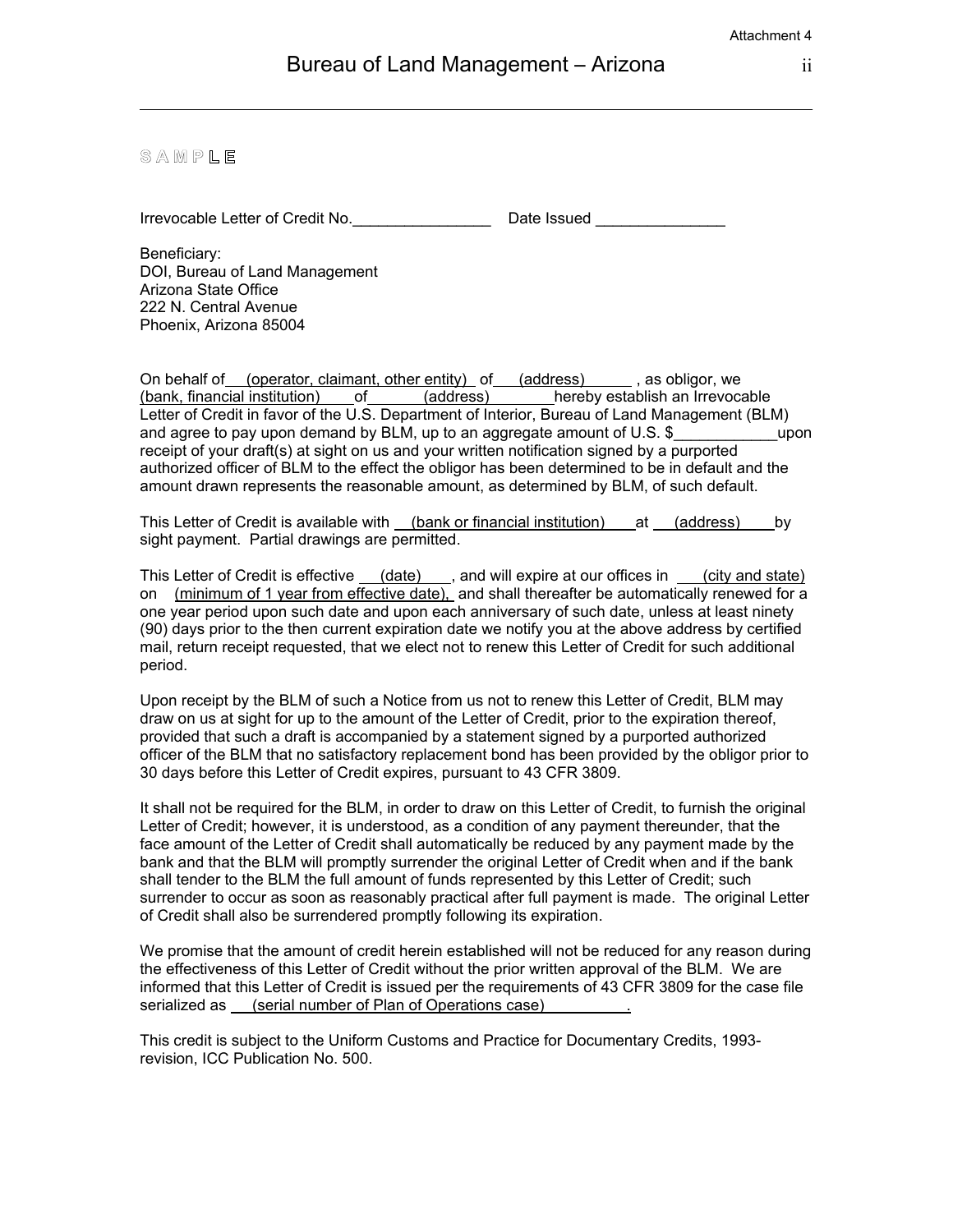| Bureau of Land Management - Arizona |  |
|-------------------------------------|--|
|-------------------------------------|--|

Continuation of Irrevocable Letter of Credit No.\_\_\_\_\_\_\_\_\_\_\_\_\_\_\_\_\_\_\_\_\_\_\_\_\_\_\_\_\_\_\_\_\_

\_\_\_\_\_\_\_\_\_\_\_\_\_\_\_\_\_\_\_\_\_\_\_\_\_\_\_\_\_ \_\_\_\_\_\_\_\_\_\_\_\_\_\_\_\_\_\_\_\_\_\_\_\_\_\_\_\_\_\_\_\_

 $\overline{\phantom{a}}$  , and the contribution of the contribution of  $\overline{\phantom{a}}$  , and  $\overline{\phantom{a}}$  , and  $\overline{\phantom{a}}$  , and  $\overline{\phantom{a}}$ 

 $\_$  , and the set of the set of the set of the set of the set of the set of the set of the set of the set of the set of the set of the set of the set of the set of the set of the set of the set of the set of the set of th (Bank Name) (Address)

(Signature) (City, State, Zip)

(Title) (Phone Number)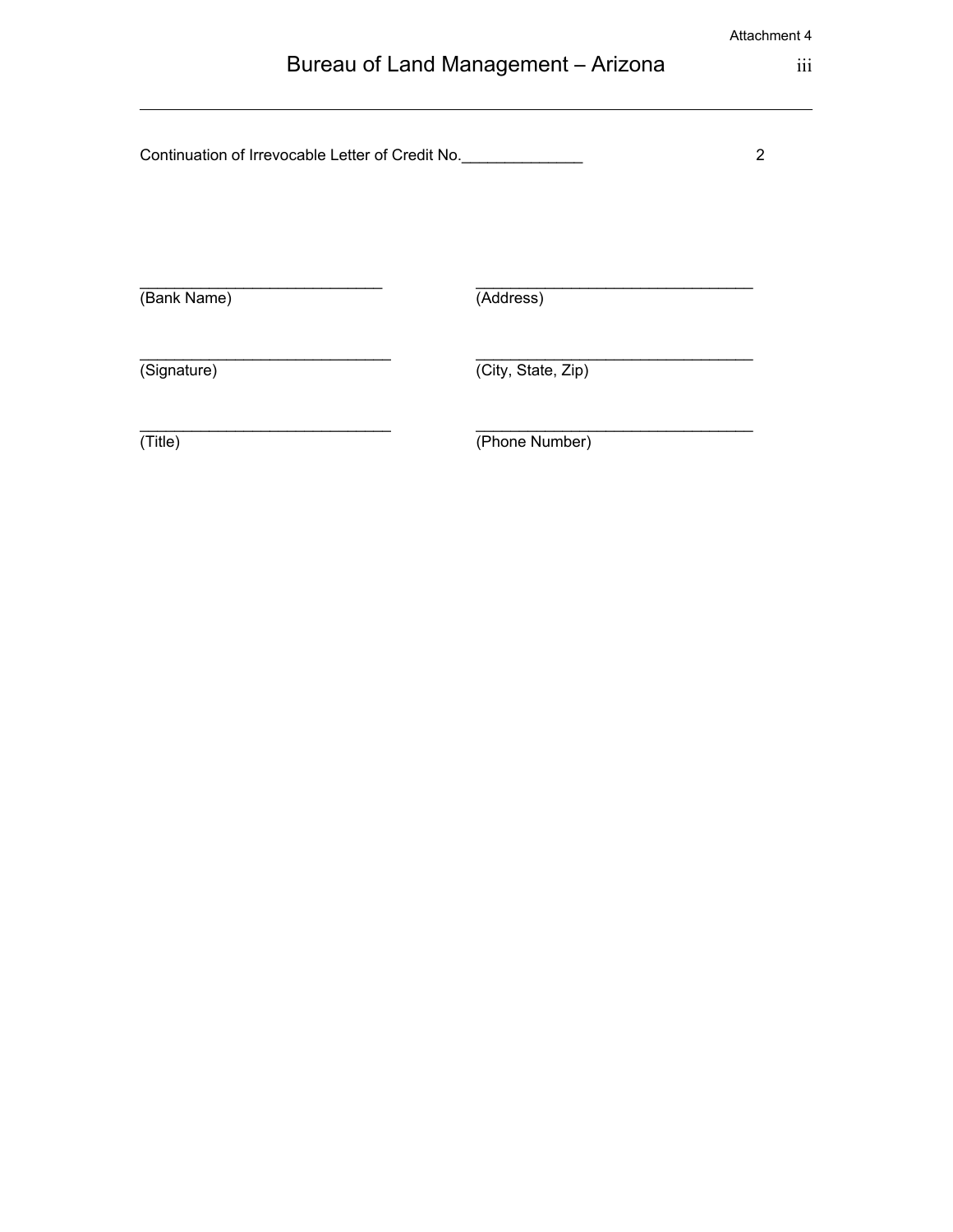INFORMATION ON **NEGOTIABLE SECURITIES** OF THE UNITED STATES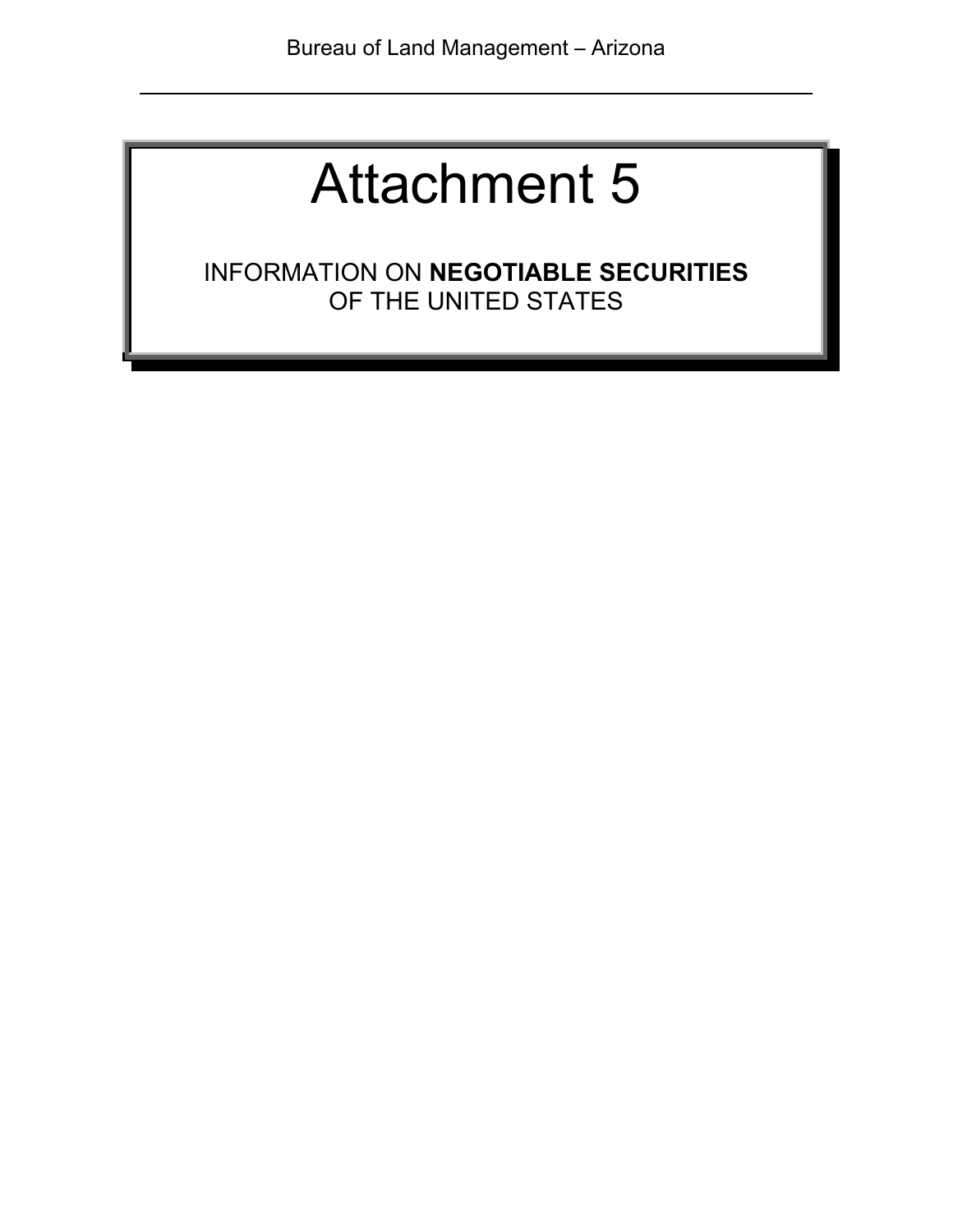#### INFORMATION ON NEGOTIABLE SECURITIES OF THE UNITED STATES

General information on pledging U.S. Treasury securities as collateral to the U.S. Government is found in U.S. Treasury Circular 154, which was incorporated in the Code of Federal Regulations at 31 CFR 225 (Acceptance of Bonds Secured by Government Obligations in Lieu of Bonds with Sureties).

The following information is provided to assist the operator, claimant, principal, or obligor (hereafter referred to as the "entity") in obtaining a U.S. Treasury bill, bond, or note to be pledged to BLM for bonding purposes. The Treasury security must be in book-entry (electronic) form. Any security in definitive (certificate) form must be converted to bookentry form. Treasury securities pledged to BLM are held in a Circular 154 account through a commercial bank. In most Federal Reserve Bank (FRB) districts, this is the number 11 securities account. Securities are moved between various accounts and financial institutions through electronic transfers involving the Federal Reserve Banks or Branches. A security cannot be transferred to or from a Circular 154 account by the entity's commercial bank without authorization being granted to the FRB by the BLM through the Negotiable Securities Custodian located in the BLM National Business Center, Accounting Operations Division (Denver, Colorado).

The following steps should be followed when obtaining a Treasury bond or note as a pledge for a surface management bond in accordance with the regulations at 43 CFR 3809:

1. The entity contacts a financial institution to purchase a Treasury security in the name of the entity providing the bond coverage. If the financial institution is unable or unwilling to set up a Circular 154 account, the security must be transferred to a commercial bank (the correspondent bank) able and willing to set up a Circular 154 account on behalf of the entity. Many financial institutions such as investment firms and smaller banks use a correspondent bank for handling their securities. Before a commercial bank can set up a Circular 154 account, certain paperwork must be completed by the commercial bank and sent to the FRB. The Negotiable Securities custodian may be contacted at the number listed below for information on banks currently using Circular 154 accounts.

2. The entity provides written authorization to the commercial bank to transfer the security to the Circular 154 account.

3. The entity or entity's bank confirms the purchase of the Treasury security by submitting the following information to the BLM office:

- a. The entity's name and mailing address.
- b. The BLM serial number of the Plan of Operations or Notice for which the security is being pledged or a statement that the security is being pledged for a statewide or nationwide bond. If the security is being pledged for a statewide or nationwide bond, identify the state(s) it covers.
- c. The type of Treasury security purchased (bill, bond, or note).
- d. The par amount of the security.
- e. The stated interest rate (NOT the imputed interest rate) of the bond or note. There is no stated interest rate on Treasury bills.
- f. The maturity date of the security.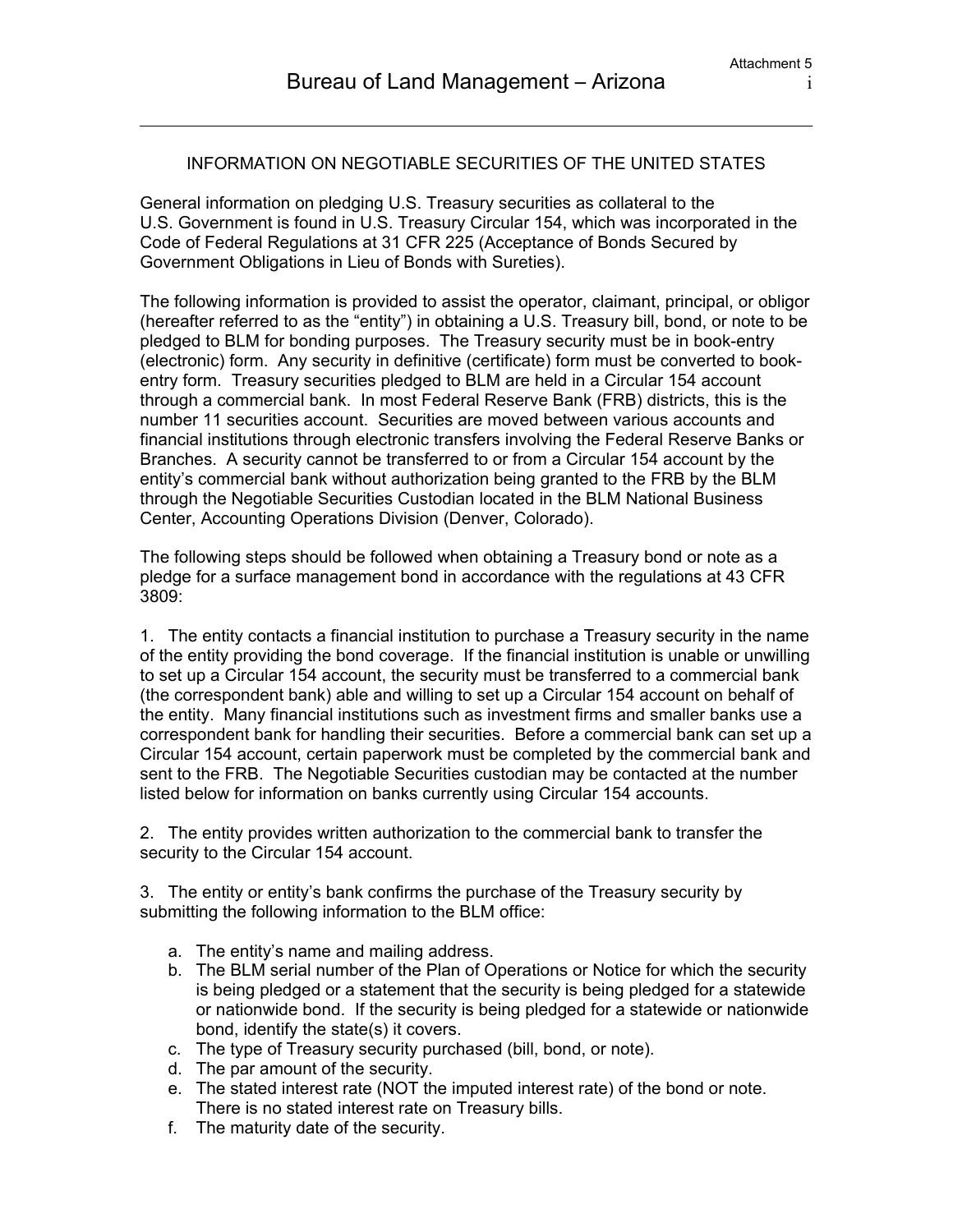- g. The Committee on Uniform Securities Identification Procedures (CUSIP) number of the security.
- h. Name and mailing address of the depository financial institution (bank)
- i. The bank's nine-digit American Banking Association (ABA) number.
- j. The name of a contact person at the entity's bank.
- k. The telephone and FAX number (including area code) of contact person.
- l. The name of the FRB or FRB Branch servicing the commercial bank.
- m. If the entity's financial institution uses a correspondent bank, the information requested in items "h" through "l" must also be provided for the correspondent bank.

4. The BLM State office will forward this information to the Negotiable Securities Custodian, National Business Center, Accounting Operations Division by e-mail. For securities pledged for a statewide or nationwide bond, the BLM office will provide the Negotiable Securities Custodian with the BLM assigned bond number.

5. The Negotiable Securities custodian will contact the appropriate FRB and the entity's bank or correspondent bank to authorize the transfer of the security to the Circular 154 account. When the bank transfers the security to the circular 154 account, the bank must include the following information in the electronic transfer message: "Security pledged to DOI-Bureau of Land Management, Arizona State Office by [name of entity] for [Plan of Operations or Notice case file number; statewide/nationwide bond]. The following is an example of an acceptable transfer message: "Security pledged to DOI-Bureau of Land Management, Arizona State Office by Zephyr Cove Corporation for Plan of Operations N00-00-000P." THE BANK SHOULD NOT ATTEMPT TO TRANSFER THE SECURITY TO THE CIRCULAR 154 ACCOUNT PRIOR TO CONTACT FROM THE NEGOTIABLE SECURITIES CUSTODIAN. MOST FEDERAL RESERVE BANKS AND BRANCHES WILL NOT ALLOW A TRANSFER OF A SECURITY TO THE CIRCULAR 154 ACCOUNT PRIOR TO RECEIVING THE AUTHORIZATION FOR THE TRANSFER FROM THE NEGOTIABLE SECURITITES CUSTODIAN.

Once the security is transferred to the Circular 154 account, the FRB will send the Negotiable Securities Custodian a confirmation of the transfer, usually in the form of an "Acknowledgment of Book Entry Deposit, Release of Account Transfer" and/or "Statement of Pledged Activity." A copy of confirmation will be sent to the BLM Arizona State Office to document the transfer. A copy of confirmation is also sent by the FRB to the entity's bank.

- 6. The entity should send the following to the BLM Field Office as soon as possible:
	- a. Properly completed Surface Management Personal Bond Form no. 3809-2
	- b. A transaction document from the entity's financial institution to verify the amount the entity paid for the security.

THE AMOUNT PAID FOR THE SECURITY, EXCLUDING ANY SERVICE FEES AND ACCRUED INTEREST, MUST EQUAL OR EXCEED THE REQUIRED BONDING AMOUNT. ATTENTION MUST BE GIVEN TO TREASURY BILLS SINCE THEY ARE SOLD AT A DISCOUNT (LESS THAN THE PAR AMOUNT). THE PAR AMOUNT ON TREASURY BILLS MUST ALWAYS BE GREATER THAN THE REQUIRED BOND AMOUNT.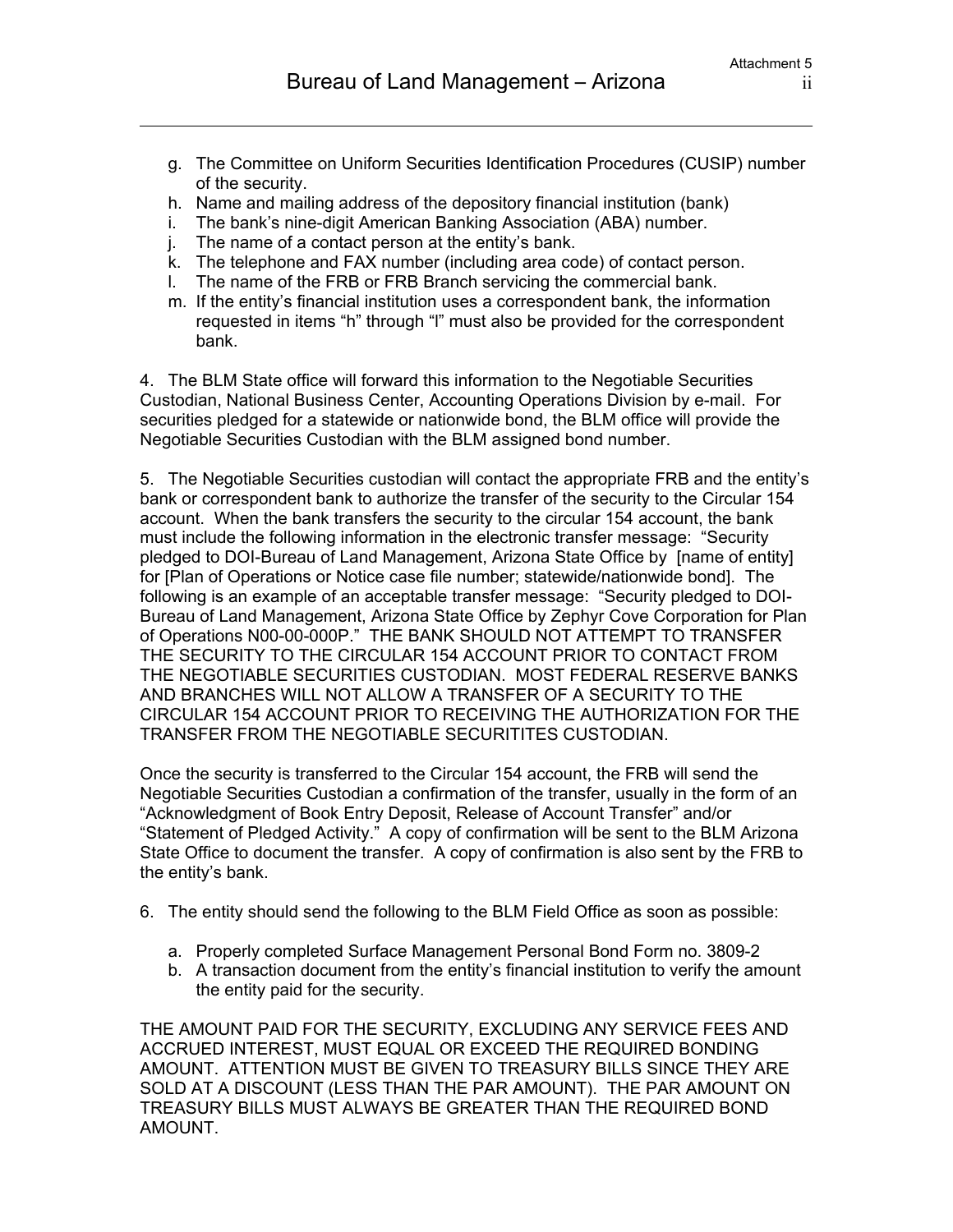7. The BLM Arizona State Office will notify the entity by written decision that the personal bond has been accepted, the BLM Bond Number assigned to the bond, and the date bond coverage is effective. A copy of the bond acceptance decision is sent to the Negotiable Securities Custodian.

The following is additional information concerning Treasury securities, which should be considered when deciding to use Treasury securities for bonding purposes:

- a. A fee is charged by the FRB for transferring securities between financial institutions and/or accounts. The fee may be passed on to the entity by the financial institution. To reduce the cost from fees, it would be advisable to purchase a security with a maturity date approximately equal to the expected required bonding period, although this will need to be weighed against the possibility of rising interest rates on Treasury securities.
- b. Semi-annual interest payments on Treasury bonds and notes are made by electronic transfer from the FRB to the entity's bank, which will transfer the interest to the entity in accordance with the agreement between the bank and entity (e.g., deposit the interest to a checking or savings account, etc.). The entity's bank will send a 1099-INT form to the entity in January for interest paid the previous calendar year. A copy of the 1099-INT is sent to the Internal Revenue Service.
- c. If a security is no longer required prior to the maturity date, the BLM office will notify the National Business (NBC) by memorandum. The NBC will contact the FRB and the entity's bank to transfer the security from the Circular 154 account. The entity will need to inform the bank to retain the security in an investment account, to be sold in the secondary (commercial) market, etc.
- d. If continued bond coverage is required after the maturity date, the BLM Arizona State Office will, in turn, notify the entity by letter that the security is maturing and that continued bond coverage is required. A copy of the letter is sent to the Negotiable Securities Manager.

There are two methods used for the handling of cash proceeds from the matured security. The method used depends upon the FRB involved. In the first method, the FRB holds the cash proceeds from the matured security in their Circular 154 suspense account. In the second method, approximately two weeks after the maturity date, the FRB transfers the cash proceeds to the BLM, who then deposits the money to the BLM office's suspense account.

Should the cash proceeds not be required for bonding purposes, the BLM Arizona State Office will send a memorandum to the Negotiable Securities Manager requesting the release of the cash proceeds from the FRB to the entity's bank, which will give the cash proceeds to the entity; or have a Treasury check issued to refund the cash proceeds to the entity. If the cash proceeds are required for bonding purposes, the cash proceeds will be retained either by the FRB or BLM until replacement coverage is provided.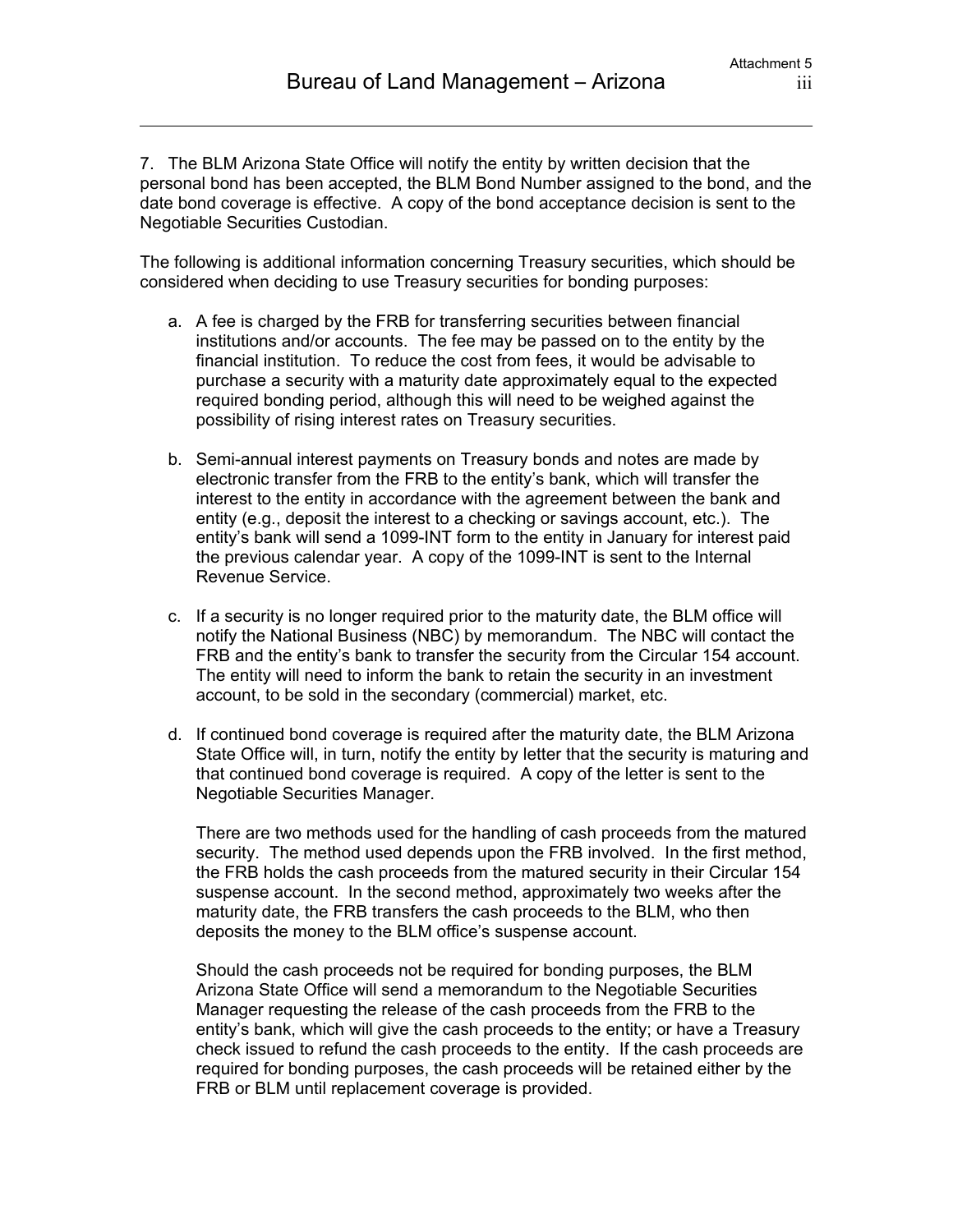The entity must understand the following concerning a matured security:

- 1) The cash proceeds or the security prior to maturity will not be released to be reinvested into a new security.
- 2) The cash proceeds or security, prior to maturity will not be released until a replacement bond instrument has been accepted.
- e. To ensure the timely release of the cash proceeds from the matured security, the entity should provide replacement coverage as early as possible, preferably at least two weeks before the original security matures.

If the entity is in default with the terms and conditions of the Plan of Operations or Notice for which bonding was required, and collection under the bond is necessary, the BLM Arizona State Office will send the Negotiable Securities Custodian a memorandum concerning the situation. If the security has matured or is about to mature, the cash proceeds will be transferred to BLM from the FRB or the entity's bank. No interest is earned from the proceeds kept in the BLM office's suspense account.

If the entity's bank has any questions concerning the information provided, a bank representative may contact the servicing FRB. Any questions regarding BLM's procedures may be directed to the BLM National Business Center, Accounting Operations Division and at telephone number (303) 236-6321. The current Negotiable Securities Manager is Esther Velasquez. The mailing address is as follows:

> Bureau of Land Management National Business Center (NBC-621) P.O. Box 25047 Denver, CO 80225-0047

For information regarding BLM bond requirements in general, the entity may contact Lands and Minerals Adjudication and Withdrawals, Arizona State Office, at number (602) 417-9334 or (602) 417-9351. The mailing address is as follows:

> Bureau of Land Management Arizona State Office Lands & Minerals Adjudication & Withdrawals (AZ 933) 222 N. Central Avenue Phoenix, Arizona 85004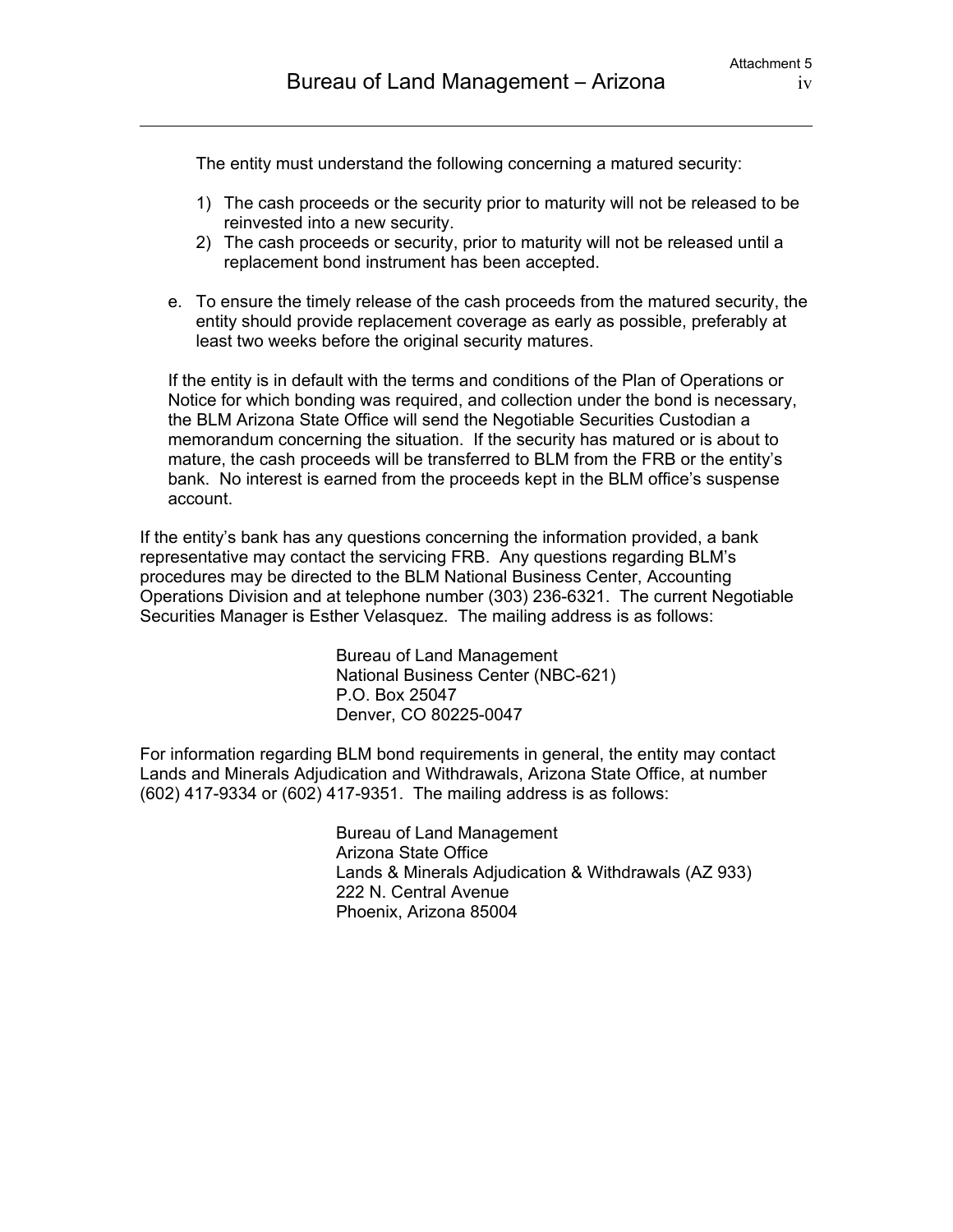PERSONAL BOND RIDER FORM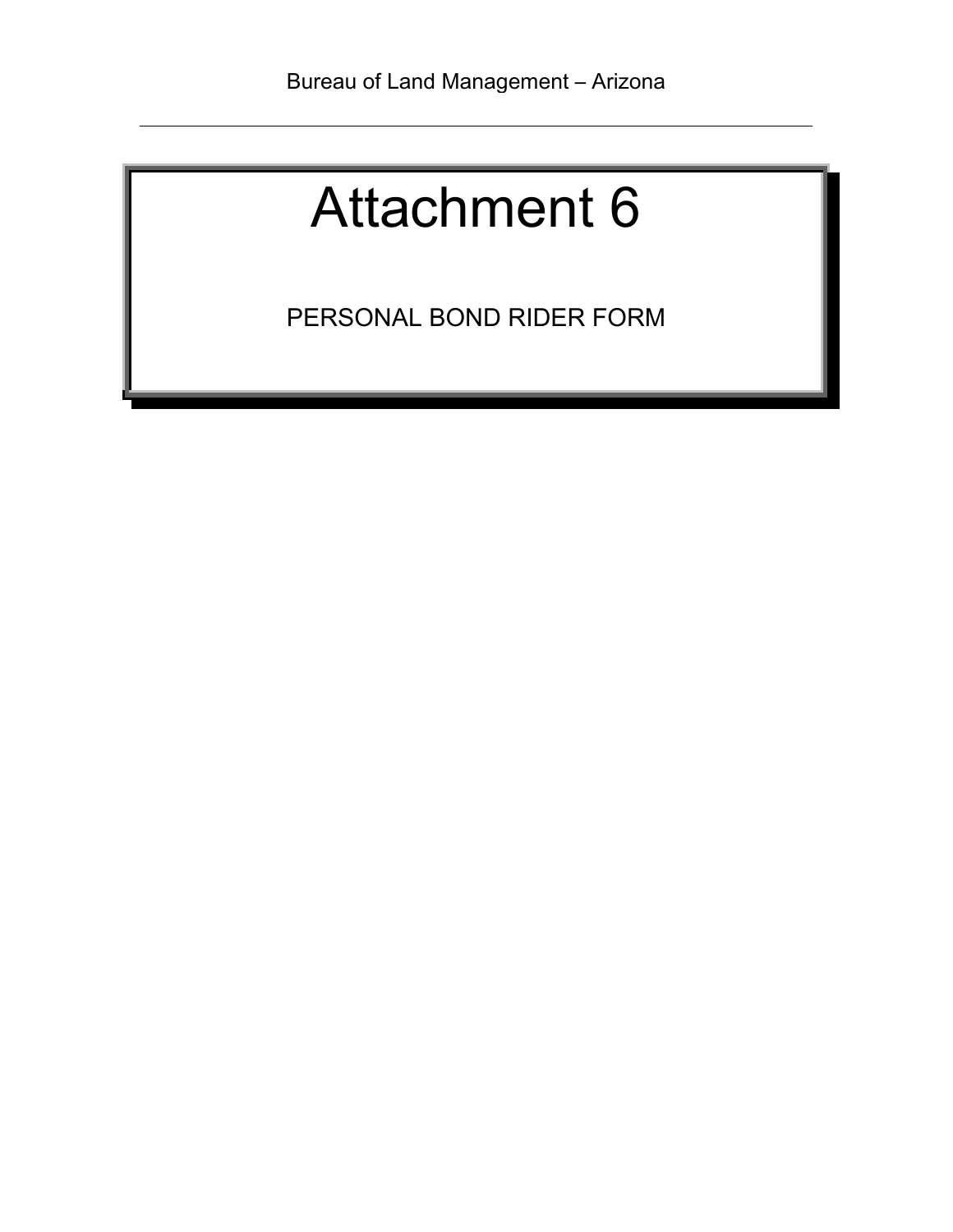| a wina suus n<br>(August 2002)  | <b>UNITED STATES</b><br>DEPARTMENT OF THE INTERIOR                                                                                                                                                                                                                                                                                |  | OMB NO. 1004-0194<br>Expires: November 30, 2003 |  |
|---------------------------------|-----------------------------------------------------------------------------------------------------------------------------------------------------------------------------------------------------------------------------------------------------------------------------------------------------------------------------------|--|-------------------------------------------------|--|
|                                 | <b>BUREAU OF LAND MANAGEMENT</b>                                                                                                                                                                                                                                                                                                  |  | <b>BLM Bond Number</b>                          |  |
|                                 | Form for Bond Rider Extending Coverage of Bond to Assume Liabilities for<br>Operations Conducted by Parties Other Than the Principal                                                                                                                                                                                              |  | <b>Surety Bond Number</b>                       |  |
|                                 | (Consent of Surety)<br><b>RIDER</b>                                                                                                                                                                                                                                                                                               |  | Plan/Notice Serial Number                       |  |
|                                 | The principal and surety (or principal/obligor, if a personal bond) hereby agree to extend the coverage of the bond referenced above to include liabilities                                                                                                                                                                       |  |                                                 |  |
|                                 |                                                                                                                                                                                                                                                                                                                                   |  |                                                 |  |
| nationwide (nationwide bond).   |                                                                                                                                                                                                                                                                                                                                   |  |                                                 |  |
|                                 | Coverage includes the faithful performance of all plan of operations or notice level operations, both past and future, including the responsibility for all<br>surface reclamation, as filed or approved by the Bureau of Land Management (BLM).                                                                                  |  |                                                 |  |
| amount of the bond (penal sum). | This coverage of plan of operations or notice level operations, will continue whether or not the plan(s) and/or notice(s) subsequently expire, terminate, are<br>canceled, or relinquished; provided however, that this rider will not act to increase the actual cumulative or potential liability for the surety above the face |  |                                                 |  |
|                                 | Signed this $\frac{1}{2}$ and $\frac{1}{2}$ day of $\frac{1}{2}$ and $\frac{1}{2}$ and $\frac{1}{2}$ and $\frac{1}{2}$ and $\frac{1}{2}$ and $\frac{1}{2}$ and $\frac{1}{2}$ and $\frac{1}{2}$ and $\frac{1}{2}$ and $\frac{1}{2}$ and $\frac{1}{2}$ and $\frac{1}{2}$ and $\frac{1}{2}$                                          |  |                                                 |  |
|                                 | (Principal)                                                                                                                                                                                                                                                                                                                       |  | (Surety)                                        |  |
|                                 | (Principal--(EIN or SSN No.)                                                                                                                                                                                                                                                                                                      |  | (Surety--EIN or SSN No.)                        |  |
| (By)                            | (Title)                                                                                                                                                                                                                                                                                                                           |  | (Attorney-in-fact)                              |  |
|                                 | (Address)                                                                                                                                                                                                                                                                                                                         |  | (Address)                                       |  |
|                                 | <b>NOTICE</b>                                                                                                                                                                                                                                                                                                                     |  |                                                 |  |
| required by this application.   | The Privacy Act of 1974 and the regulation in 43 CFR 2.48(d) provide that you be furnished the following information in connection with information                                                                                                                                                                               |  |                                                 |  |

AUTHORITY: 30 U.S.C. 22 et seq.; 43 U.S.C. 1732[b] and 1782[c]; 31 U.S.C. 9301 et seq.; 43 CFR 3802 and 3809.

PRINCIPAL PURPOSE: Information is being used to establish financial responsibility for surface disturbance on public lands.

ROUTINE USES: BLM will only disclose the information according to the regulations at 43 CFR 2.56 (d).

EFFECT OF NOT PROVIDING INFORMATION: Disclosure of the information is necessary to receive a benefit. Failure to disclose this information may result in BLM's rejection of your application.

The Paperwork Reduction Act of 1995 requires us to inform you that:

BLM collects this information to grant the right to conduct exploration and mining activities on public lands.

Response to this request is required to obtain a benefit.

a oraș poop și

BLM would like you to know that you do not have to respond to this or any other Federal agency-sponsored information collection unless it displays a currently valid OMB Control Number.

#### BURDEN HOURS STATEMENT

Public reporting burden for this form is estimated to average 8 minutes per response, including the time for reviewing instructions, gathering and maintaining data, and completing and reviewing the form. Direct comments re Washington, D.C. 20240

Title 18 U.S.C. Section 1001 and Title 43 U.S.C. Section 1212 make it a crime for any person knowingly and willfully to make to any department or agency of the United States any false fictitious, or fraudulent statements or representations as to any matter within its jurisdiction.,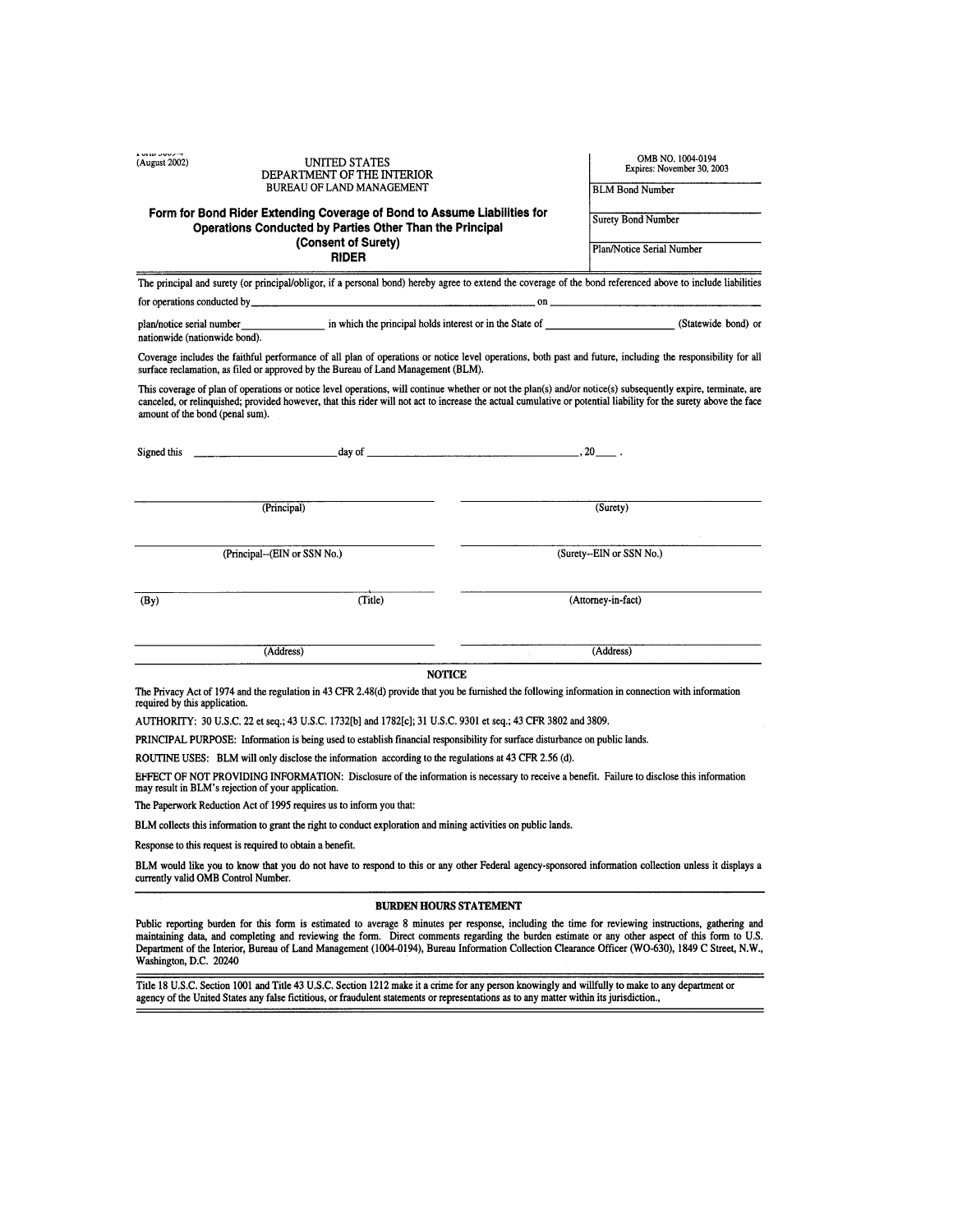Notification of Change of Operator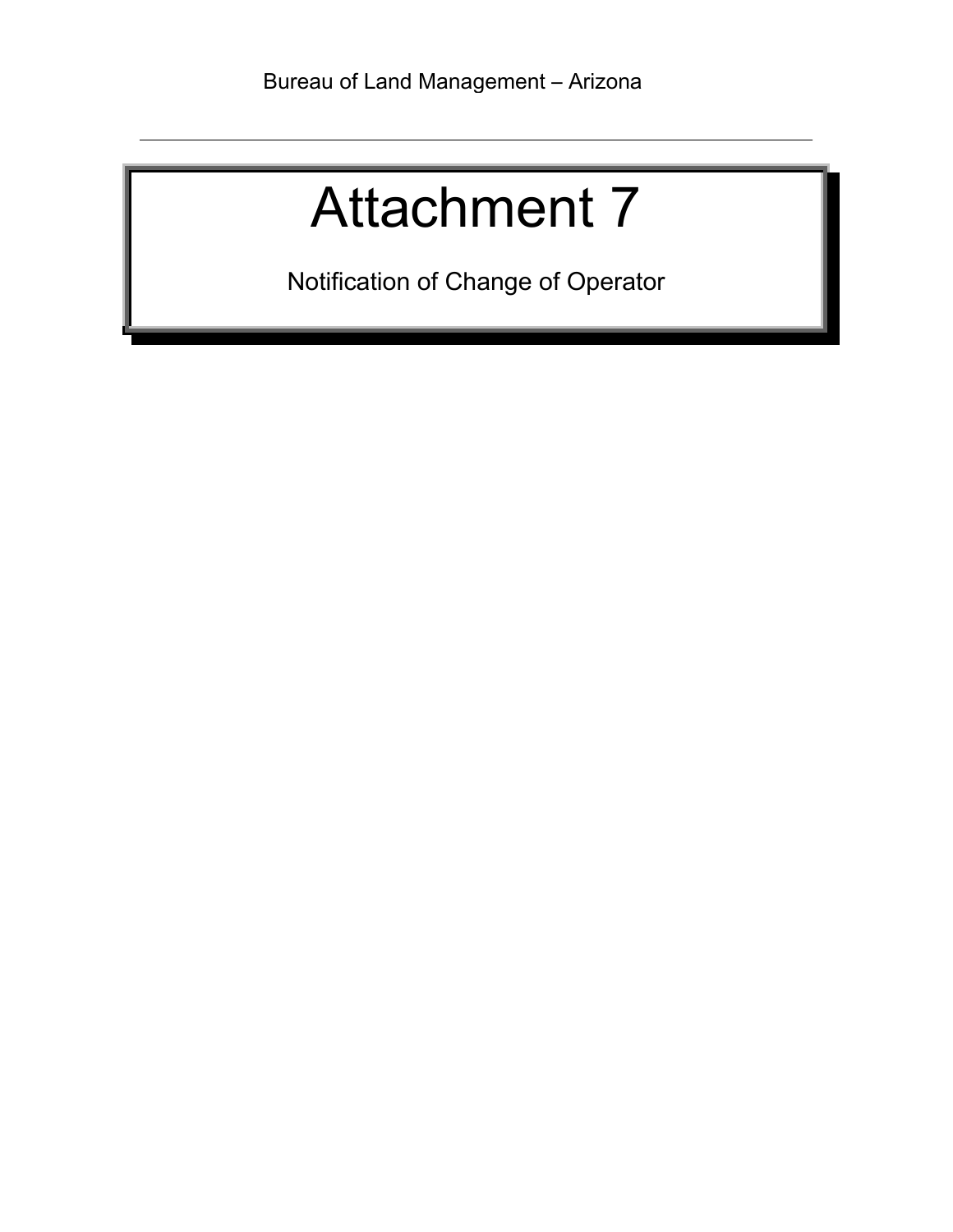#### NOTIFICATION OF CHANGE OF OPERATOR and ASSUMPTION OF PAST LIABILITY

The mining law surface management regulations at 43 CFR 3809.116 (c) require that obligations accrued or conditions created under an operation remain with that operator until (1) BLM accepts a satisfactory replacement financial guarantee adequate to cover the previously accrued obligations and (2) BLM receives documentation that a transferee accepts responsibility for the transferor's previously accrued obligations. Therefore, the undersigned transferee hereby assumes all liabilities that may be outstanding on the Plan of Operations or Notice shown below, including, but not limited to, the obligation to properly reclaim and restore the land disturbed on said plan or Notice within the approved reclamation plan or Notice filed with the BLM; provided that the obligation shall not act to increase the potential or cumulative liability above the face amount of the replacement bond to which this notification attaches in the amount stated below as required from the transferee.

|     | 1. BLM Plan of Operations and/or Notice Numbers: _______________________________                                      |
|-----|-----------------------------------------------------------------------------------------------------------------------|
|     | 2. Date BLM Approved the Plan of Operations or Date Notice was Filed with BLM:                                        |
| 3.  |                                                                                                                       |
|     |                                                                                                                       |
|     |                                                                                                                       |
|     |                                                                                                                       |
|     |                                                                                                                       |
|     |                                                                                                                       |
|     | Surface Reclamation Bonding Amount Currently Required: \$                                                             |
| TO: |                                                                                                                       |
|     |                                                                                                                       |
|     | <u> 1989 - Johann Harry Harry Harry Harry Harry Harry Harry Harry Harry Harry Harry Harry Harry Harry Harry Harry</u> |
|     |                                                                                                                       |
|     | Surface Reclamation Bonding Amount Required: \$                                                                       |
|     | Change of Operator Approved (Pending Bond):<br>(Field Manager)<br>(Date)                                              |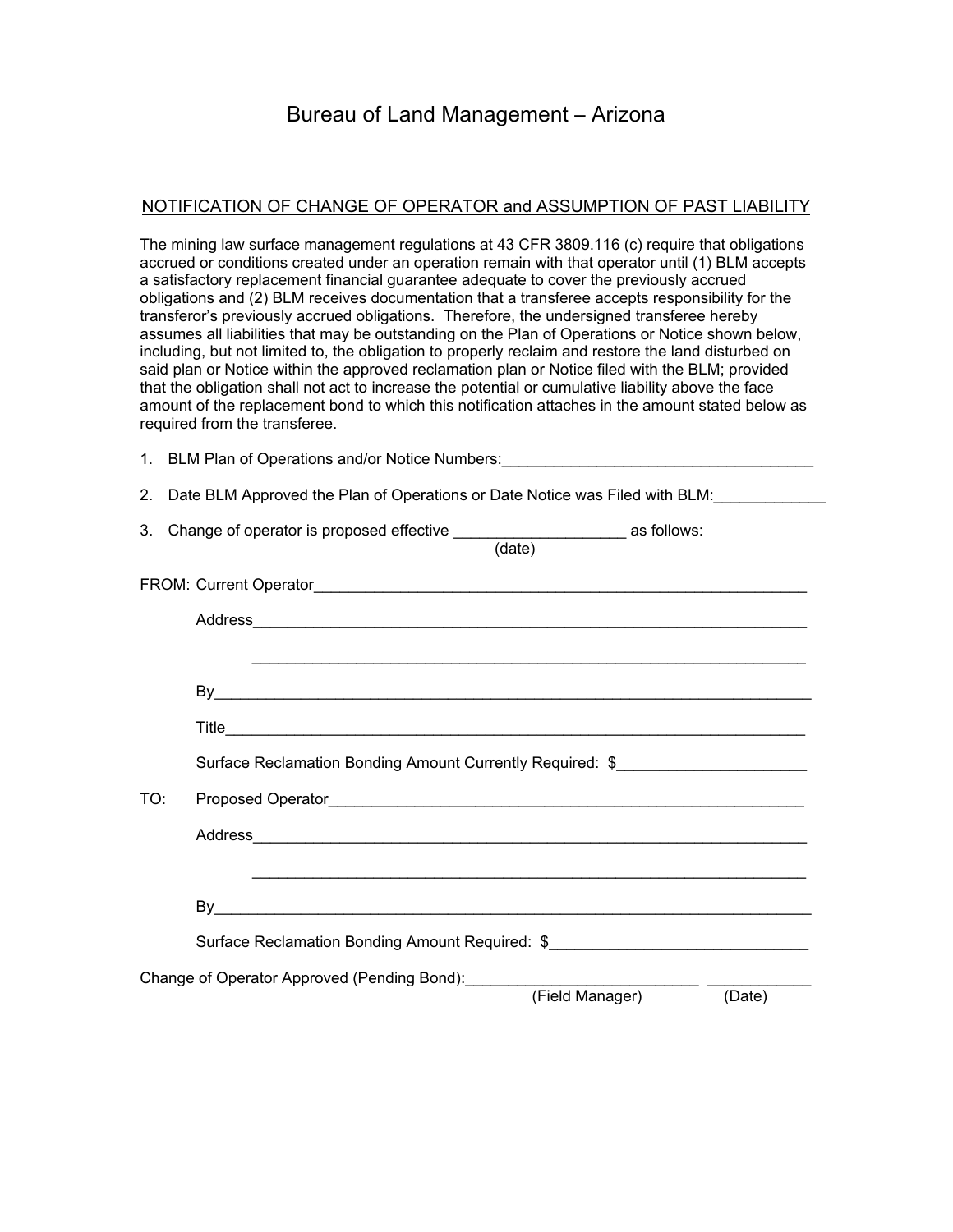Checklist for the Aquifer Protection Permit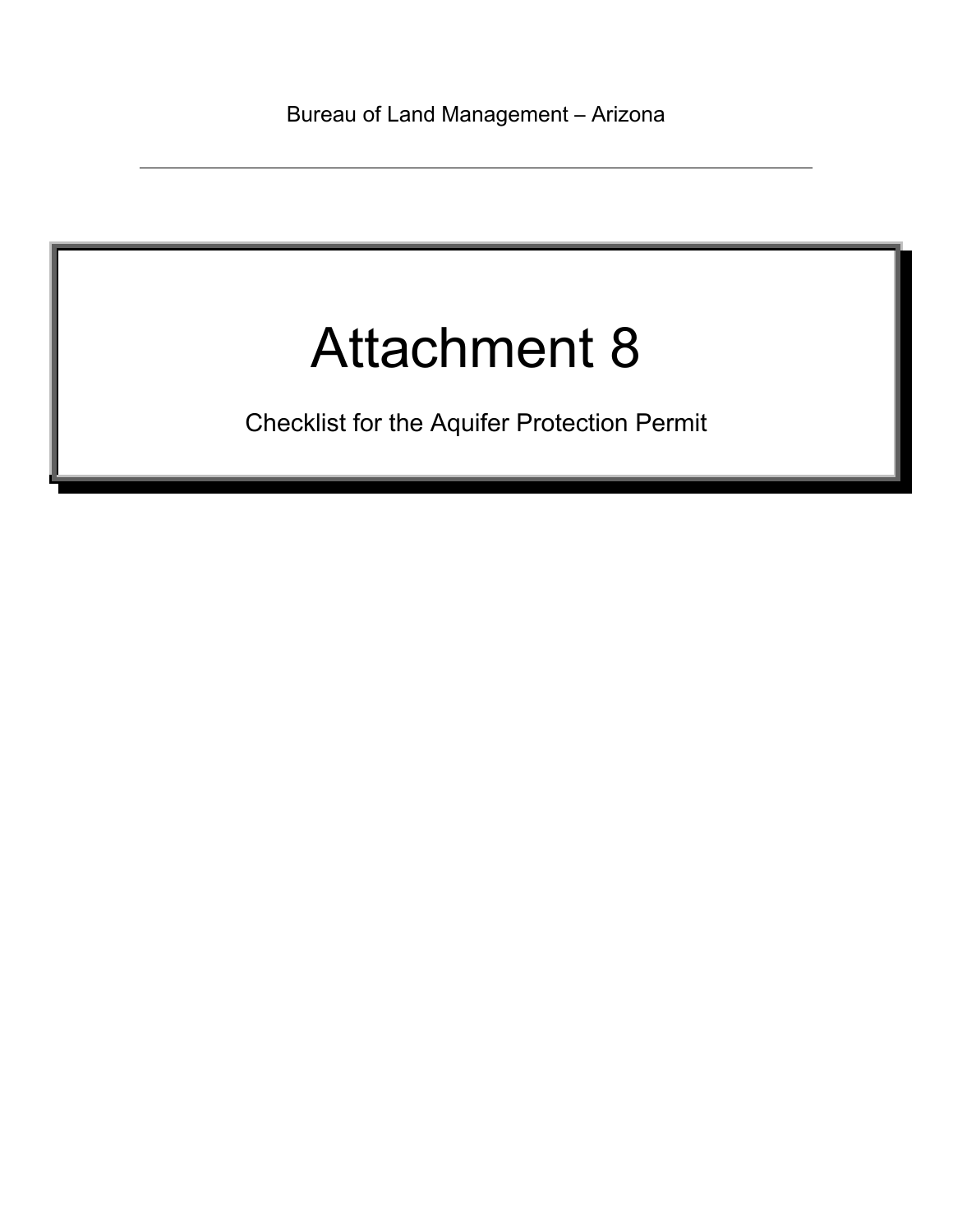

## **ARIZONA DEPARTMENT OF ENVIRONMENTAL QUALITY**

Governor Jane Dee Hull Jacqueline E. Schafer, Director

Dear claimant/ operator:

The Arizona Department of Environmental Quality (ADEQ) has prepared the attached checklist to assist you in determining whether or not your facility needs an individual Aquifer Protection Permit (APP) from the ADEQ. The checklist asks questions which describe the operational practices that your facility may use. If you answer "yes" to all of these questions, your facility is either exempt or general permitted and no further contact with ADEQ is needed at this time. *To confirm your facility's exemption or general permit, you are required to return this completed checklist to the U.S Bureau of Land Management's field office that administers the land where your operations are proposed.* If you answer "no" to any of the questions on the checklist, contact the Mining Unit in the Aquifer Protection Program at ADEQ for further assistance by dialing 1-800-234-5677, ext. 4692.

If, in the future, you change the design or method of operation of the facility from its current status, which prevents it from meeting the requirements of either an APP general permit or exemption (according to the checklist), you must notify the ADEQ. Conducting such activities without prior notification and approval from us may lead to enforcement actions as prescribed in Arizona Revised Statutes (ARS) Title 49, Chapter 2, Article 4.

If we determine that information you provided us, or other information we relied upon for a determination is inaccurate, the ADEQ may modify or withdraw its determination after submitting written Notice to you.

**This checklist does not attempt to address any Air Quality or Waste Division requirements of the ADEQ. Furthermore, this checklist is not intended to waive any other federal, state, or local requirements that may apply to your facility. If your facility will be generating any air emissions, any hazardous wastes, or will be disposing of any wastes, hazardous or otherwise, please contact ADEQ's Compliance Assistance Program for further guidance at 1-800-234-5677, ext. 481**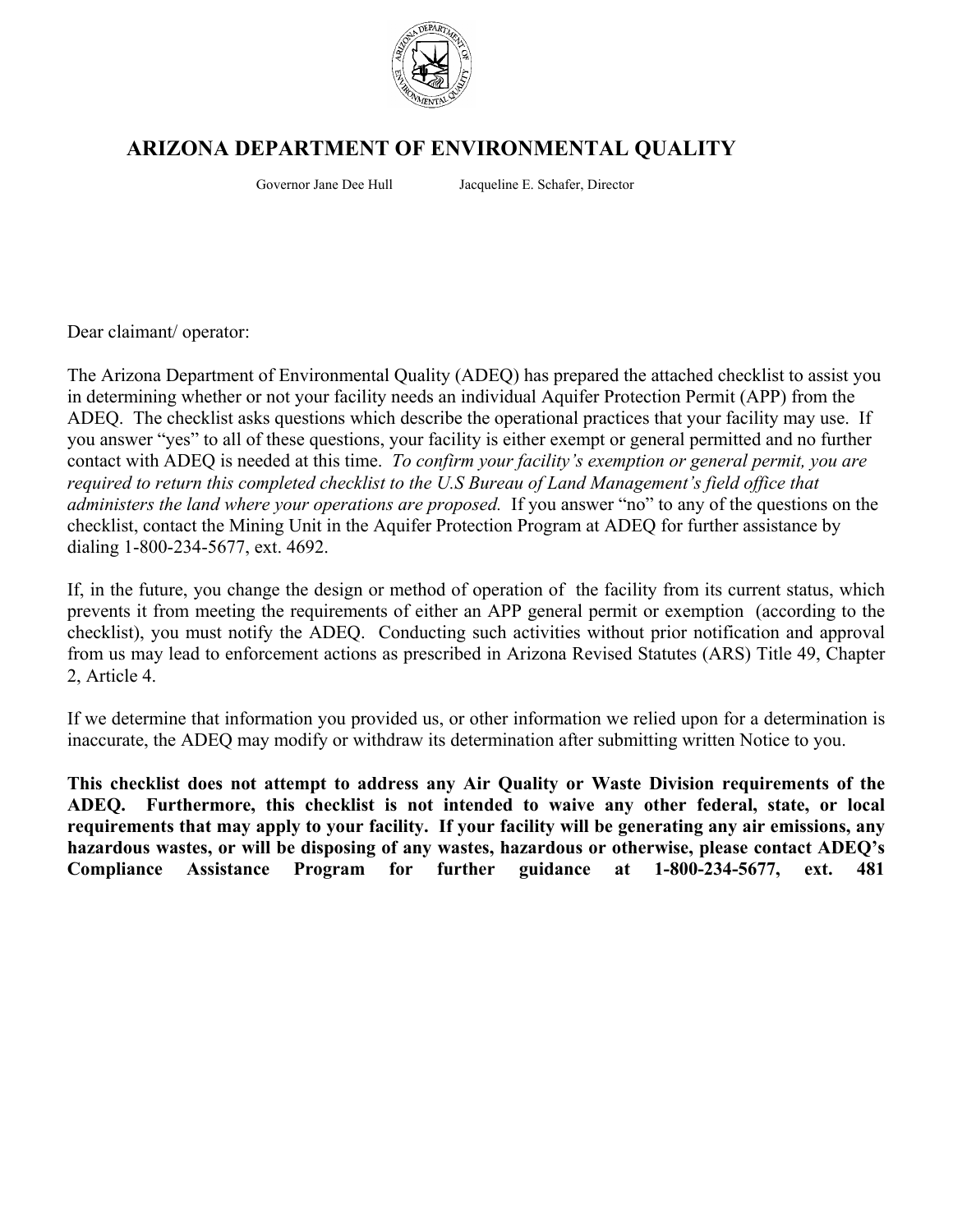## **Facility Information**

| Date:<br><u>state and the state of the state and the state of the state of the state of the state of the state of the state of the state of the state of the state of the state of the state of the state of the state of the state of th</u> |  |  |
|-----------------------------------------------------------------------------------------------------------------------------------------------------------------------------------------------------------------------------------------------|--|--|
|                                                                                                                                                                                                                                               |  |  |
|                                                                                                                                                                                                                                               |  |  |
|                                                                                                                                                                                                                                               |  |  |

## **Definitions**

1. "**Inert Material**" means broken concrete, asphaltic pavement, manufactured asbestos-containing products, brick, rock, gravel, sand and soil. Inert material also includes material that when subjected to a water leach test that is designed to approximate natural infiltrating waters will not leach substances in concentrations that exceed numeric aquifer water quality standards...including overburden and wall rock that is not acid generating, taking into consideration acid neutralization potential, and that has not and will not be subject to mine leaching operations. (ARS 49-201.18)

2. "**Discharge**" means the direct or indirect addition of any pollutant to the waters of the state from a facility. For purposes of the aquifer protection permit program prescribed by article 3 of this chapter, discharge means the addition of a pollutant from a facility either directly to an aquifer or to the land surface or the vadose zone in such a manner that there is a reasonable probability that the pollutant will reach an aquifer. (ARS 49.201.11)

3. "**Hazardous substance**" means:

(a) Any substance designated pursuant to sections  $311(b)(2)(A)$  and  $307(a)$  of the clean water act.

(b) Any element, compound, mixture, solution or substance designated pursuant to section 102 of CERCLA.

Any hazardous waste having the characteristics identified under or listed pursuant to section 49-922.

(d) Any hazardous air pollutant listed under section 112 of the federal clean air act (42 United States Code section 7412).

(e) Any imminently hazardous chemical substance or mixture with respect to which the administrator has taken action pursuant to section 7 of the federal toxic substances control act (15 United States Code section 2606).

(f) Any substance which the director, by rule, either designates as a hazardous substance following the designation of the substance by the administrator under the authority described in subdivisions (a) through (e) of this paragraph or designates as a hazardous substance on the basis of a determination that such substance represents an imminent and substantial endangerment to public health. (ARS 49-201.17)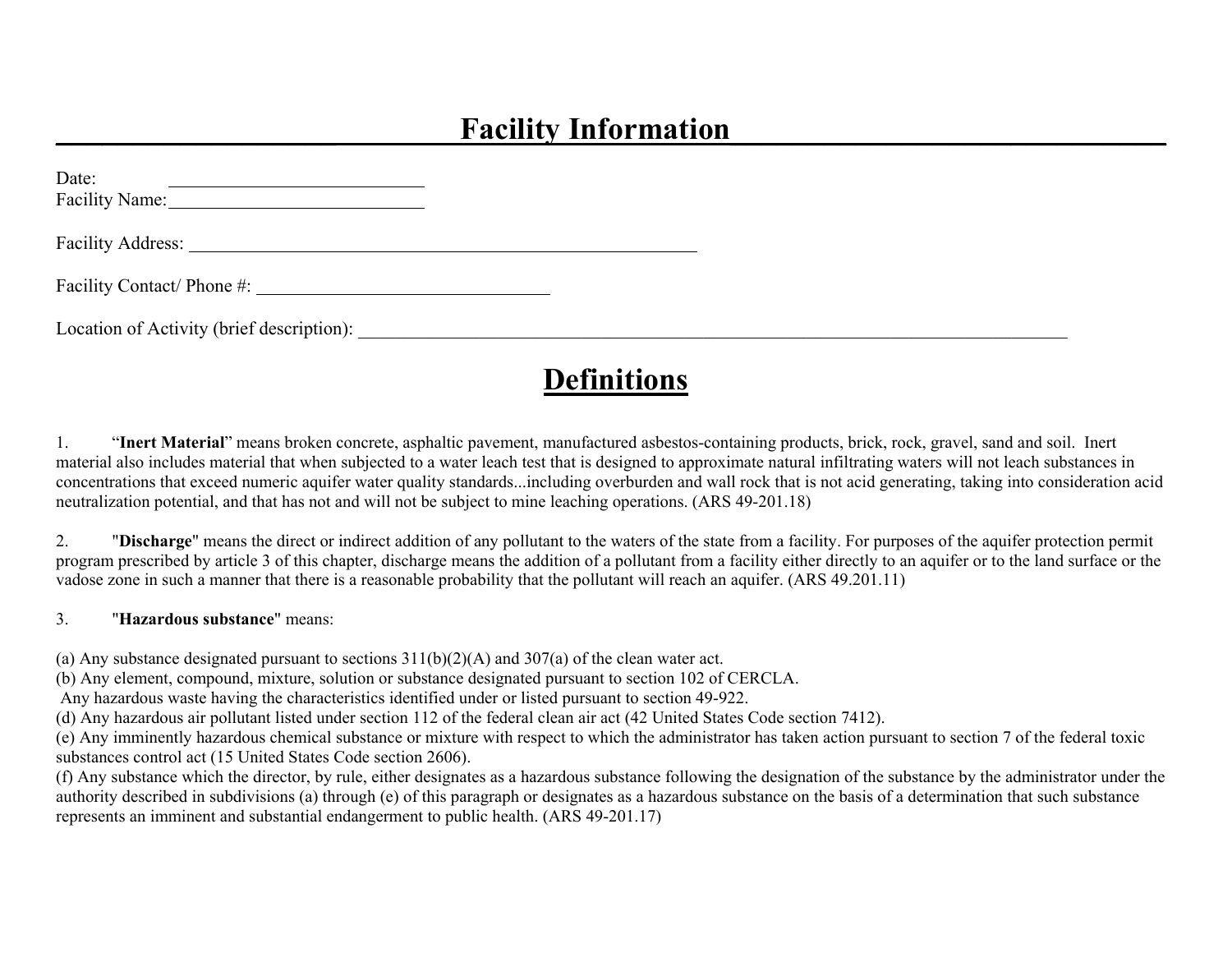# **Questionnaire Checklist**

| <b>Regulatory</b><br>Reference     | <b>Regulatory Language</b>                                                                                                                                                                                                                                                                                                                                                       | <b>Facility Process</b>                                                                                                                                                                                                                                                                                                            | N <sub>O</sub> | <b>YES</b> |
|------------------------------------|----------------------------------------------------------------------------------------------------------------------------------------------------------------------------------------------------------------------------------------------------------------------------------------------------------------------------------------------------------------------------------|------------------------------------------------------------------------------------------------------------------------------------------------------------------------------------------------------------------------------------------------------------------------------------------------------------------------------------|----------------|------------|
| A.A.C.<br>R <sub>18</sub> -9-129.A | A General Permit is issued for the discharge of wash water from sand<br>and gravel operations, and placer mining operations, if only physical<br>processes employed and no hazardous substances, other than those<br>naturally existing in the sand and gravel or the placer material, have<br>been added or exposed during the processing or removal of the sand and<br>gravel. | 1. My operations will utilize only physical<br>processes when discharging wash water<br>from sand and gravel operations.<br>2. My operations will utilize only physical<br>processes when discharging wash water<br>from<br>placer mining operations.<br>3. My operations will use wash water free of<br>any hazardous substances. |                |            |
| A.A.C.<br>R18-9-129.G              | A General Permit is issued for disposal of material that contains only<br>uncontaminated soil, cement, bricks, or other similar inert material.                                                                                                                                                                                                                                  | 4. My operations will dispose of only<br>uncontaminated soil, cement, bricks, or<br>other similar inert materials.                                                                                                                                                                                                                 |                |            |
| A.R.S.<br>49-250.B.5               | Mining overburden returned to the excavation site include only<br>common material which has been excavated and removed from the<br>excavation site and has not been subjected to any chemical or leaching<br>agent or process of any kind is exempt from the APP requirement.                                                                                                    | 5. When returning mining overburden to the<br>excavation site, my operations will only<br>include common materials which have not<br>been subjected to any chemical or leaching<br>agent.<br>6. My operations will not be subjected to<br>any chemical process of any kind.                                                        |                |            |